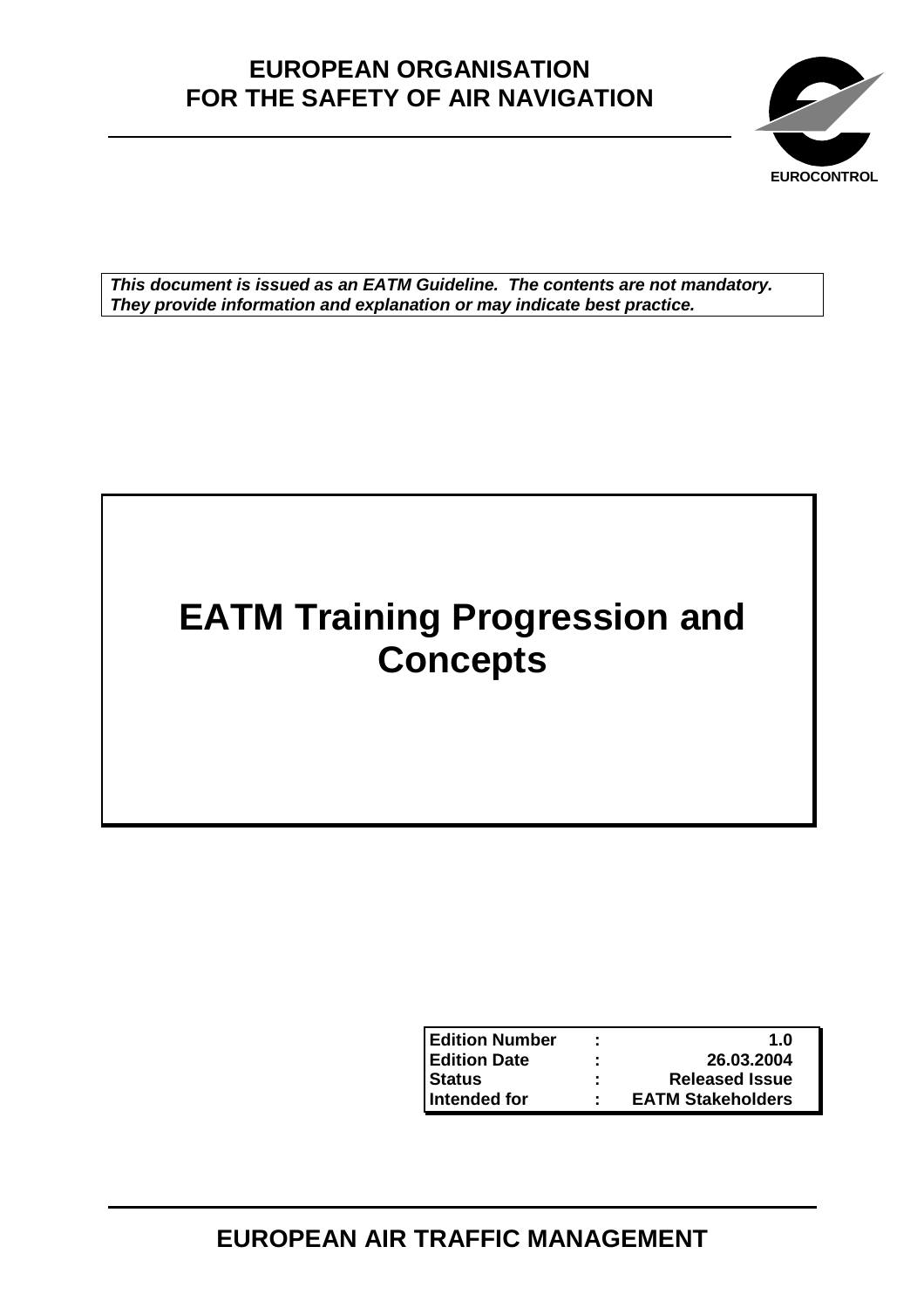## **DOCUMENT CHARACTERISTICS**

|                                                                                                                                                                                                                                                                     | <b>TITLE</b> |                   |                 |                                                   |                        |            |
|---------------------------------------------------------------------------------------------------------------------------------------------------------------------------------------------------------------------------------------------------------------------|--------------|-------------------|-----------------|---------------------------------------------------|------------------------|------------|
| <b>EATM Training Progression and Concepts</b>                                                                                                                                                                                                                       |              |                   |                 |                                                   |                        |            |
|                                                                                                                                                                                                                                                                     |              |                   |                 | <b>EATM Infocentre Reference:</b>                 |                        | 040201-04  |
| <b>Document Identifier</b>                                                                                                                                                                                                                                          |              |                   |                 |                                                   | <b>Edition Number:</b> | 1.0        |
| <b>HRS/TSP-006-GUI-07</b>                                                                                                                                                                                                                                           |              |                   |                 |                                                   | <b>Edition Date:</b>   | 26.03.2004 |
| <b>Abstract</b><br>The document classifies the training phases for Air Traffic Controllers (ATCOs) and Air<br>Traffic Safety Electronic Personnel (ATSEP). It defines the concepts used in the<br>specification of training and in the supports to training design. |              |                   |                 |                                                   |                        |            |
|                                                                                                                                                                                                                                                                     |              |                   | <b>Keywords</b> |                                                   |                        |            |
| Training                                                                                                                                                                                                                                                            |              |                   |                 | Objective                                         | Simulation             |            |
| Air Traffic Controller (ATCO)                                                                                                                                                                                                                                       |              |                   |                 | Method                                            | Course design          |            |
| Air Traffic Safety Electronic Personnel (ATSEP)<br>Methodology<br>Progression                                                                                                                                                                                       |              |                   |                 |                                                   |                        |            |
| <b>Contact Person</b>                                                                                                                                                                                                                                               | Unit<br>Tel  |                   |                 |                                                   |                        |            |
| <b>Michel PISTRE</b>                                                                                                                                                                                                                                                |              | +352 43 60 61 511 |                 | Training Development and Harmonisation (TDH) Unit |                        |            |

| <b>STATUS, AUDIENCE AND ACCESSIBILITY</b> |   |                                                                                                        |   |                                |   |  |
|-------------------------------------------|---|--------------------------------------------------------------------------------------------------------|---|--------------------------------|---|--|
| <b>Status</b>                             |   | Intended for                                                                                           |   | Accessible via                 |   |  |
| <b>Working Draft</b>                      |   | <b>General Public</b>                                                                                  |   | Intranet                       |   |  |
| Draft                                     |   | <b>EATM Stakeholders</b>                                                                               | ☑ | Extranet                       |   |  |
| Proposed Issue                            | □ | <b>Restricted Audience</b>                                                                             | ш | Internet (www.eurocontrol.int) | ☑ |  |
| Released Issue                            | ☑ | Printed & electronic copies of the document can be obtained from the<br>EATM Infocentre (see page iii) |   |                                |   |  |

| <b>ELECTRONIC SOURCE</b>              |                                              |                     |  |  |
|---------------------------------------|----------------------------------------------|---------------------|--|--|
| Path:                                 | G:\Deliverables\HUM Deliverable pdf Library\ |                     |  |  |
| <b>Host System</b><br><b>Software</b> |                                              | <b>Size</b>         |  |  |
| Windows NT                            |                                              | Microsoft Word 8.0b |  |  |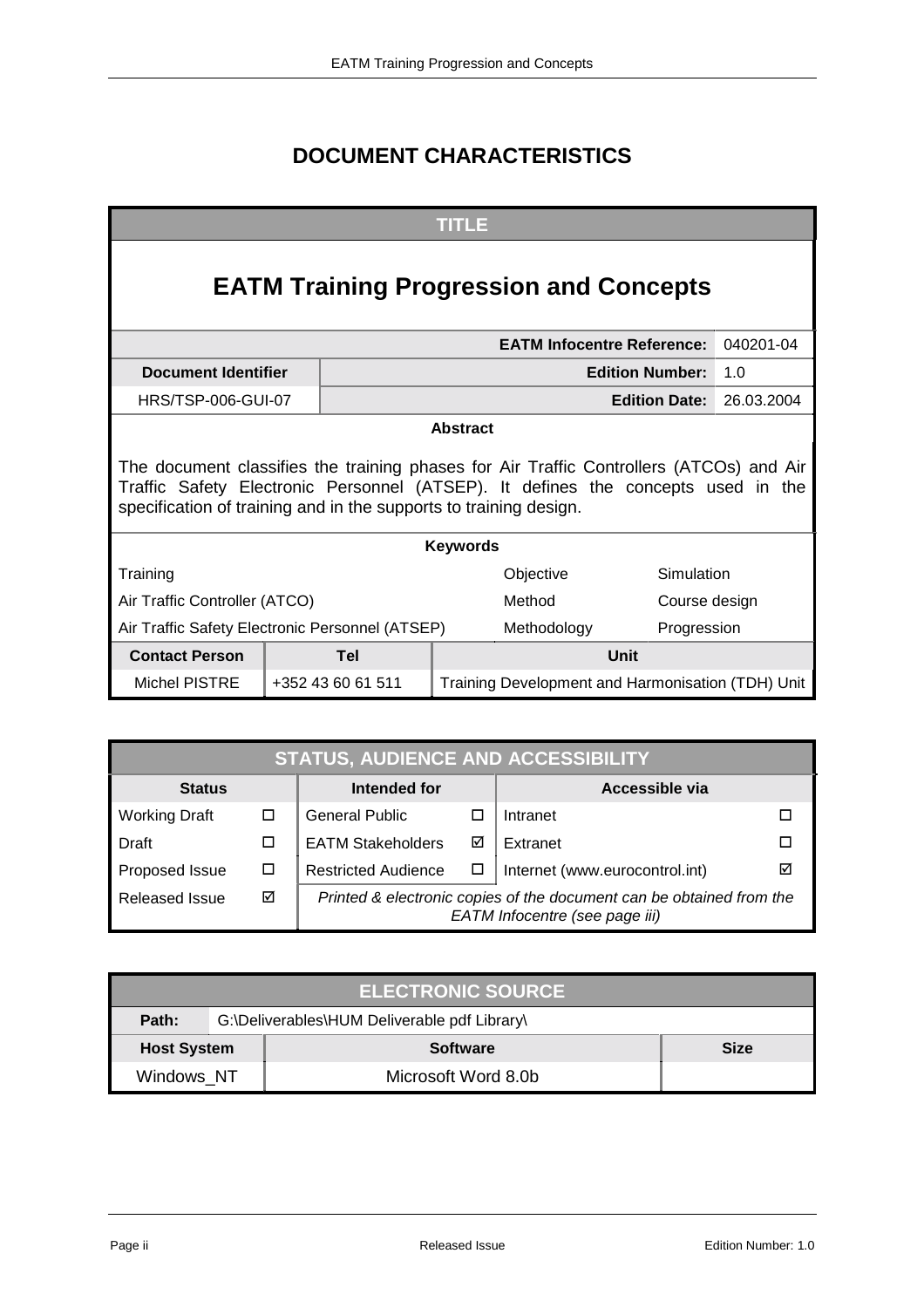|              | <b>EATMP Infocentre</b><br>EUROCONTROL Headquarters<br>96 Rue de la Fusée<br>B-1130 BRUSSELS |
|--------------|----------------------------------------------------------------------------------------------|
| Tel:<br>Fax: | +32 (0)2 729 51 51<br>+32 (0)2 729 99 84<br>E-mail: eatmp.infocentre@eurocontrol.int         |
|              | Open on 08:00 - 15:00 UTC from Monday to Thursday, incl.                                     |

## DOCUMENT APPROVAL

The following table identifies all management authorities who have successively approved<br>the present issue of this document.

| re de la loca                                                                    | <b>ALLAND ARTICLE</b>     |              |
|----------------------------------------------------------------------------------|---------------------------|--------------|
| Chairman                                                                         | Michel Pistres 25/02/2004 |              |
| <b>HRT Training Focus Group</b><br>(TFG)                                         |                           |              |
|                                                                                  | M. PISTRE                 |              |
| Manager<br><b>EATM Human Resources Programme</b><br>(HRS-PM)                     | M. BARBARINO              | 01/03/2004   |
| Chairman<br>EATM Human Resources Team /<br>Programme Steering Group<br>(HRT/PSG) |                           | o1/03/2o04   |
| <b>Senior Director</b><br><b>EATM Service Business Unit</b><br>(SD)              | W. PHILIPP                | $40.50 + 00$ |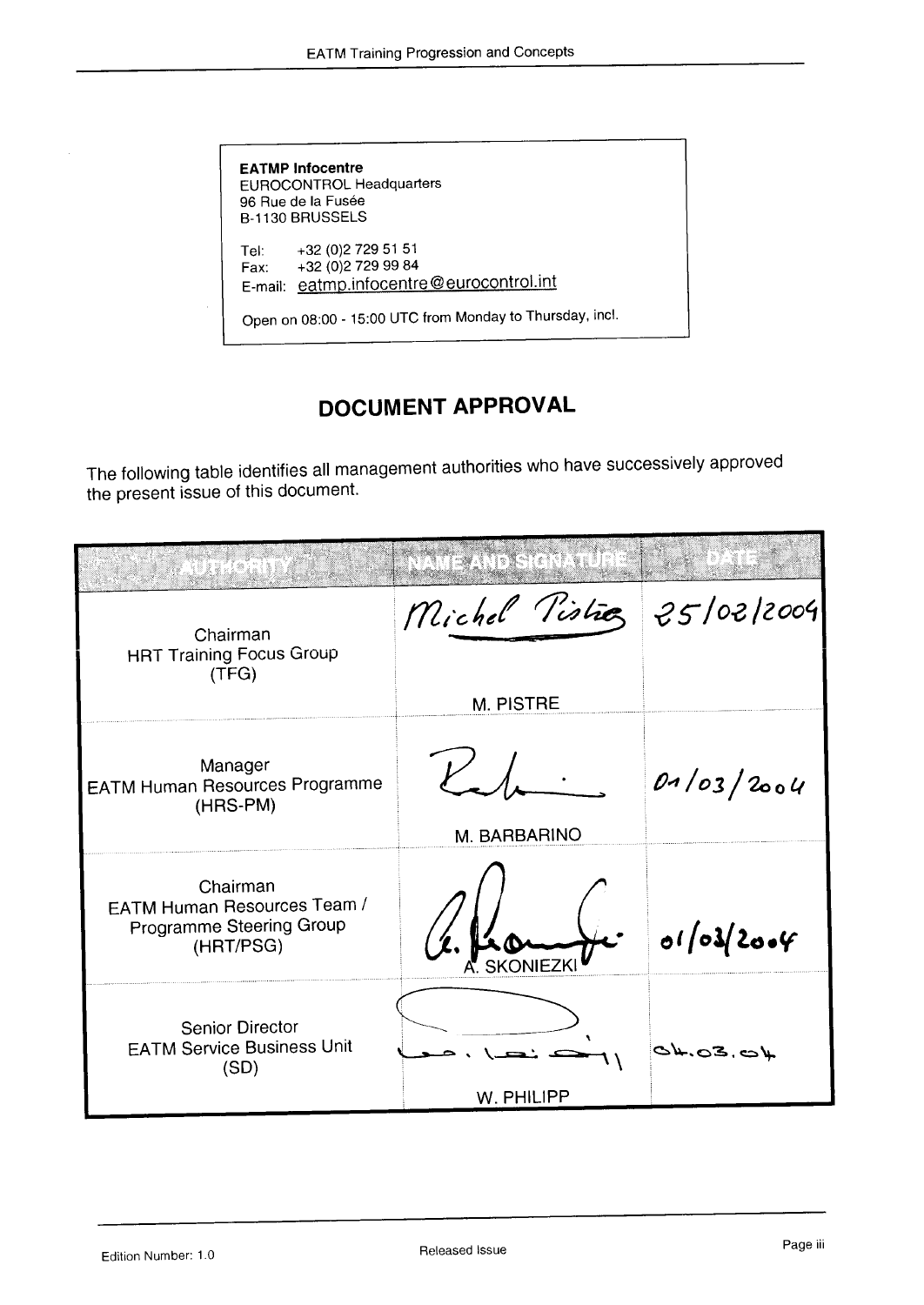## **DOCUMENT CHANGE RECORD**

The following table records the complete history of the successive editions of the present document.

| <b>EDITION</b><br><b>NUMBER</b> | <b>EDITION DATE</b> | <b>INFOCENTRE</b><br><b>REFERENCE</b> | <b>REASON FOR CHANGE</b>                                                                                | <b>PAGES</b><br><b>AFFECTED</b> |
|---------------------------------|---------------------|---------------------------------------|---------------------------------------------------------------------------------------------------------|---------------------------------|
| 0.1                             | 03.10.2003          |                                       | <b>Working Draft</b>                                                                                    | All                             |
| 0.2                             | 15.11.2003          |                                       | Draft for TFG20 on 10-11 December 2003                                                                  | All                             |
| 0.3                             | 15.12.2003          |                                       | Proposed Issue for HRS-PSG Meeting in<br>January 2004<br>(document configuration and editorial changes) | All                             |
| 1.0                             | 26.03.2004          | 040201-04                             | Released Issue (agreed on 28-29.01.2004)<br>(final configuration and editorial adjustments)             | All                             |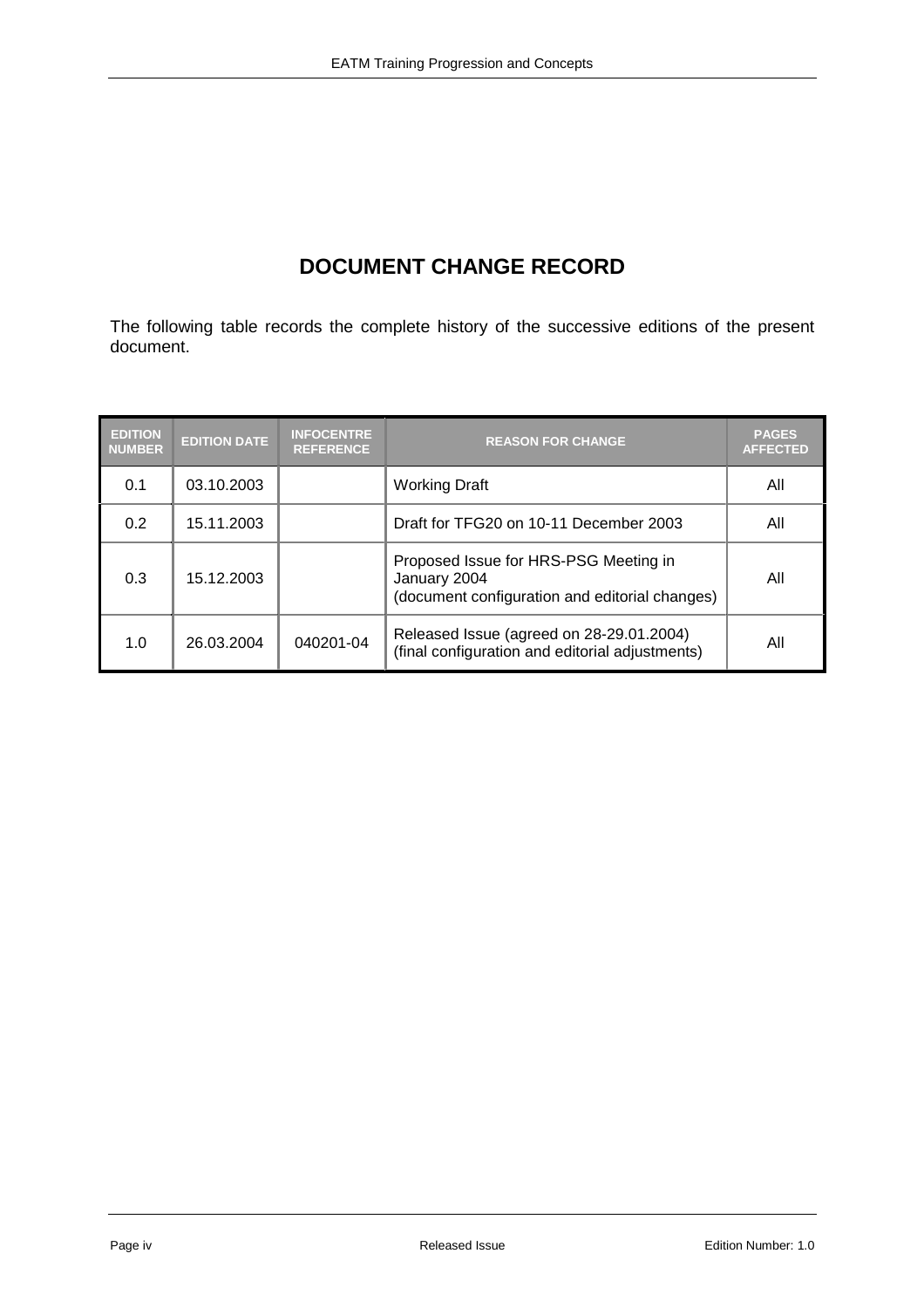## **CONTENTS**

|    | 1.1 |    |
|----|-----|----|
|    | 1.2 |    |
|    | 1.3 |    |
|    |     |    |
|    | 2.1 |    |
|    | 2.2 |    |
|    | 2.3 |    |
|    | 2.4 |    |
|    | 2.5 |    |
|    |     |    |
|    |     |    |
|    | 3.1 |    |
|    | 3.2 |    |
|    | 3.3 |    |
|    | 3.4 |    |
|    | 3.5 |    |
|    |     |    |
|    |     |    |
|    | 4.1 |    |
|    | 4.2 |    |
|    | 4.3 |    |
|    | 4.4 |    |
|    | 4.5 |    |
|    |     | 25 |
|    |     |    |
|    | 5.1 |    |
|    | 5.2 |    |
|    | 5.3 |    |
|    | 5.4 |    |
| 6. |     |    |
|    | 6.1 |    |
|    | 6.2 |    |
|    | 6.3 |    |
|    | 6.4 |    |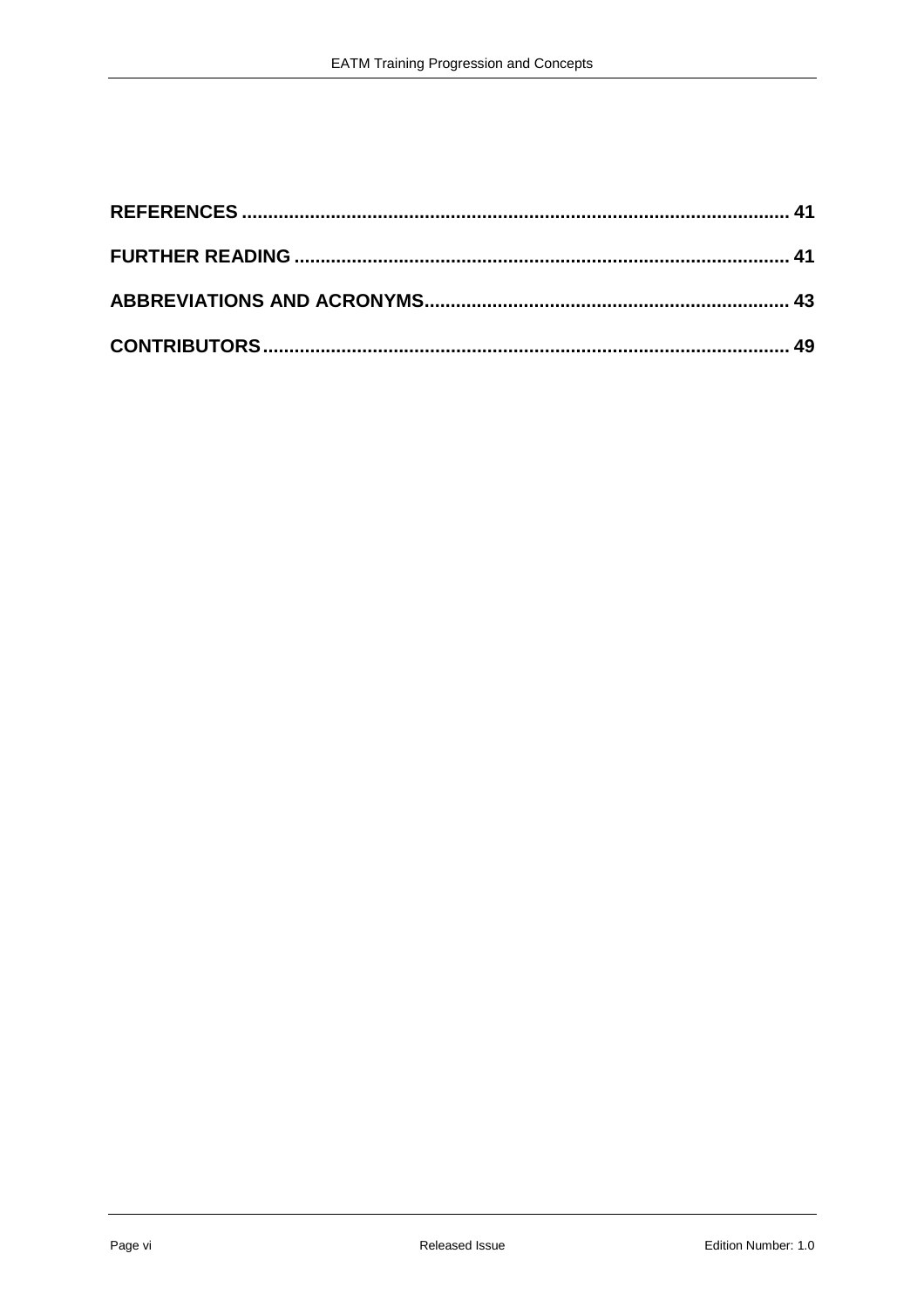## **EXECUTIVE SUMMARY**

The document classifies the training phases for Air Traffic Controllers (ATCOs) and Air Traffic Safety Electronic Personnel (ATSEP). It defines the concepts used in the specification of training and in the supports to training design.

As far as possible the phases and concepts have been defined in such a way that they apply to both training populations and could be easily extended to other ATM training populations. However, customisation is sometimes useful: definition of unusual situations differs between ATCO and ATSEP, and examples illustrating action verbs are different.

A bibliography, further reading, a list of the abbreviations and acronyms used in this document, and the names of those who contributed to its development are provided at the end of the publication.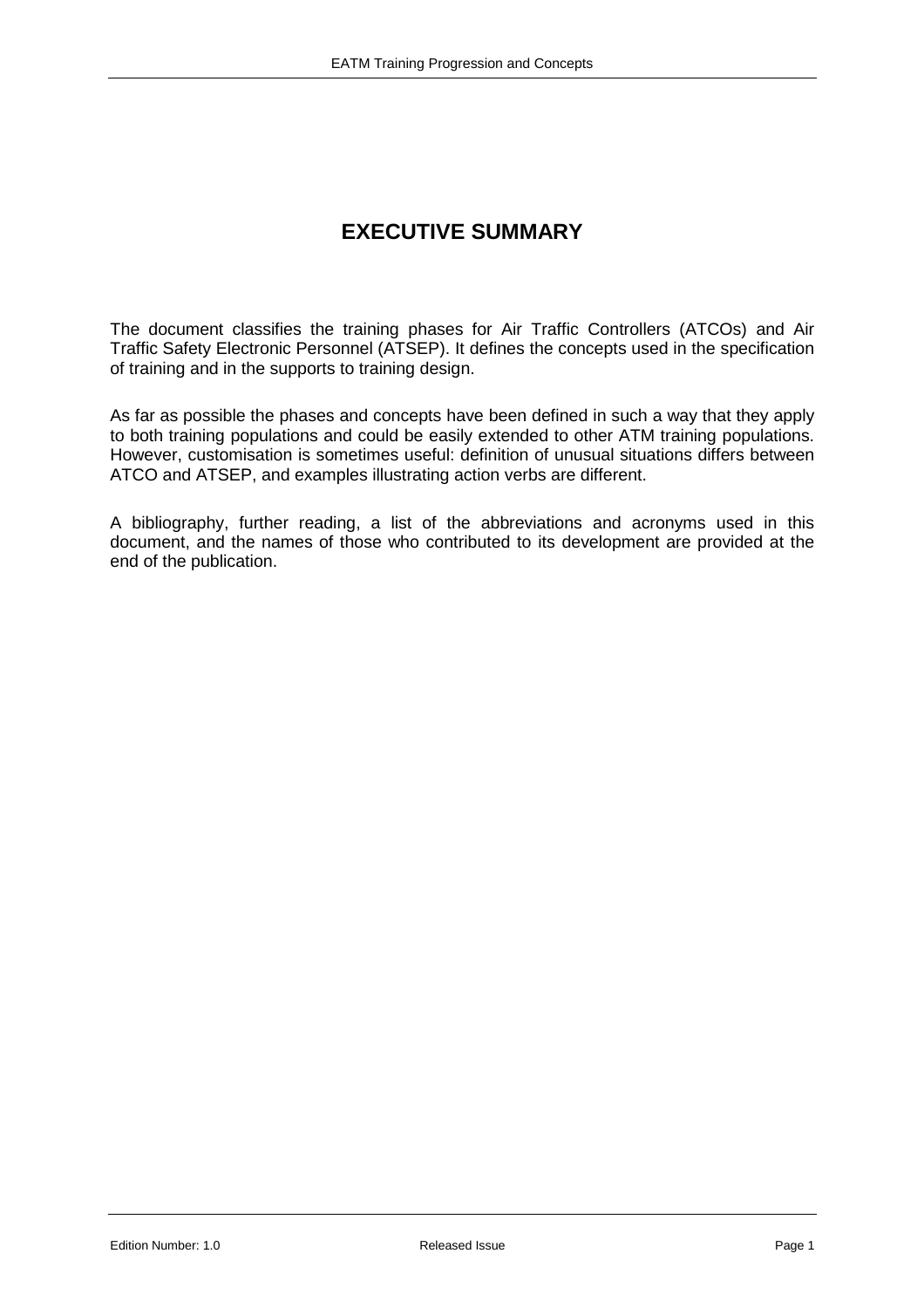Page intentionally left blank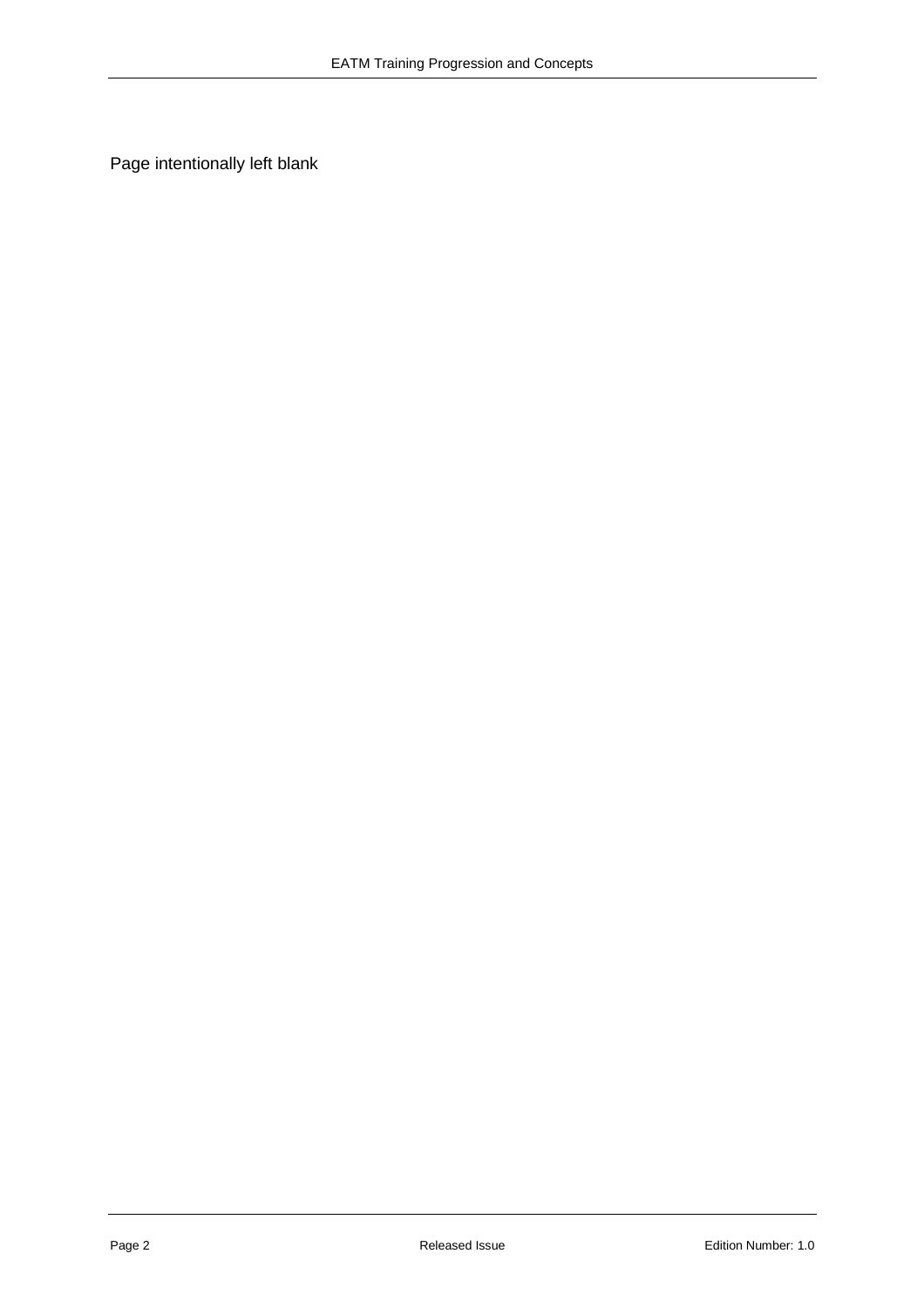## **1. INTRODUCTION**

#### **1.1 Background**

The main objective of the EATM(P) Human Resources Programme (HRS), Stage 1 (see EATMP, 2000a), is to further develop an ATM-specific human resources / human factors toolbox (concepts, methods and tools), which will:

- enable an adequate number of qualified staff to provide a harmonised and consistent service delivery;
- ensure the best use of new technology;
- provide for a smooth transition towards the evolving European ATM systems.

HRS Programme Stage 1 includes the Training Sub-Programme (TSP), defined as follows:

*To provide ANS Providers for all ATM areas with training material, methods and tools, in order to enable a common minimum standard of training which will evolve to meet the future introduction of system changes and will enable the implementation of regulatory requirements for ATM services personnel licensing.*

## **1.2 Training Deliverables**

Under the auspices of the EATCHIP Programme and later the EATM(P) Programme<sup>1</sup>, the Human Resources Team (HRT) delegated responsibility for the Air Traffic Services (ATS) training to its Training Sub-Group (TSG), today known as the 'Training Focus Group (TFG)'. One of the outcomes of this group consists of several training deliverables (see complete list in Annex 'Further Reading').

#### **1.3 Purpose**

This document is aimed at supporting the reader of any of the training documents. It has been produced at the request of TFG with the intention to sum up and supersede the information that was scattered in several documents.

 $\overline{\phantom{a}}$ 

 $<sup>1</sup>$  In 1999 the 'European Air Traffic Control Harmonisation and Integration Programme (EATCHIP)' was</sup> renamed the 'European Air Traffic Management Programme (EATMP)'. Today it is known simply as 'European Air Traffic Management (EATM)'.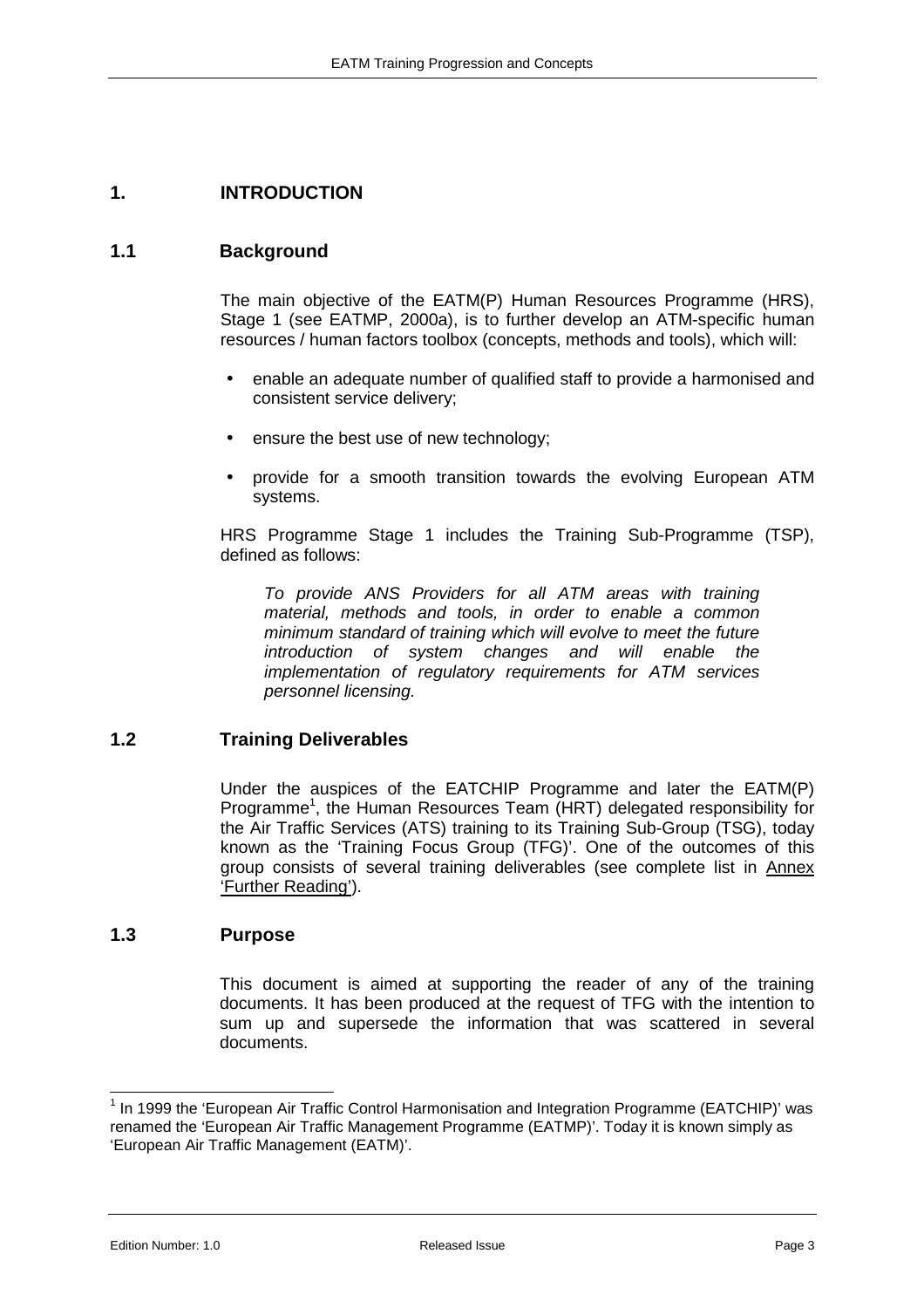Page intentionally left blank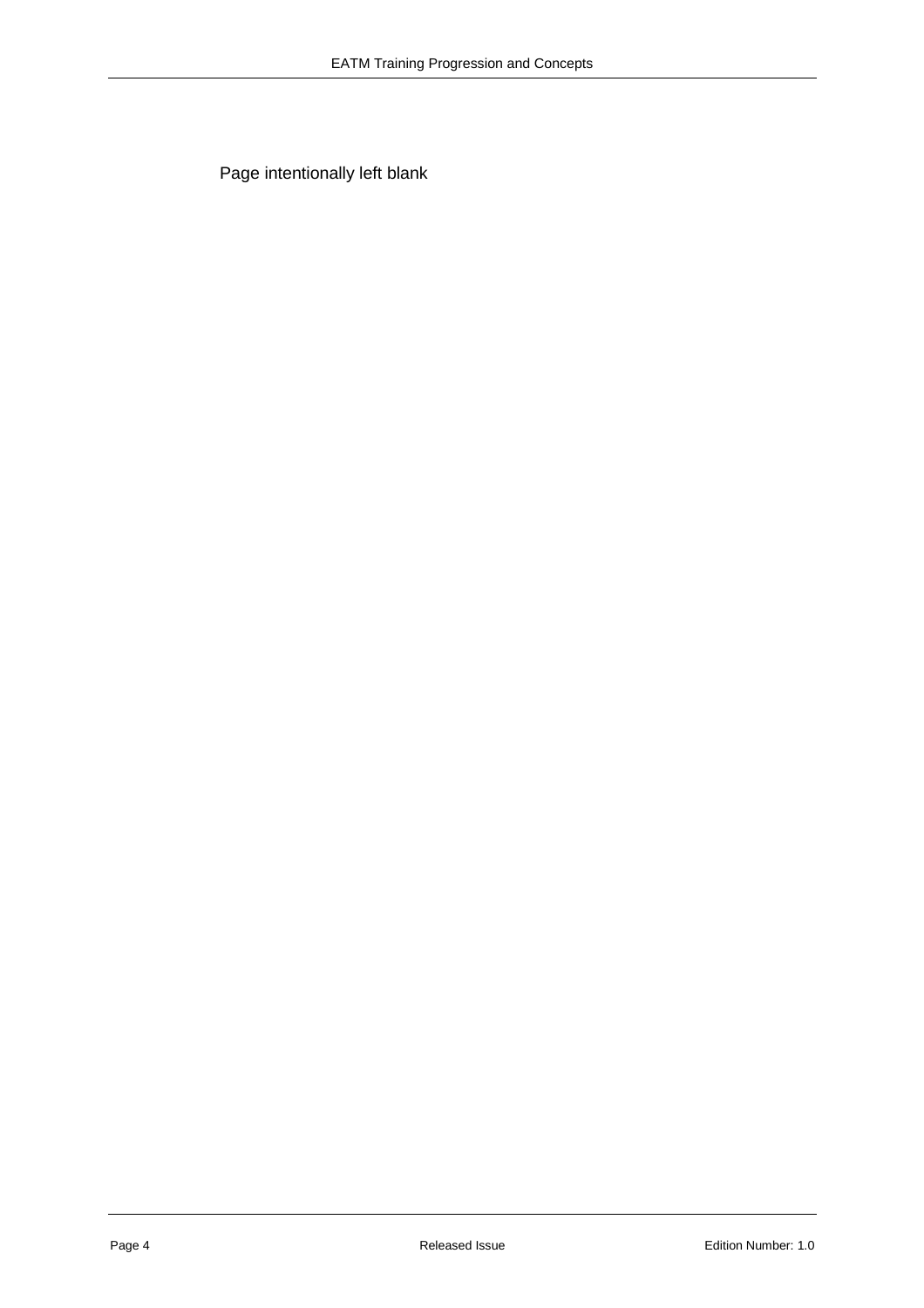## **2. ATCO TRAINING PROGRESSION**



Figure 1: Progression of ATCO training

## **2.1 Initial Training**

Training including technical subjects and ATC theory and simulator practice. The object of initial training is to prepare an *ab initio* for training at an ATC unit. It includes two phases (basic and rating) leading to a student licence: Rating training might also be provided as training for conversion to another rating.

#### **Basic training**

Training designed to impart fundamental knowledge and skills to enable *ab initio* air traffic controllers to progress to specialised ATC training.

#### **Rating training (training in the rating discipline)**

Specialised ATC training to provide knowledge and skills related to a job category and appropriate to the discipline to be pursued in the ATS environment.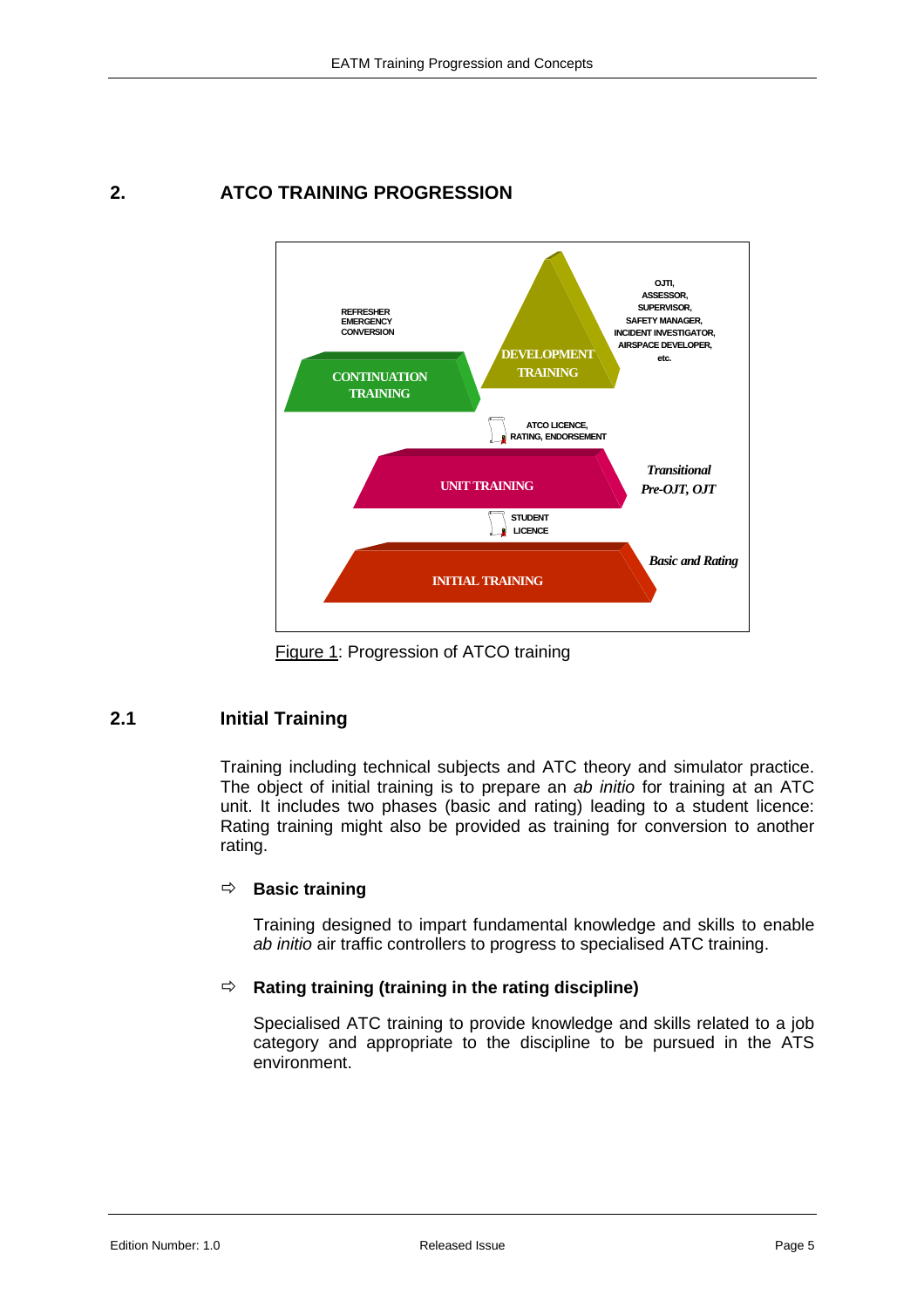## **2.2 Unit Training**

Training comprising transitional training, pre-OJT and OJT leading a learner to obtaining an air traffic controller licence, with appropriate rating and with appropriate rating endorsements and unit endorsements:

#### **Transitional training**

Phase following initial training during which site-specific theoretical knowledge and understanding will be transferred to the student air traffic controller and/or trainee air traffic controller using a variety of methods and during which skills will be developed through the use of site-specific simulations.

## **Pre-On-the-Job Training (Pre-OJT)**

Phase of locally based training during which extensive use of simulation using site-specific facilities will enhance the development of previously acquired routines and abilities to an exceptionally high level of achievement.

## **On-the-Job Training (OJT)**

The integration in practice of previously acquired job-related routines and skills under the supervision of a qualified On-the-Job-Training Instructor (OJTI) in a live traffic situation.

#### **2.3 Continuation Training**

Training given to licensed or certificated personnel designed to augment existing knowledge and skills. It includes refresher, emergency and conversion training.

#### **Refresher training**

Refresher training is designed to review, reinforce or upgrade existing knowledge and skills (including team skills).

#### **Emergency training**

Training that shall be given to all controllers on a regular basis. It includes training in emergencies, in unusual situations and in degraded systems. Most of this training will be site-specific:

#### **Emergency**

A serious, unexpected and often dangerous situation requiring immediate action.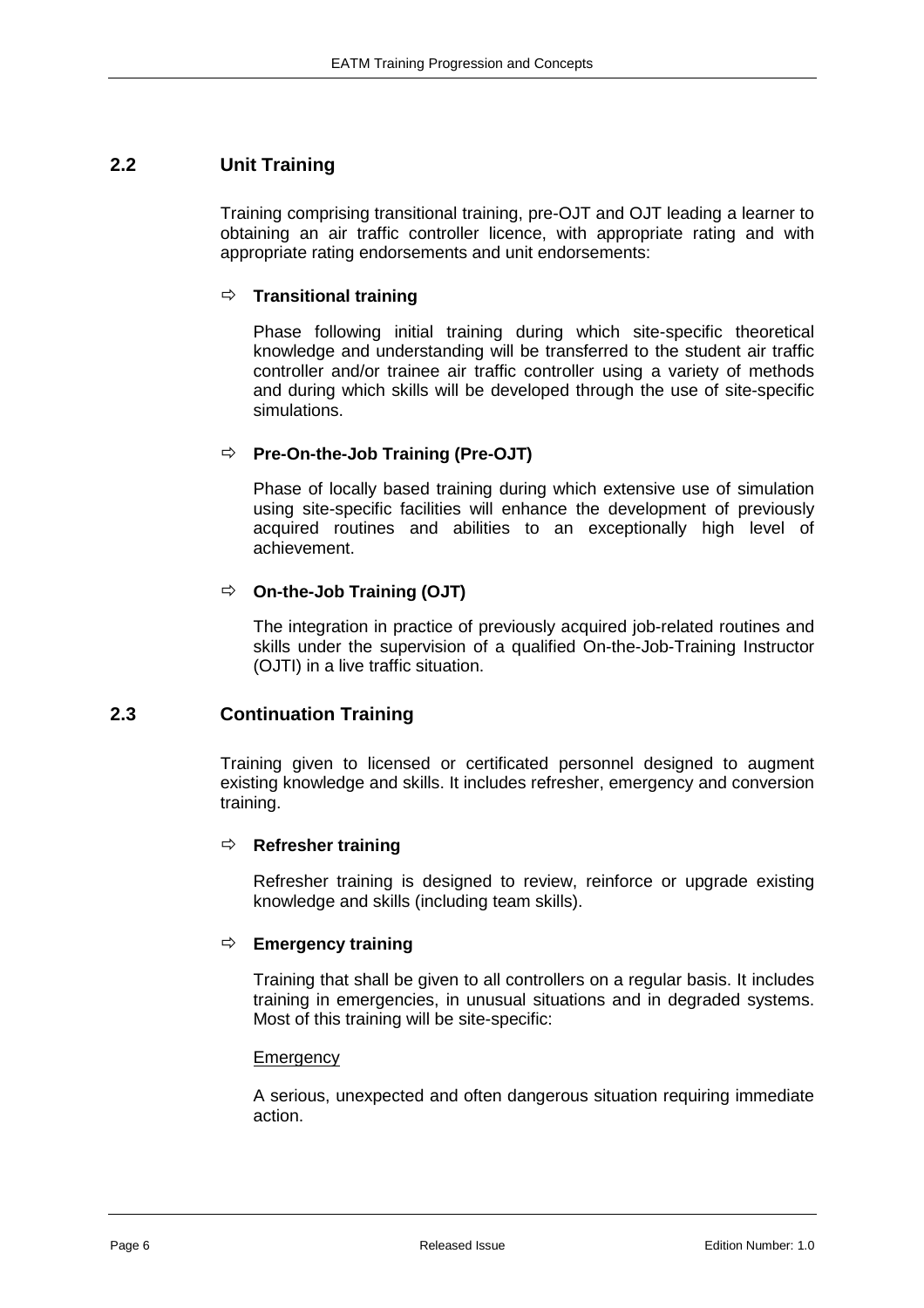#### Unusual situation

A set of circumstances which are neither habitually nor commonly experienced. The essential difference with an emergency is that the element of danger or serious risk is not necessarily present in an unusual situation.

#### Degraded systems

Unusual situations that are the result of a system failure or malfunction.

#### **Conversion training**

Training designed to provide knowledge and skills appropriate to a change in either job category (new rating discipline, rating endorsement or unit endorsement), environment (new procedures) or system (system upgrade or change).

#### **2.4 Development Training**

Training designed to provide additional knowledge and skills demanded by a change in job profile, e.g. new licence endorsement (OJTI) or any other career development like assessor, supervisor, safety manager, incident investigator, airspace developer, training manager, traffic flow manager, etc.

#### **2.5 Denomination of the Learner**

'Learner' is the generic term for the person performing a learning activity without any reference to his/her statute.

In the case of ATCO training the specific names according to the training phase are:

- participants to initial training are called '*ab initio'* (they do not hold a student licence);
- participants to unit training are called 'student air traffic controllers' when they hold a student air traffic controller licence and 'trainees' when they hold an ATC licence;
- participants to continuation training or development training are called 'trainees' (they hold an ATC licence).
- Note: The scheme and definitions apply in a simple way to a learner entering the system. In the cases of conversion or of multiple rating training, the scheme is more complex.

When the learner is converting from one rating to another, he/she will be enrolled in a rating training when he/she already holds an ATC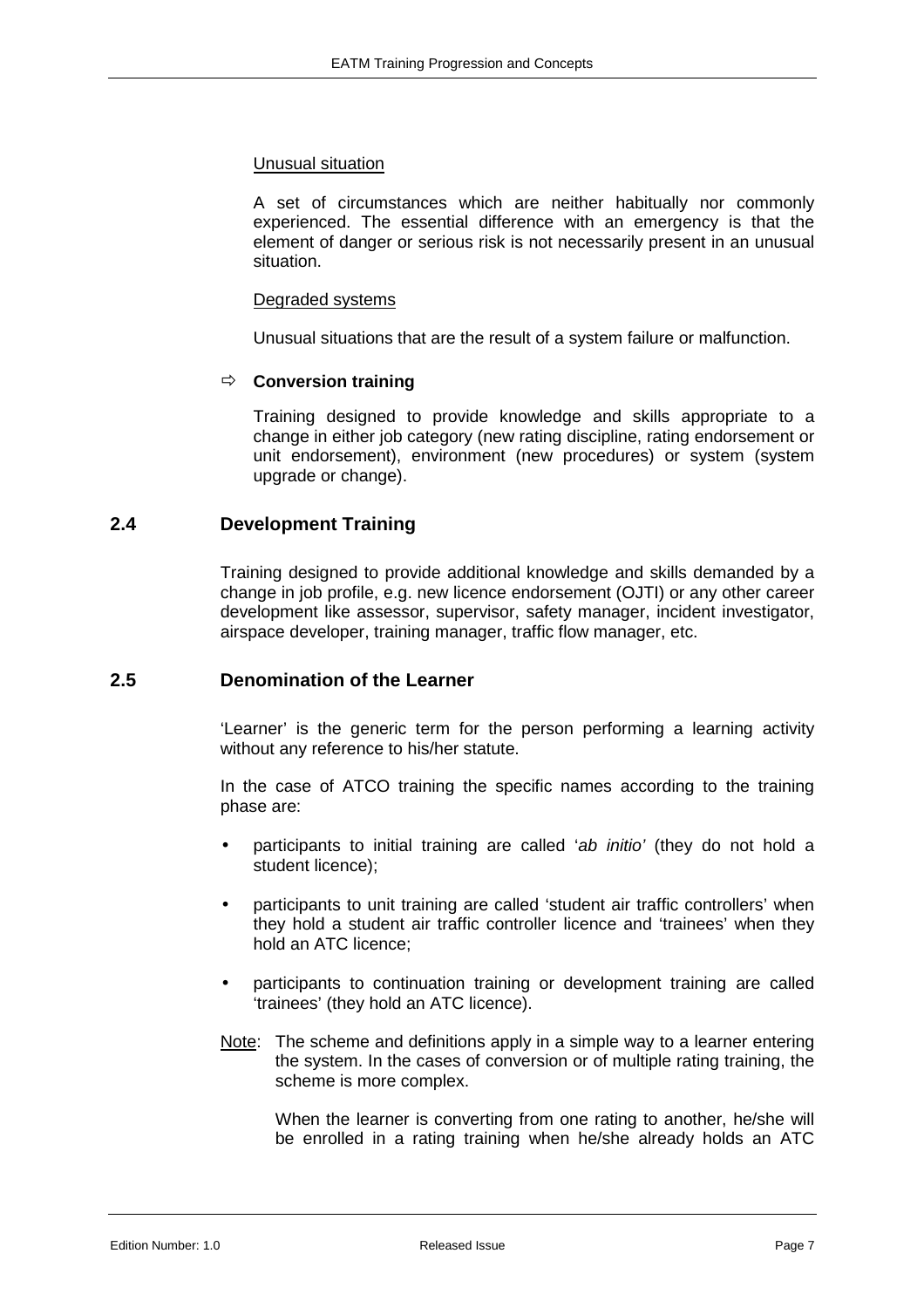licence, so he/she will be a trainee. This rating training is considered as conversion (and not as initial training).

When the learner is enrolled in an additional rating training after having successfully completed one rating training, he/she already holds a student licence and no ATC licence, so he/she will be a student.

For simplification purpose 'Learner' will be systematically used.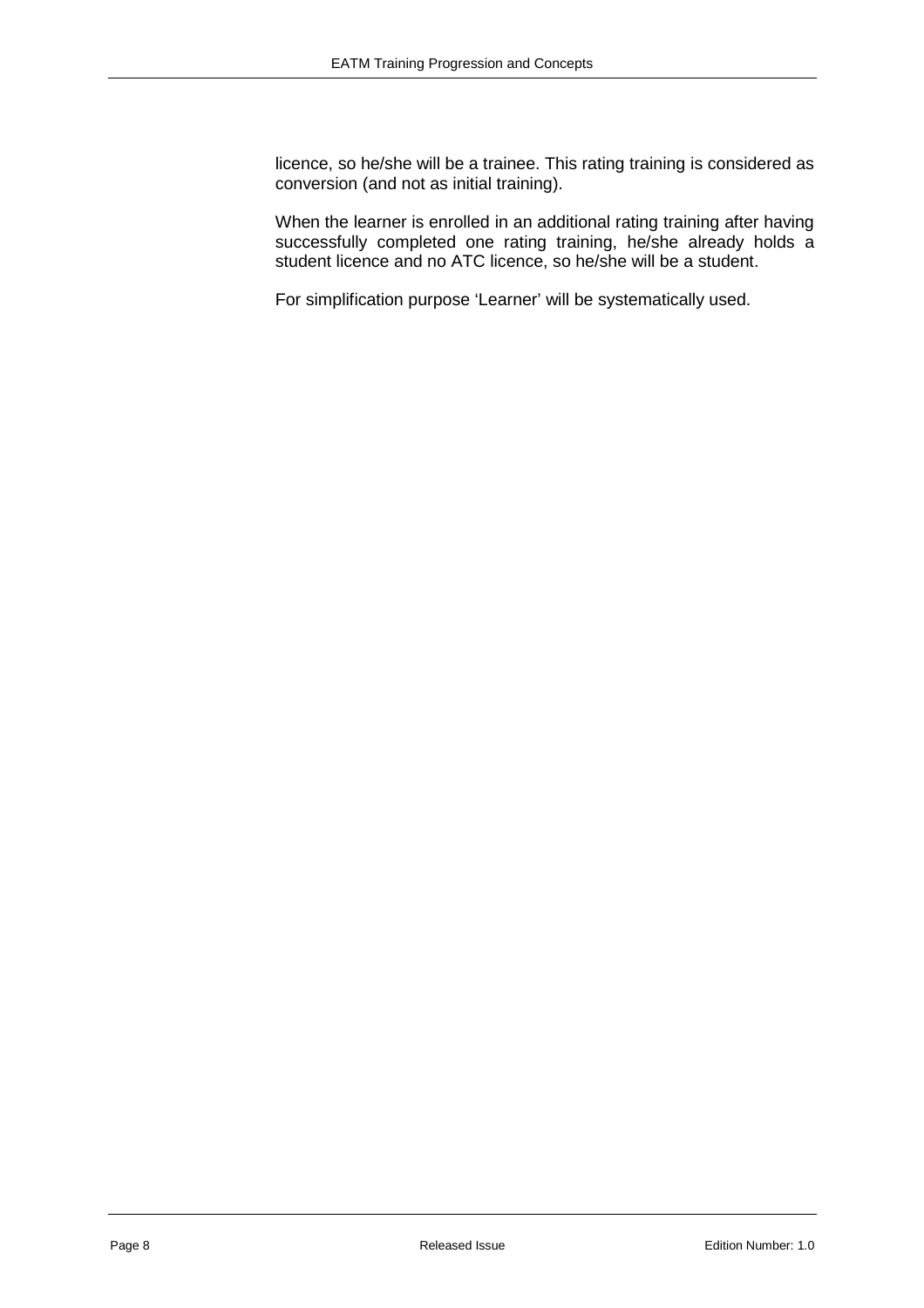## **3. ATSEP TRAINING PROGRESSION**



Figure 2: Progression of ATSEP Training

## **3.1 Initial Training**

Training preceding type rating. It includes basic and at least one of the four modules of qualification training.

#### **Basic training**

Fundamental knowledge and skills appropriate to the discipline to be pursued in the Communication Navigation and Surveillance / Air Traffic Management (CNS/ATM) environment.

#### **Qualification training**

Job category related knowledge and skills appropriate to the discipline to be pursued in the CNS/ATM environment.

Four disciplines have been identified through the four corresponding qualifications: Communication, Navigation, Surveillance and Data Processing.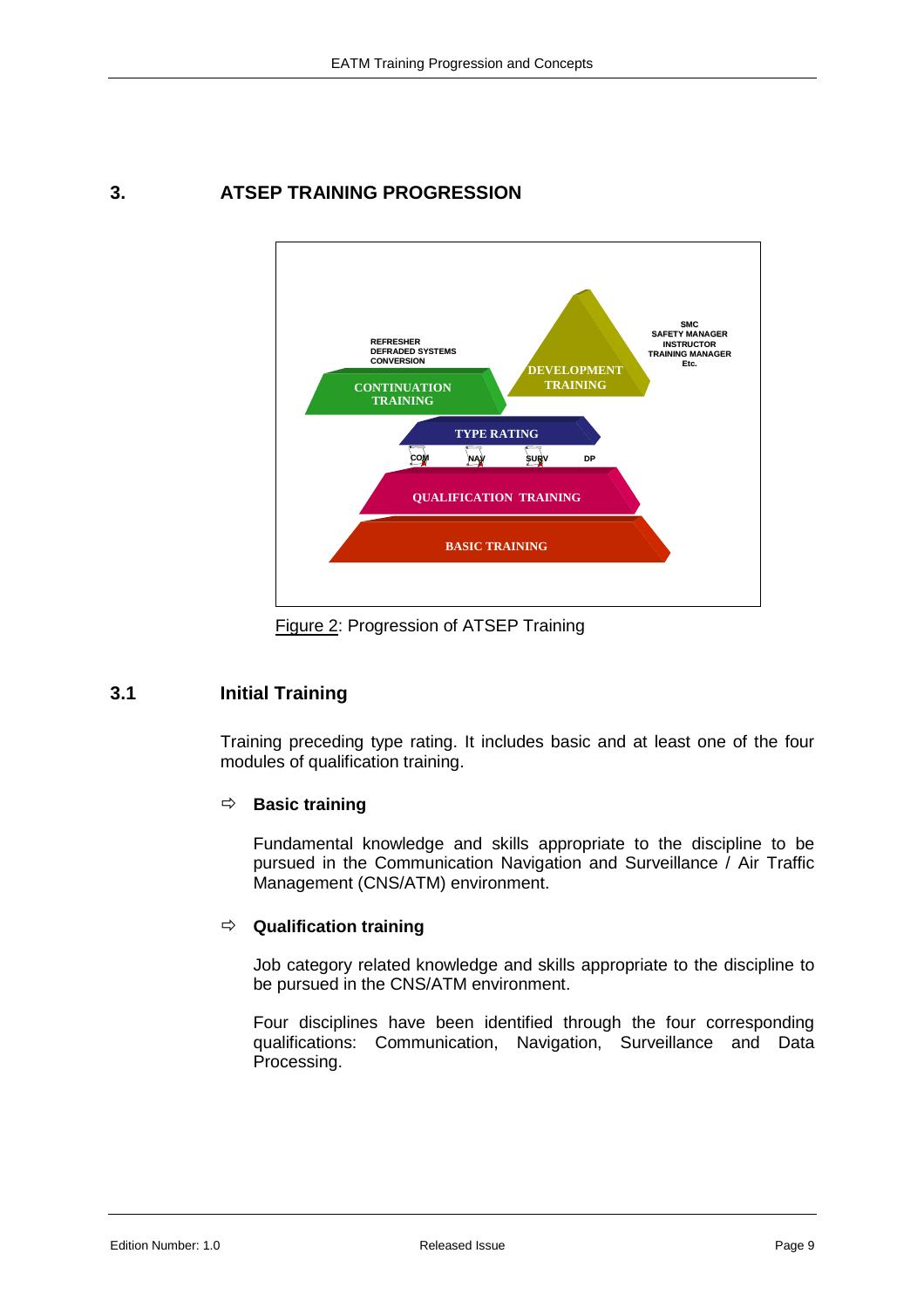## **3.2 Type Rating**

Equipment/system-related knowledge and skills leading to recognised competency. It includes OJT.

#### **On-the-Job Training (OJT)**

The integration in practice of previously acquired job-related routines and skills under the supervision of a qualified On-the-Job-Training Instructor (OJTI) in an operational environment.

## **3.3 Continuation Training**

Training given to personnel designed to augment existing knowledge and skills and/or to prepare for new technologies. It includes refresher, emergency and conversion training. (Refresher and emergency training are sometimes named 'recurrent training'.)

#### **Refresher training**

Refresher training is designed to review, reinforce or upgrade existing knowledge and skills (including team skills).

#### **Degraded systems training**

Training including training in unusual situations, in degraded systems and, if suitable, in emergencies. Most of this training will be site-specific or may make use of incidents or accidents analysis:

#### **Emergency**

A serious, unexpected and often dangerous situation requiring immediate action.

#### Unusual situation

A set of circumstances which are neither habitually nor commonly experienced. The essential difference from an emergency situation is that a volatile situation exists and if an appropriate action is not taken, a major failure or emergency situation will result.

#### Degraded systems

Unusual situations that are the result of a system failure or malfunction leading to a loss of system redundancy or service elements.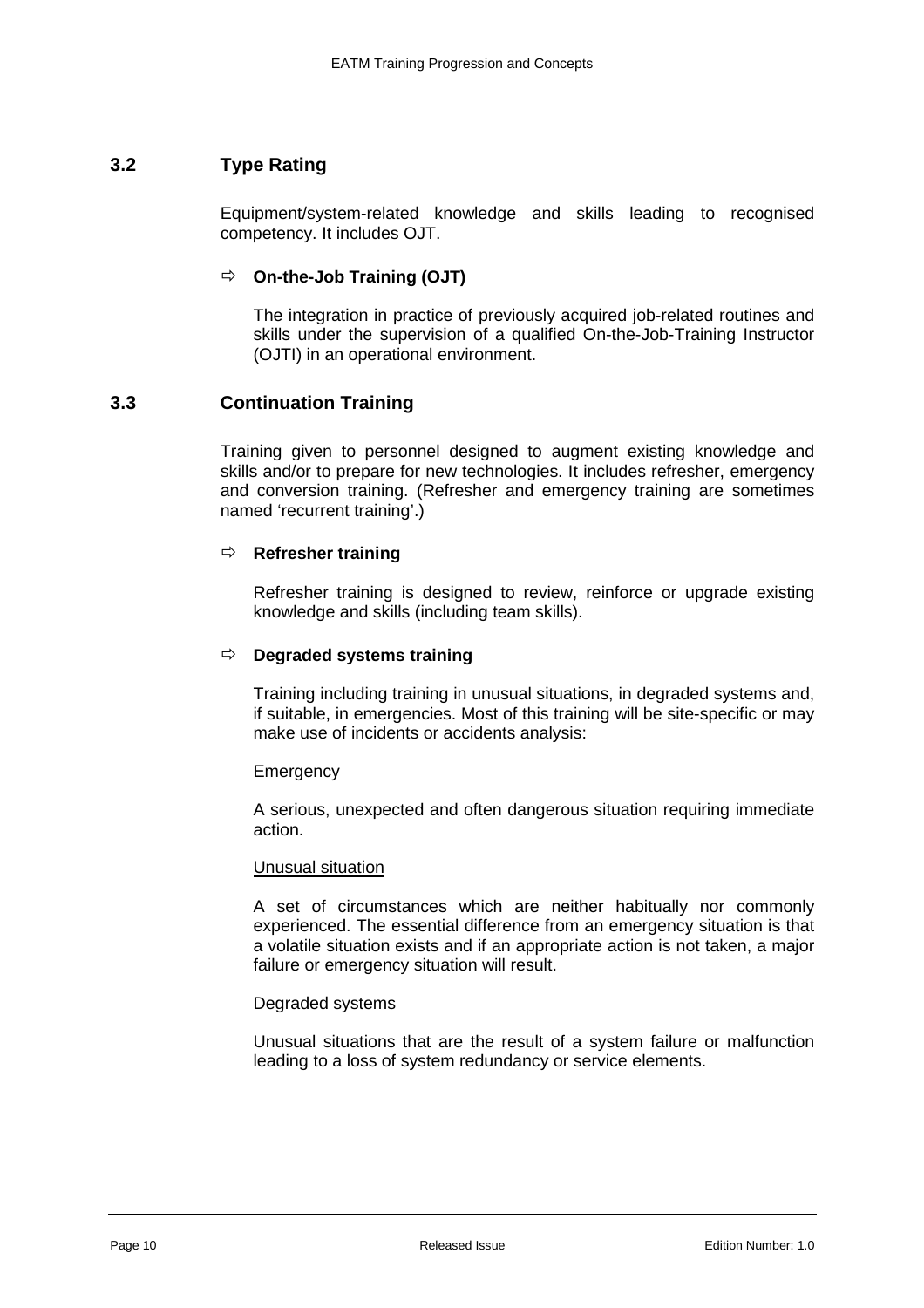#### **Conversion training**

Training designed to provide knowledge and skills appropriate to a change in either job category (new discipline or new type rating), environment (new maintenance or other procedures) or system (system upgrade or change of system, new project).

#### **3.4 Development Training**

Training designed to provide additional knowledge and skills demanded by a change in job profile, e.g. system monitoring and control, safety manager, instructor, training manager, or any other career development.

#### **3.5 Denomination of the Learner**

'Learner' is the generic term for the person performing a learning activity without any reference to his/her statute.

In the case of ATSEP training, 'learner' will be systematically used as there is a large variety of specific names according to the training phase and the country.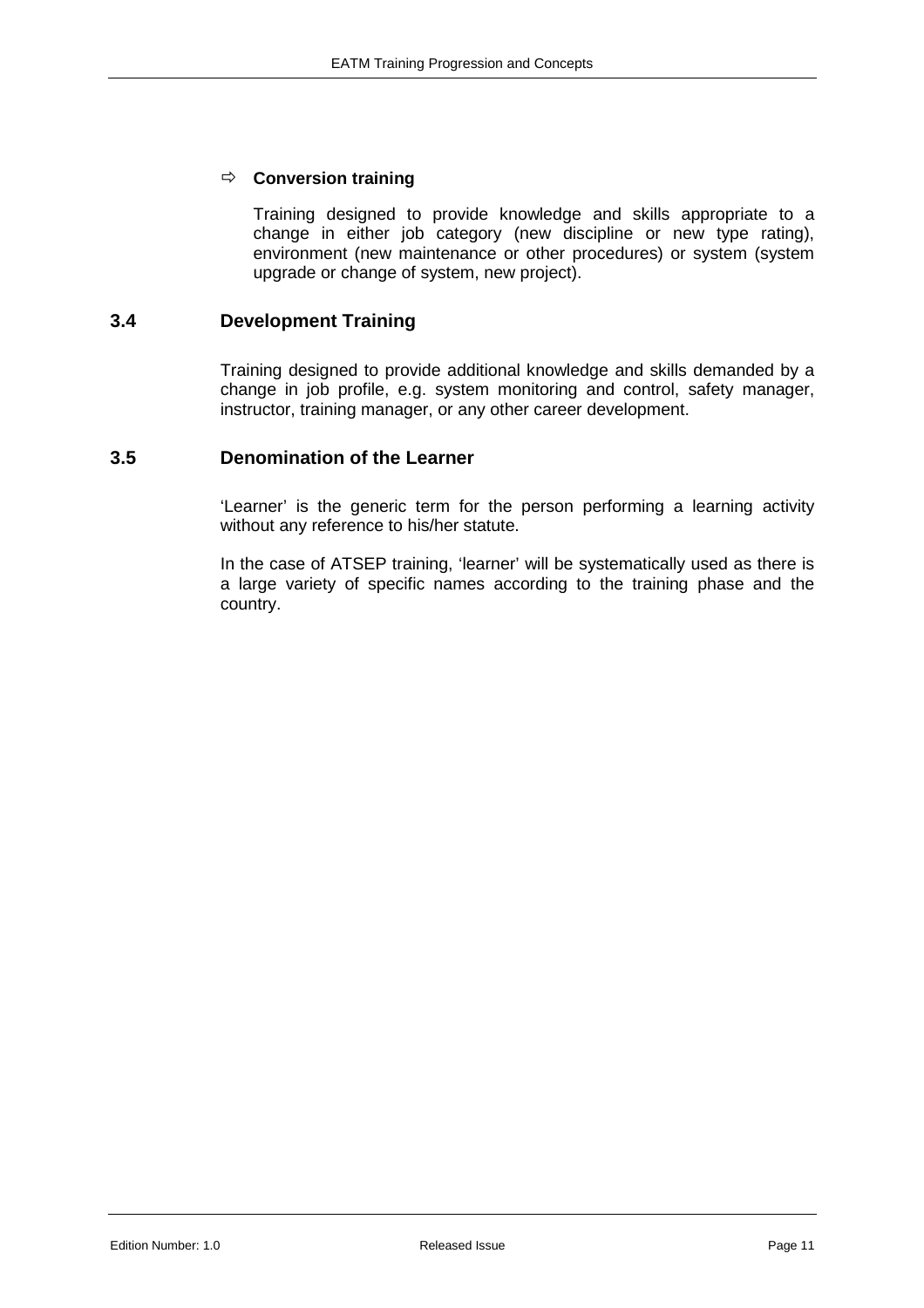Page intentionally left blank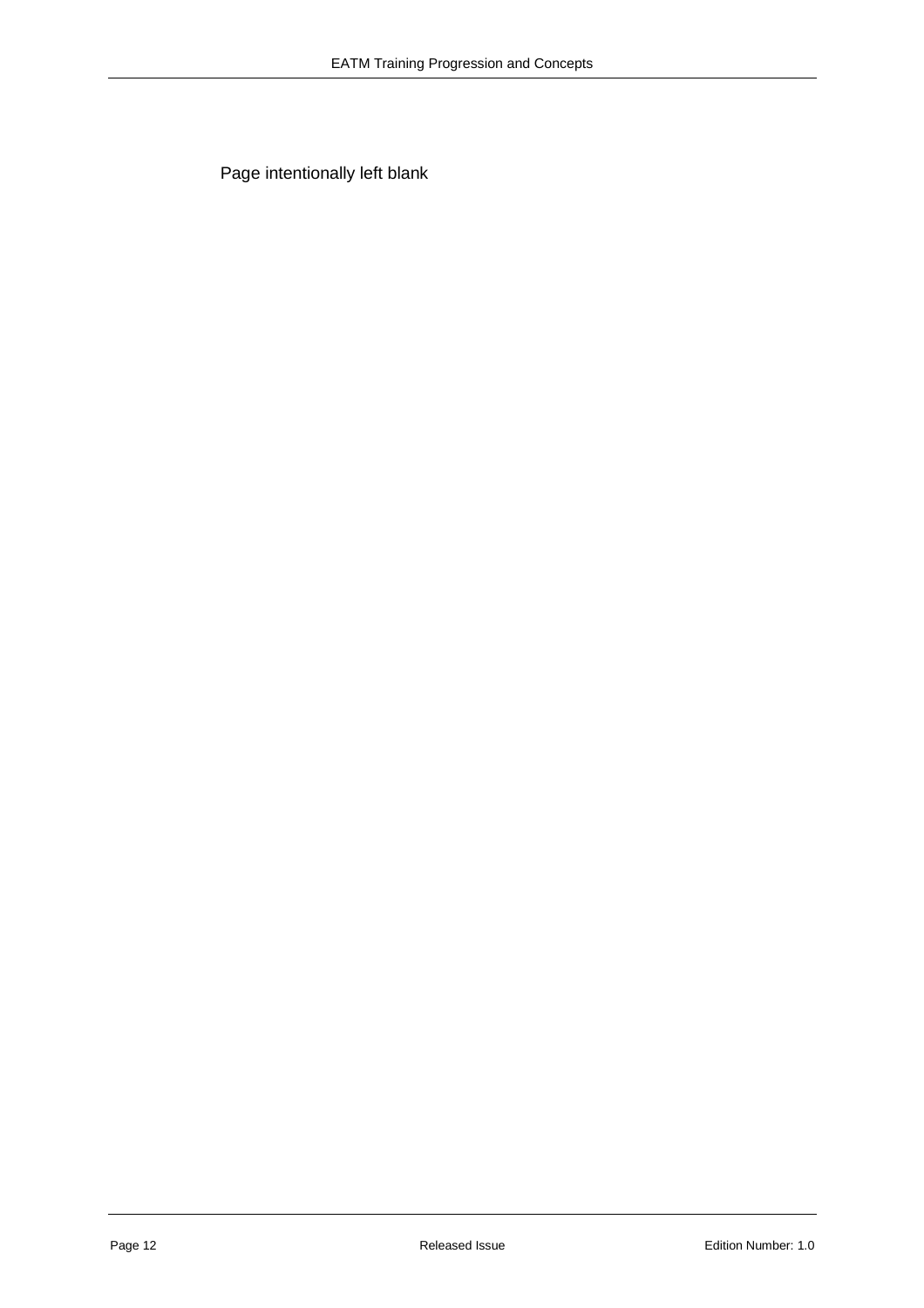## **4. CONCEPT OF OBJECTIVE-BASED TRAINING**

## **4.1 Training objectives**

A training objective is a description of what is expected of a learner after training. The description is accurate and measurable.

In EATM training documentation, we refer to several categories of objectives:

- **Objective:** A clear statement based on a description of the learner performance (corpus) and the limits of this performance (content). The corpus always includes an action verb to ensure that the outcome is observable and that the difficulty level is stated according to a defined taxonomy (see 4.2).
- **General objective** (or goal): Describes the direction to move in rather than a detailed quantitative objective.
- **Performance objective:** A clear and unambiguous statement of what a student is expected to do (behaviour or **Performance**) with the minimum level of acceptable performance (**Standard** in terms of quality, quantity and time allowed for completion) and conditions under which the performance is to be carried out (**Conditions)**: **PSC**.

The performance objective clearly establishes a link between the training objective and the method to assess if this training objective has been reached.

The training content is divided into **subjects**, themselves divided into **topics** that are in turn subdivided into **sub-topics**. This structure is used to create and classify the objectives: one general objective is linked to each subject and one or several objectives are linked to each sub-topic. Optionally a main objective is linked to a topic.

#### **4.2 Taxonomy**

A taxonomy is a classification based on explicit principles. The purpose of taxonomies in the training domain is to classify training objectives.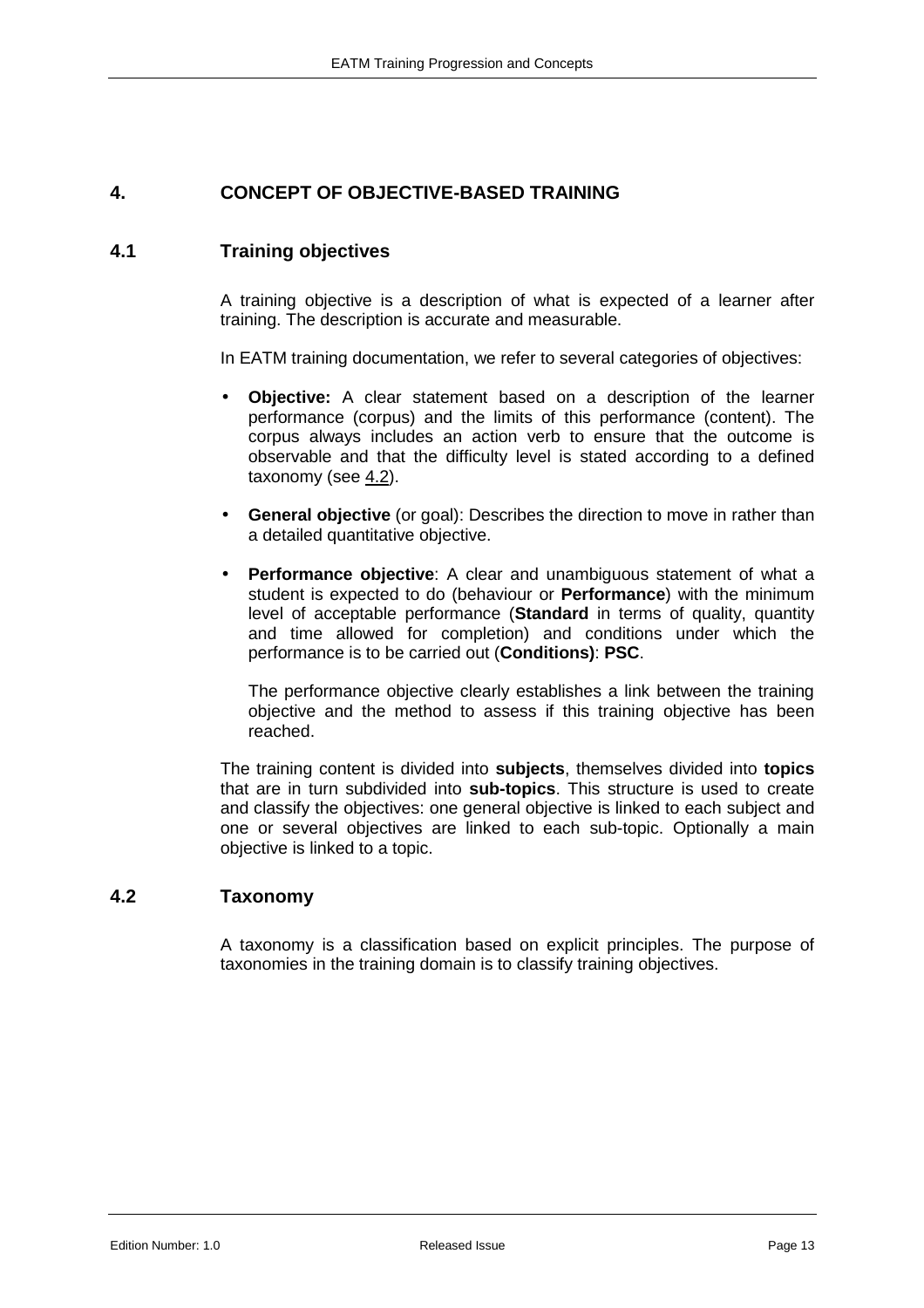## **4.3 Levels**

Five levels are identified, numbered 1 to 5 plus an initial level (named 0) of pure information. They are defined as follows:

- **Level 0** 'To be aware of'.
- Level 1 Requires a basic knowledge of the subject. It is the ability to remember essential points; the learner is expected to memorise data and to restore it.
- Level 2 Requires an understanding of the subject sufficient to enable the learner to discuss intelligently. The individual is able to represent for himself or herself certain objects and events, and to act upon these objects and events.
- **Level 3** Requires a thorough knowledge of the subject and the ability to apply it with accuracy. The learner should be able to make use of his/her repertoire of knowledge to develop plans and activate them.
- **Level 4** The ability to establish a line within a unit of known applications following the correct chronology and the adequate method to resolve a problem situation. This involves the integration of known applications in a familiar situation.
- **Level 5** The ability to analyse new situations in order to elaborate and apply one or other relevant strategy to solve a complex problem. The defining feature is that the situation is qualitatively different to those previously met, requiring judgement and evaluation of options.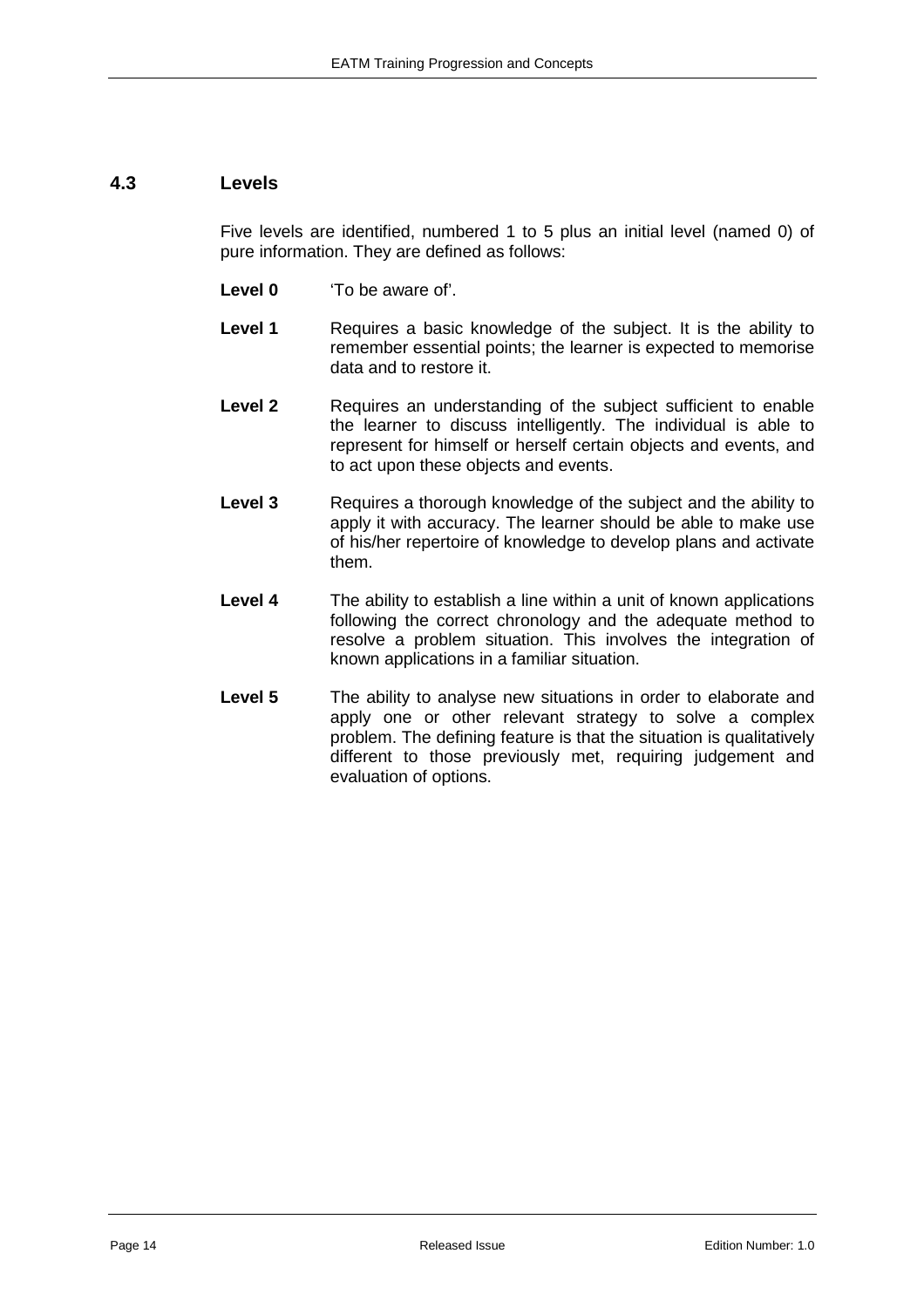## **4.4 Definition of Action Verbs**

Defining action verbs becomes increasingly difficult as the level increases for several reasons:

- (i) Higher levels (4, 5 and even 3) are the culmination of many actions, and can only be described by either a breakdown into component actions or by a few high-level words, which are not exclusive to a particular level.
- (ii) Making some verbs belong to several levels could compound this. This solution was rejected in order to keep things simple for the operational use (one verb - one level).
- (iii) The main difference between levels 4 and 5 is novelty (qualitative) of the problem.
- (iv) As each level subsumes those previous to it, as it is hierarchical, then you must naturally start running out of words.

The list is not complete, but a guideline only. In the future ATM-specific terms known to refer to that level of performance can be added. The examples chosen to illustrate the verbs are specific to ATCO or ATSEP in this document. In other documents, examples may be chosen to match the learner population.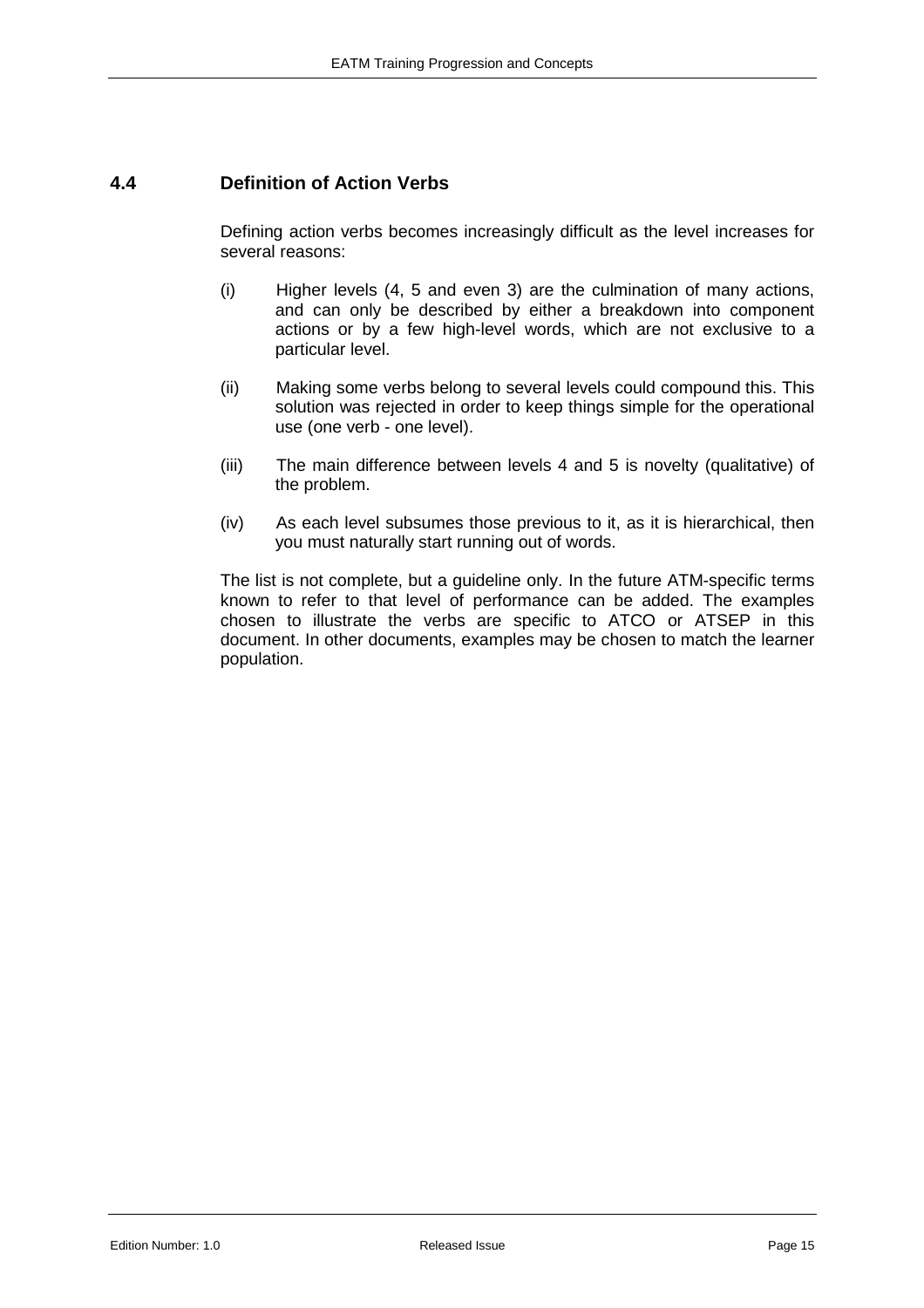## **4.5 Action Verbs**

#### **4.5.1 Definition of verbs – Level 1**

Level 1: Requires a basic knowledge of the subject. It is the ability to remember essential points; the learner is expected to memorise data and to retrieve it.

| <b>Verb</b>  | <b>Definition</b>                                                    | <b>Example</b>                                                                   |               |
|--------------|----------------------------------------------------------------------|----------------------------------------------------------------------------------|---------------|
|              |                                                                      |                                                                                  | $(L = Level)$ |
| Define       | State what it is and what its<br>limits are; state the<br>definition | Define the global performances for<br>CVOR and DVOR;                             | 1             |
|              |                                                                      | Define the term 'alerting service'                                               |               |
| Draw         | Produce a picture, pattern<br>or diagram                             | Draw the block diagram of the<br>transmitter;                                    | 1             |
|              |                                                                      | Draw a holding pattern                                                           |               |
| List         | Say one after the other                                              | List the main software development<br>processes used in industries;              | 1             |
|              |                                                                      | List the main structure components of<br>an aircraft                             |               |
| Name         | Give name of objects or<br>procedures                                | Name who is designated to authorise<br>changes in operational data;              | $\mathbf{1}$  |
|              |                                                                      | Name some components on a graphic                                                |               |
| Quote        | Repeat of what is written or<br>said to underline                    | Quote ICAO definition of ATC service                                             | 1             |
| Recognise    | To know what it is because<br>you've seen it before                  | Recognise on a diagram all the<br>elements of the ADS;                           | 1             |
|              |                                                                      | Recognise the information<br>disseminated through AFTN like<br>NOTAM, SNOWTAM    |               |
| <b>State</b> | Say or write in a formal or<br>definite way                          | State who are the local telecom<br>providers and the service<br>characteristics; | 1             |
|              |                                                                      | State the major wind systems on earth                                            |               |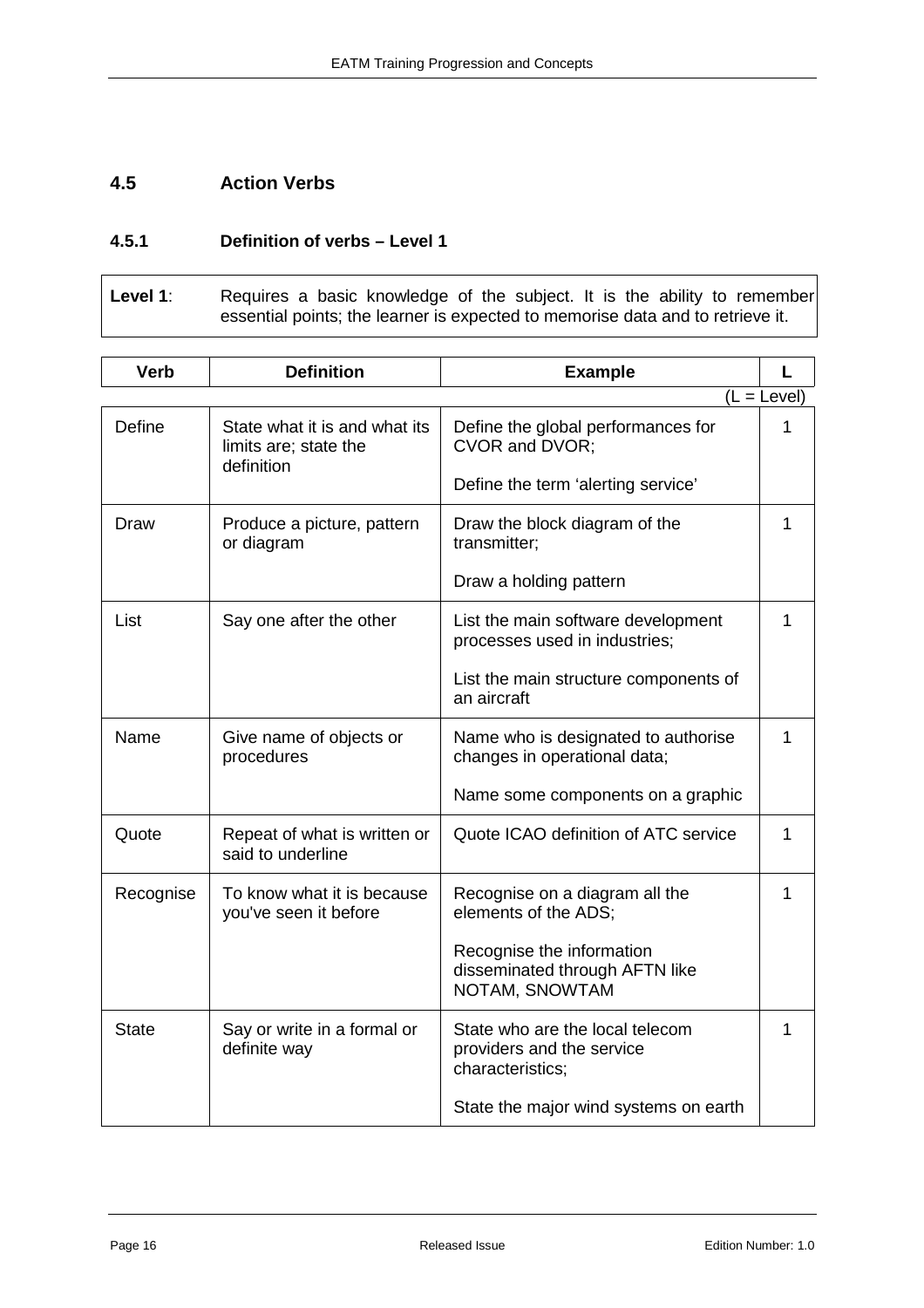## **4.5.2 Definition of verbs – Level 2**

Level 2: Requires an understanding of the subject sufficient to enable the learner to discuss intelligently. The individual is able to represent for himself or herself certain objects and events in order to act upon these objects and events.

| <b>Verb</b>          | <b>Definition</b>                                                                    | <b>Example</b>                                                                    | L              |
|----------------------|--------------------------------------------------------------------------------------|-----------------------------------------------------------------------------------|----------------|
|                      |                                                                                      |                                                                                   | $(L = Level)$  |
| Characterise         | To describe the quality of<br>features in something                                  | Characterise consequences of an OS<br>upgrade;                                    | $\overline{2}$ |
|                      |                                                                                      | Characterise various items of ATC<br>equipment                                    |                |
| Consider             | To think carefully about it                                                          | Consider institutional issues and service<br>provider responsibilities;           | $\overline{2}$ |
|                      |                                                                                      | Consider radar range                                                              |                |
| Demonstrate          | Describe and explain;<br>logically or mathematically                                 | Demonstrate the possible use of GBAS<br>for approach and landing;                 | $\overline{2}$ |
|                      | proves the truth of a<br>statement                                                   | Demonstrate how the earth is projected<br>as a map                                |                |
| <b>Describe</b>      | Say what it is like or what<br>happened                                              | Describe the architecture of the ATN<br>network;                                  | $\overline{2}$ |
|                      |                                                                                      | Describe the methods by which<br>telecommunication regulations are<br>implemented |                |
| <b>Differentiate</b> | Show the differences<br>between things                                               | Differentiate on a diagram all the<br>possible elements of the ADS C system;      | $\overline{2}$ |
|                      |                                                                                      | Differentiate between the various<br>relevant charts                              |                |
| Explain              | Give details about<br>something or describe so                                       | Explain the principles of non-blocking<br>switches;                               | 2              |
|                      | that it can be understood                                                            | Explain the purpose and function of<br><b>ICAO</b>                                |                |
| Report               | Give an account, provide a<br>detailed statement about<br>an occurrence or situation | Report on the performance of a<br>maintenance task                                | $\overline{2}$ |
| Take<br>account of   | Take into consideration<br>before deciding                                           | Take wind influence into account when<br>calculating a ground speed               | $\overline{2}$ |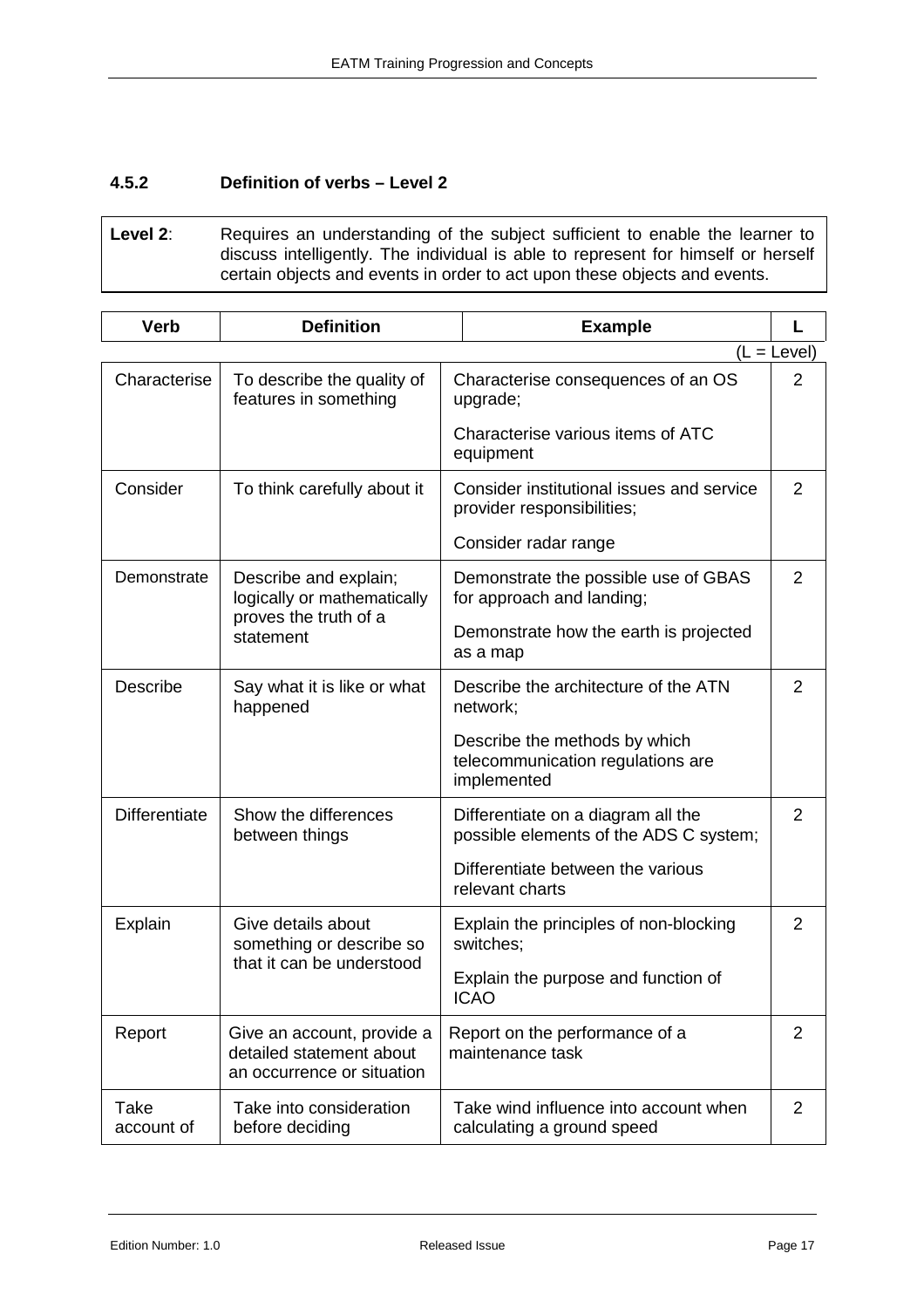## **4.5.3 Definition of verbs – Level 3**

Level 3: Requires a thorough knowledge of the subject and the ability to apply it with accuracy. The learner should be able to make use of his/her repertoire of knowledge to develop plans and activate them.

| <b>Verb</b>  | <b>Definition</b>                                                                                                                   | <b>Example</b>                                                                                                                                                            | L             |
|--------------|-------------------------------------------------------------------------------------------------------------------------------------|---------------------------------------------------------------------------------------------------------------------------------------------------------------------------|---------------|
|              |                                                                                                                                     |                                                                                                                                                                           | $(L = Level)$ |
| Act          | Carry out, execute                                                                                                                  |                                                                                                                                                                           | 3             |
| Apply        | Use something in a situation or<br>activity                                                                                         | Apply the appropriate model to the<br>analysis of a relevant aviation<br>system.                                                                                          | 3             |
|              |                                                                                                                                     | Apply national requirements in<br>abnormal situations                                                                                                                     |               |
| Appreciate   | To understand a situation and<br>know what is involved in a                                                                         | Appreciate criticality of the<br>conditions;                                                                                                                              | 3             |
|              | problem-solving situation, to<br>state a plan without applying it                                                                   | Appreciate the necessary for<br>coordination. The learner says that<br>the coordination will be done and<br>with whom, he/she does not<br>perform the actual coordination |               |
| Assist       | Help somebody to do a job by<br>doing part of it                                                                                    | Handle the operational HMI and<br>assist in the tuning of the screens;                                                                                                    | 3             |
|              |                                                                                                                                     | Assist the pilot                                                                                                                                                          |               |
| Calculate    | To discover from information<br>you already have by arithmetic;<br>to think about a possible cause<br>of action in order to form an | Calculate the values of the<br>elements of a simple generic<br>antenna system;                                                                                            | 3             |
|              | opinion or decide what to do                                                                                                        | Calculate transition level                                                                                                                                                |               |
| <b>Check</b> | Make sure the information is<br>correct (satisfactory)                                                                              | Check the operational status of the<br>monitor system;                                                                                                                    | 3             |
|              |                                                                                                                                     | Check and maintain the integrity of<br>working position                                                                                                                   |               |
| Choose       | Select out of number, decide to<br>do one thing rather than                                                                         | Choose the appropriate type of<br>line for a given specific application;                                                                                                  | 3             |
|              | another                                                                                                                             | Choose which aircraft should be<br>vectored                                                                                                                               |               |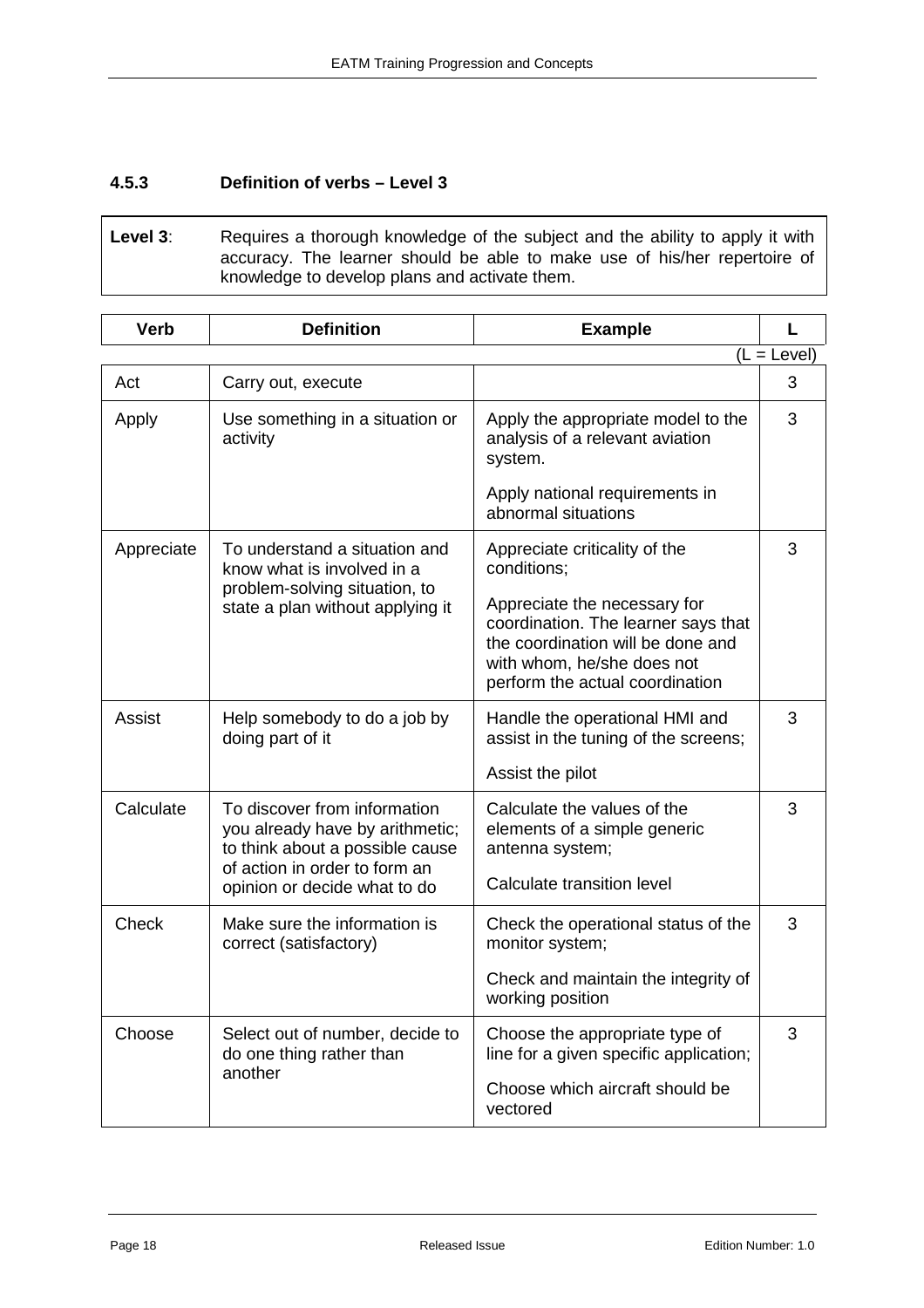| <b>Verb</b>  | <b>Definition</b>                                                  | <b>Example</b>                                                                                                                           |               |
|--------------|--------------------------------------------------------------------|------------------------------------------------------------------------------------------------------------------------------------------|---------------|
|              |                                                                    |                                                                                                                                          | $(L = Level)$ |
| Collect      | Assemble, accumulate, bring or<br>come together                    |                                                                                                                                          | 3             |
| Conduct      | Lead, guide                                                        | Conduct coordination                                                                                                                     | 3             |
| Confirm      | Establish more firmly,<br>corroborate                              | Confirm sequence order                                                                                                                   | 3             |
| Decode       | Turn into ordinary writing,                                        | Decode a transponder message;                                                                                                            | 3             |
|              | decipher                                                           | Decode weather reports and<br>forecast                                                                                                   |               |
| Encode       | Put into code or cipher                                            |                                                                                                                                          | 3             |
| Estimate     | Form an approximate<br>judgement of a number, form<br>an opinion   | Being given an aircraft route,<br>estimate thanks to a software<br>package or/and GPS receiver the<br>availability of the constellation; | 3             |
|              |                                                                    | Estimate distance between two<br>points                                                                                                  |               |
| Execute      | Perform action                                                     |                                                                                                                                          | 3             |
| Extract      | Copy out, make extracts from,<br>find, deduce                      | Extract data from a flight plan                                                                                                          | 3             |
| Identify     | Associate oneself inseparably<br>with, establish the identity      | Identify and locate data<br>transmission problems;                                                                                       | 3             |
|              |                                                                    | Identify a radar blip                                                                                                                    |               |
| Inform       | Inspire, tell                                                      | Inform the planning controller                                                                                                           | 3             |
| Initiate     | Begin, set going, originate                                        | Initiate a coordination procedure                                                                                                        | 3             |
| Input        | Enter in the system                                                | Input data                                                                                                                               | 3             |
| <b>Issue</b> | Send forth, publish                                                | <b>Issue ATC clearance</b>                                                                                                               | 3             |
| Maintain     | Carry on, keep up, refresh                                         | Maintain flight data display                                                                                                             | 3             |
| Measure      | Ascertain extent or quality of<br>(thing) by comparison with fixed | Measure the typical parameters of<br>lines;                                                                                              | 3             |
|              | unit or with object of know size                                   | Measure cross modulation in radio<br>antenna system                                                                                      |               |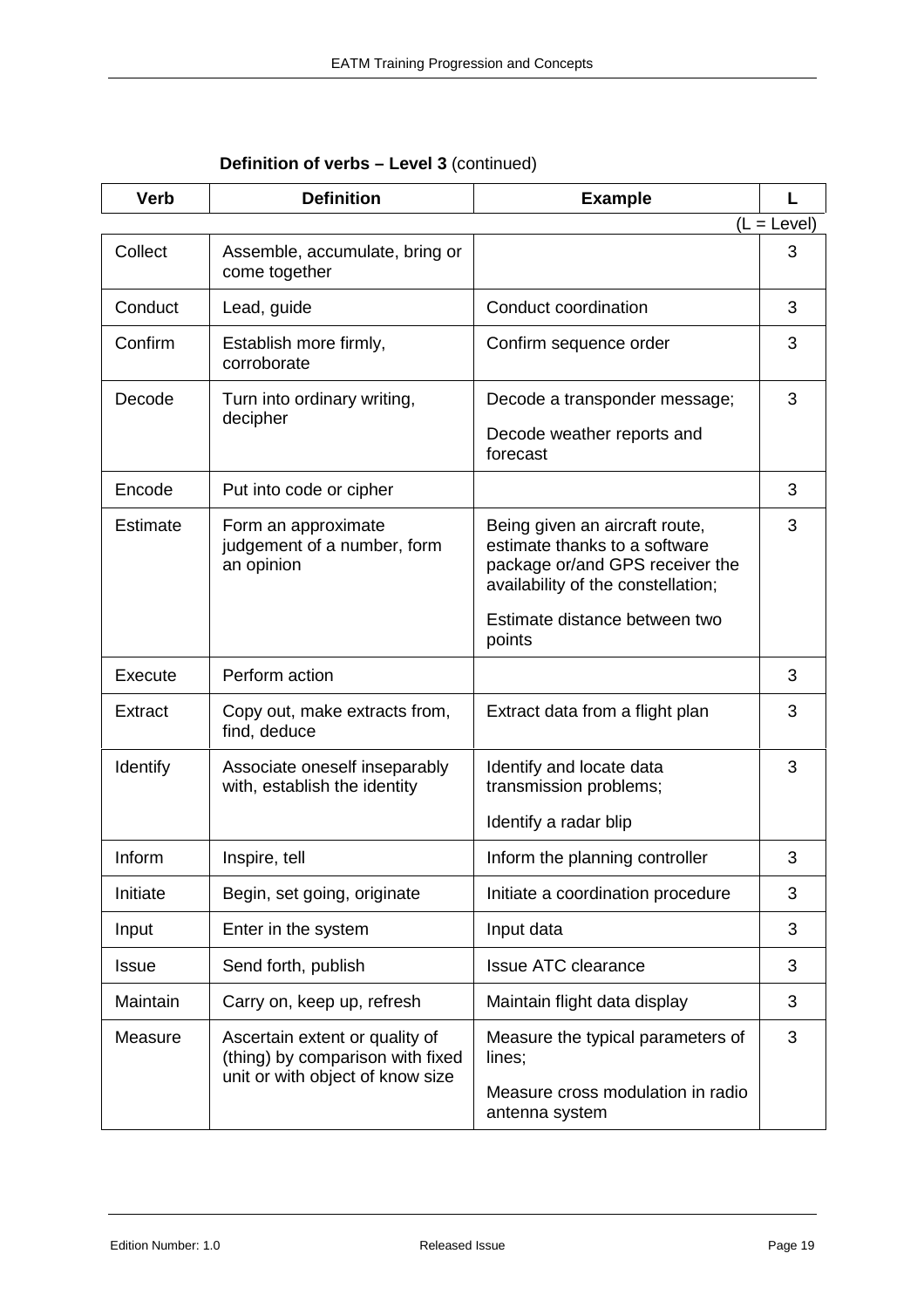| <b>Verb</b>   | <b>Definition</b>                                                                                  | <b>Example</b>                                                                                  | L             |
|---------------|----------------------------------------------------------------------------------------------------|-------------------------------------------------------------------------------------------------|---------------|
|               |                                                                                                    |                                                                                                 | $(L = Level)$ |
| Monitor       | Keep under observation                                                                             | Monitor traffic                                                                                 | 3             |
| <b>Notify</b> | Make known, announce, report                                                                       | Notify runway in use                                                                            | 3             |
| Obtain        | Acquire easily, without research                                                                   | Obtain aeronautical information                                                                 | 3             |
| Operate       | Conduct work on equipment                                                                          | Operate test tools to analyse the<br>system;                                                    | 3             |
|               |                                                                                                    | Operate electronic data transfer<br>equipment                                                   |               |
| Pass          | Move, cause to go, transmit                                                                        | Pass essential traffic information<br>without delay                                             | 3             |
| Perform       | Carry into effect, go through,<br>execute                                                          | Perform typical measurements on<br>a receiver;                                                  | 3             |
|               |                                                                                                    | Perform coordination effectively                                                                |               |
| Record        | Register, set down for<br>remembrance or reference                                                 | Record information by writing<br>effectively                                                    | 3             |
| Relay         | Arrange in, provide with,<br>replace by                                                            | Relay pilot message                                                                             | 3             |
| Respond       | Make answer, perform<br>answering or corresponding<br>action                                       | Respond to the loss of aircraft<br>radar identification                                         | 3             |
| Scan          | Continuously observe rapidly,<br>sequentially and selectively in<br>order to extract relevant data | Scan data display                                                                               | 3             |
| Transfer      | Hand over                                                                                          | Transfer information to receiving<br>controller                                                 | 3             |
| Update        | Refresh, make up-to-date                                                                           | Update                                                                                          | 3             |
| Use           | Employ for a purpose, handle<br>as instrument, put into<br>operation                               | Use the ICAO documentation to<br>explain the principles related to<br>signals in space          | 3             |
| Verify        | Establish truth of                                                                                 | Verify the impact of the<br>requirements on the location and<br>the type of the ground station; | 3             |
|               |                                                                                                    | Verify, identify                                                                                |               |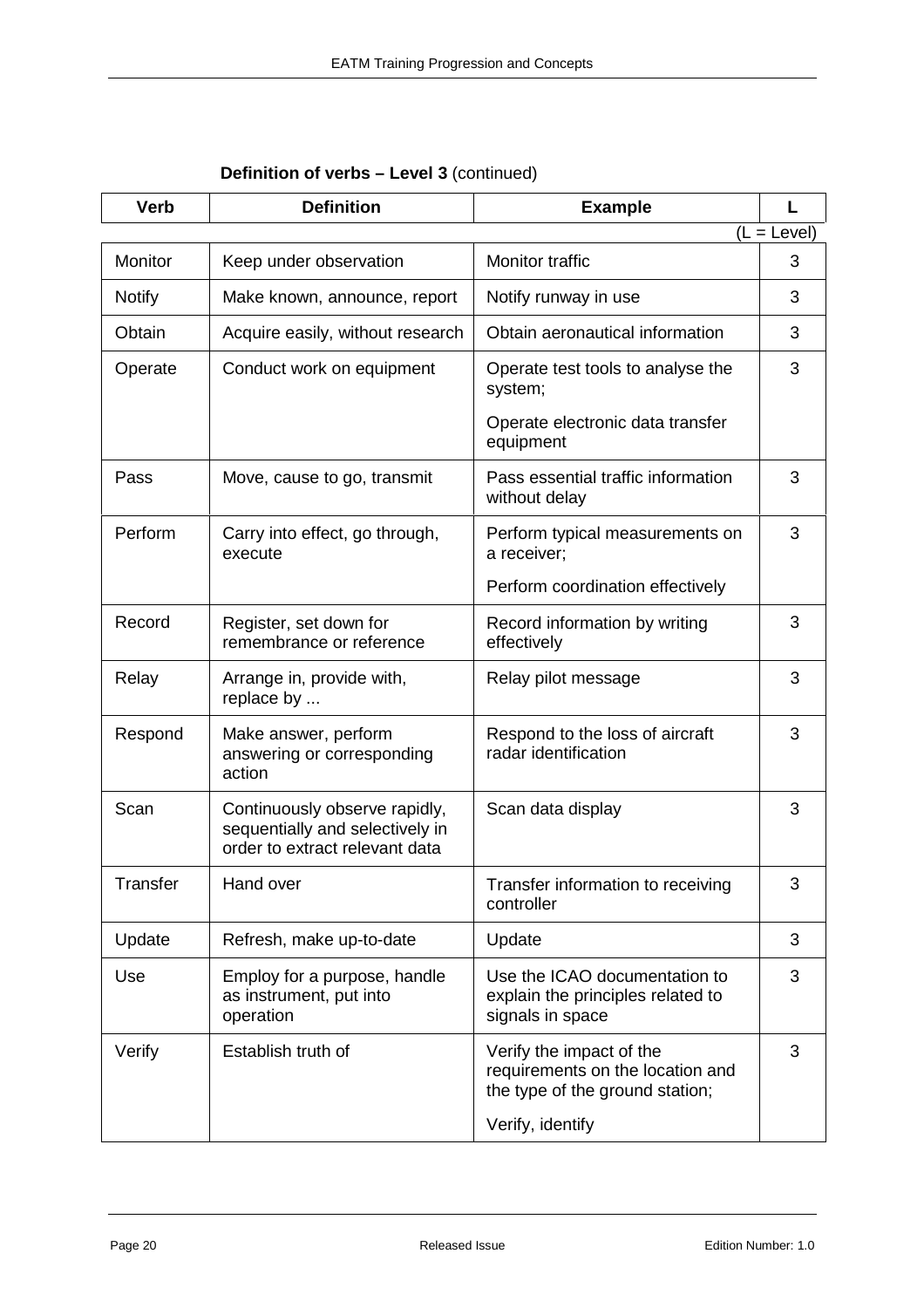## **4.5.4 Definition of verbs – Level 4**

**Level 4**: Ability to establish a line within a unit of known applications following the correct chronology and the adequate methods to resolve a problem situation. This involves the integration of known applications in a familiar situation.

| <b>Verb</b>   | <b>Definition</b>                                         | <b>Example</b>                                                    |                |
|---------------|-----------------------------------------------------------|-------------------------------------------------------------------|----------------|
|               |                                                           |                                                                   | $(L = Level)$  |
| Acquire       | Gain by oneself and for oneself,<br>obtain after research | Acquire relevant<br>aeronautical information                      | 4              |
| Adjust        | Change to a new position,<br>value or setting             | Adjust antenna system                                             | 4              |
| Allocate      | Assign, devote                                            | Allocate the responsibility of<br>separation during transfer      | 4              |
| Analyse       | Examine minutely the<br>constitution of                   | Analyse the coverage of the<br>radio system;                      | 4              |
|               |                                                           | Analyse traffic                                                   |                |
| Assign        | Allot as a share, make over                               | Assign take off number                                            | $\overline{4}$ |
| Coordinate    | Bring part into proper relation                           | Coordinate with RCC                                               | $\overline{4}$ |
| Comply        | Act in accordance with                                    | Comply with rules                                                 | 4              |
| Delegate      | Commit authority to somebody                              | Delegate separation in case<br>of aircraft continuing visually    | 4              |
| Design        | Conceive mental plans for                                 | Design a NDB station<br>according to operational<br>requirements; | 4              |
|               |                                                           | Design appropriate<br>clearances and instructions                 |                |
| <b>Detect</b> | Discover existence of                                     | Detect disturbances;                                              | 4              |
|               |                                                           | Detect deviation from track                                       |                |
| Ensure        | Make safe, make certain                                   | Ensure the agreed course of<br>action in carried out              | 4              |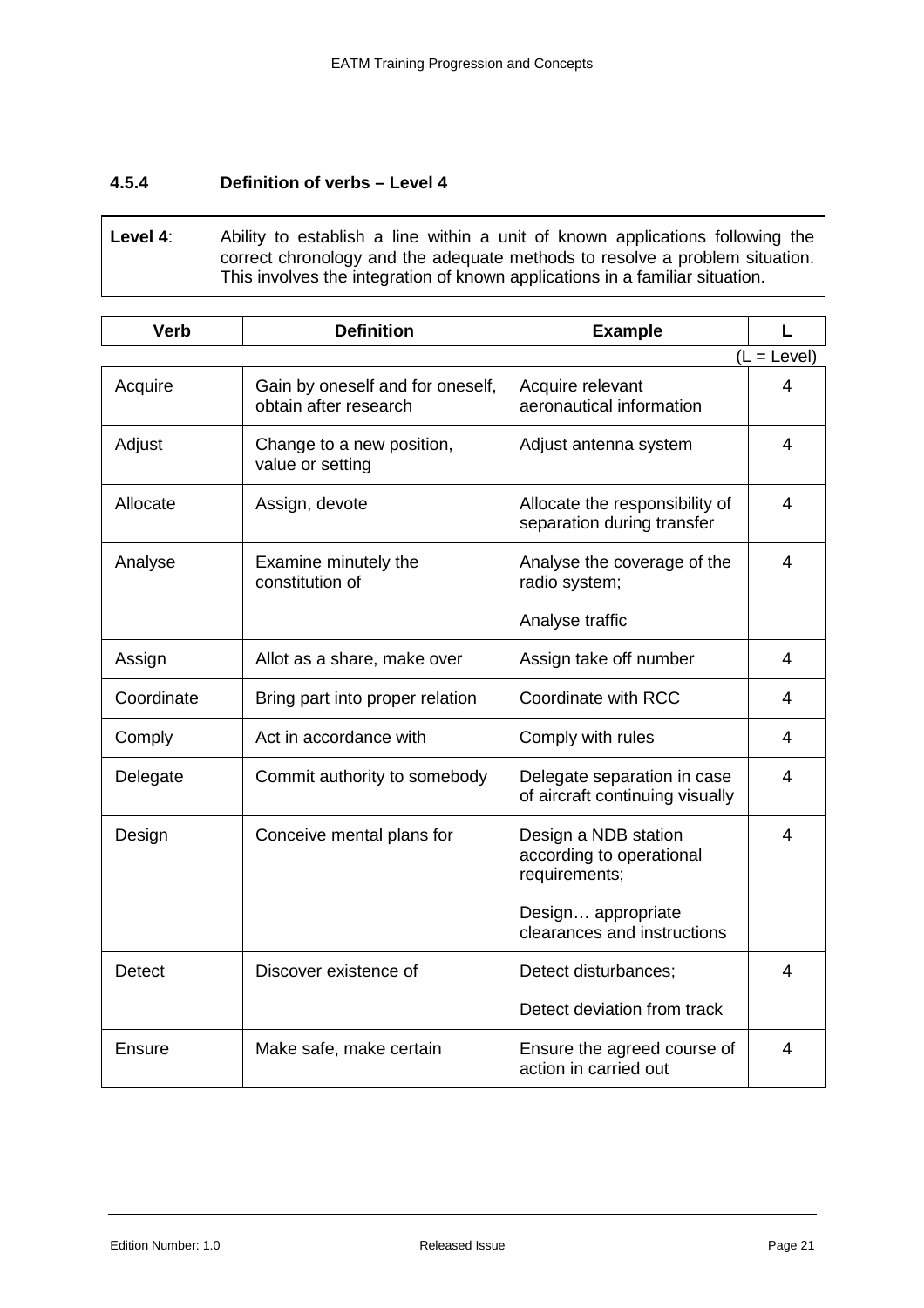| <b>Verb</b>     | <b>Definition</b>                                                 | <b>Example</b>                                                                                                    |               |
|-----------------|-------------------------------------------------------------------|-------------------------------------------------------------------------------------------------------------------|---------------|
|                 |                                                                   |                                                                                                                   | $(L = Level)$ |
| <b>Expedite</b> | Assist the progress of, do<br>speedily                            |                                                                                                                   | 4             |
| Integrate       | Combine into a whole,<br>complete by addition of parts            | Integrate adequately<br>components into a LAN;<br>Integrate a transferred aircraft<br>into the controlled traffic | 4             |
| Justify         | Show the rightness of a<br>choice or of an option                 | Justify and theorise the<br>DME/N versus the DME/P;<br>Justify and theorise the DVOR                              | 4             |
| Manage          | Handle, wield, conduct                                            | Manage aerodrome surface<br>movements                                                                             | 4             |
| Organise        | Give orderly structure to,<br>frame and put into working<br>order | Organise arrival sequence                                                                                         | 4             |
| Predict         | Forecast                                                          | Predict evolution of a conflict<br>situation                                                                      | 4             |
| Provide         | Supply, furnish                                                   | Provide separation                                                                                                | 4             |
| Relate          | Establish link with                                               | Relate a pressure setting to<br>an altitude                                                                       | 4             |

## **Definition of verbs – Level 4** (continued)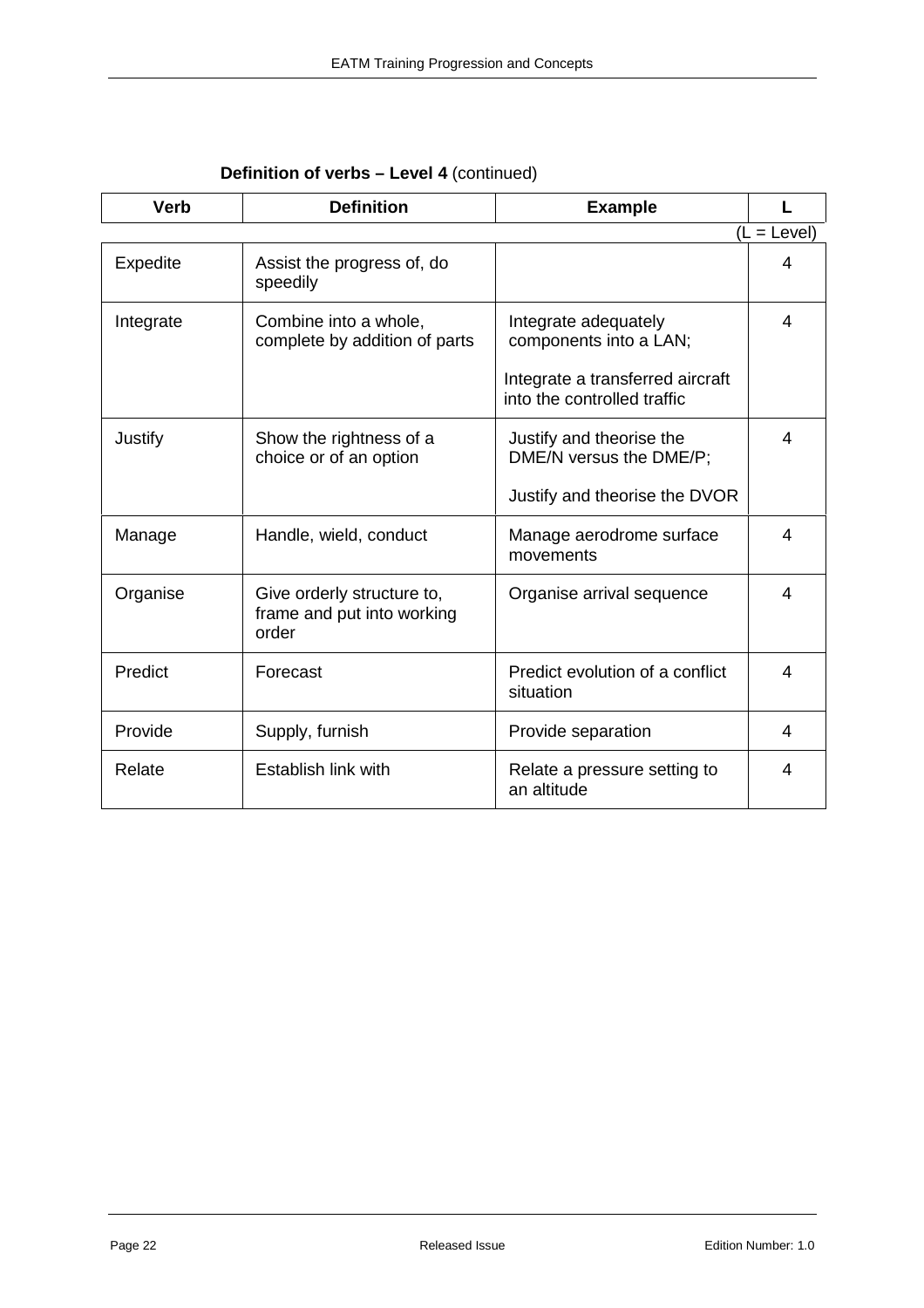## **4.5.5 Definition of verbs – Level 5**

**Level 5**: Ability to analyse new situation in order to elaborate and apply one or other relevant strategy to solve a complex problem. The defining feature is that the situation is qualitatively different to those previously met, requiring judgement and evaluation of options.

| <b>Verb</b>    | <b>Definition</b>                                                             | <b>Example</b>                                                                  | L             |
|----------------|-------------------------------------------------------------------------------|---------------------------------------------------------------------------------|---------------|
|                |                                                                               |                                                                                 | $(L = Level)$ |
| Appraise       | Estimate, determine the benefit                                               | Appraise the interest of a<br>traffic management option                         | 5             |
| Assess         | Estimate value or difficulty,<br>evaluate                                     | Assess flight inspection<br>results:                                            | 5             |
|                |                                                                               | Assess workload                                                                 |               |
| <b>Balance</b> | Weigh (a question, two<br>arguments, etc., against each<br>other)             | Balance two control actions                                                     | 5             |
| Calibrate      | Correct and adjust to enable<br>the provision of accurate data                | Calibrate the NDB system<br>according to flight inspection                      | 5             |
| <b>Discuss</b> | Investigate by reasoning or<br>argument                                       | Discuss the distribution of<br>integrity information through<br><b>GALILEO:</b> | 5             |
|                |                                                                               | Discuss the impact of<br>regulation                                             |               |
| Evaluate       | Ascertain amount of, find<br>numerical expression for                         | Evaluate workload                                                               | 5             |
| Extemporise    | Produce without preparation,<br>improvise                                     | Extemporise phraseology in<br>abnormal situations                               | 5             |
| Imagine        | Form mental image of,<br>conceive                                             | Imagine possible actions to<br>cope with unusual situations                     | 5             |
| Interpret      | To decide on something's<br>meaning or significance when<br>there is a choice | Interpret fault report based on<br>various test tool measures;                  | 5             |
|                |                                                                               | Interpret ICAO annexes                                                          |               |
| Resolve        | Solve, clear up, settle                                                       | Resolve conflict                                                                | 5             |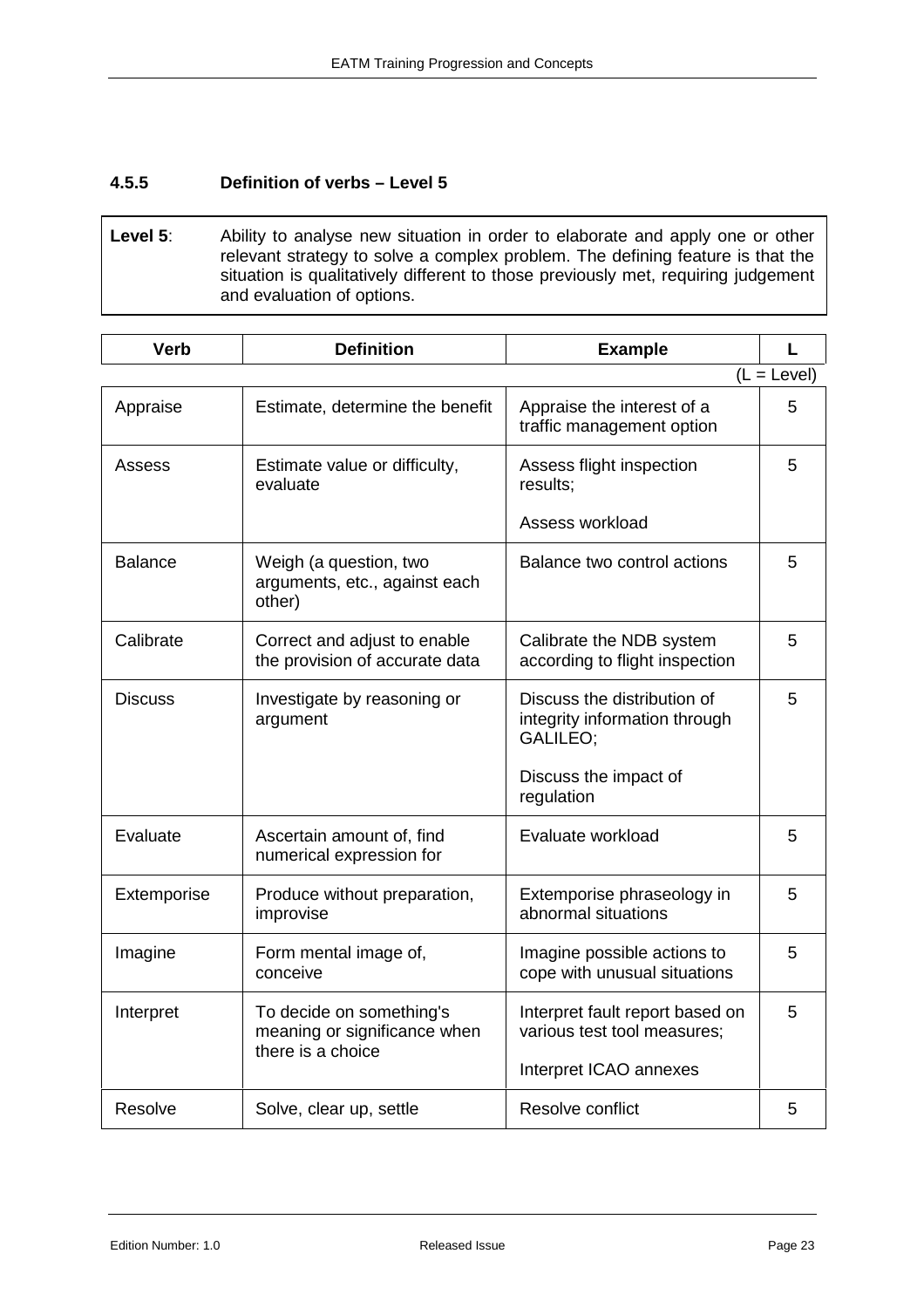| Verb            | <b>Definition</b>                                          | <b>Example</b>                                                                                                  |               |
|-----------------|------------------------------------------------------------|-----------------------------------------------------------------------------------------------------------------|---------------|
|                 |                                                            |                                                                                                                 | $(L = Level)$ |
| <b>Review</b>   | Survey, look back on                                       | Review previous clearance<br>according to the latest aircraft<br>relative positions                             | 5             |
| Select          | Pick out as best or most<br>suitable                       | Select the runway in use                                                                                        | 5             |
| Solve           | Find answer to                                             | Solve separation problems                                                                                       | 5             |
| <b>Theorise</b> | Extract general principles from<br>a particular experience | Theorise the principles of ILS;<br>Theorise the resolution of<br>conflict between a slow and a<br>fast aircraft | 5             |
| Troubleshoot    | Trace and correct faults                                   | Troubleshoot wrong bearing<br>indications of a VOR                                                              | 5             |
| Validate        | Make valid, ratify, confirm                                | Validate one radar vectoring<br>option to expedite the traffic                                                  | 5             |

## **Definition of verbs – Level 5** (continued)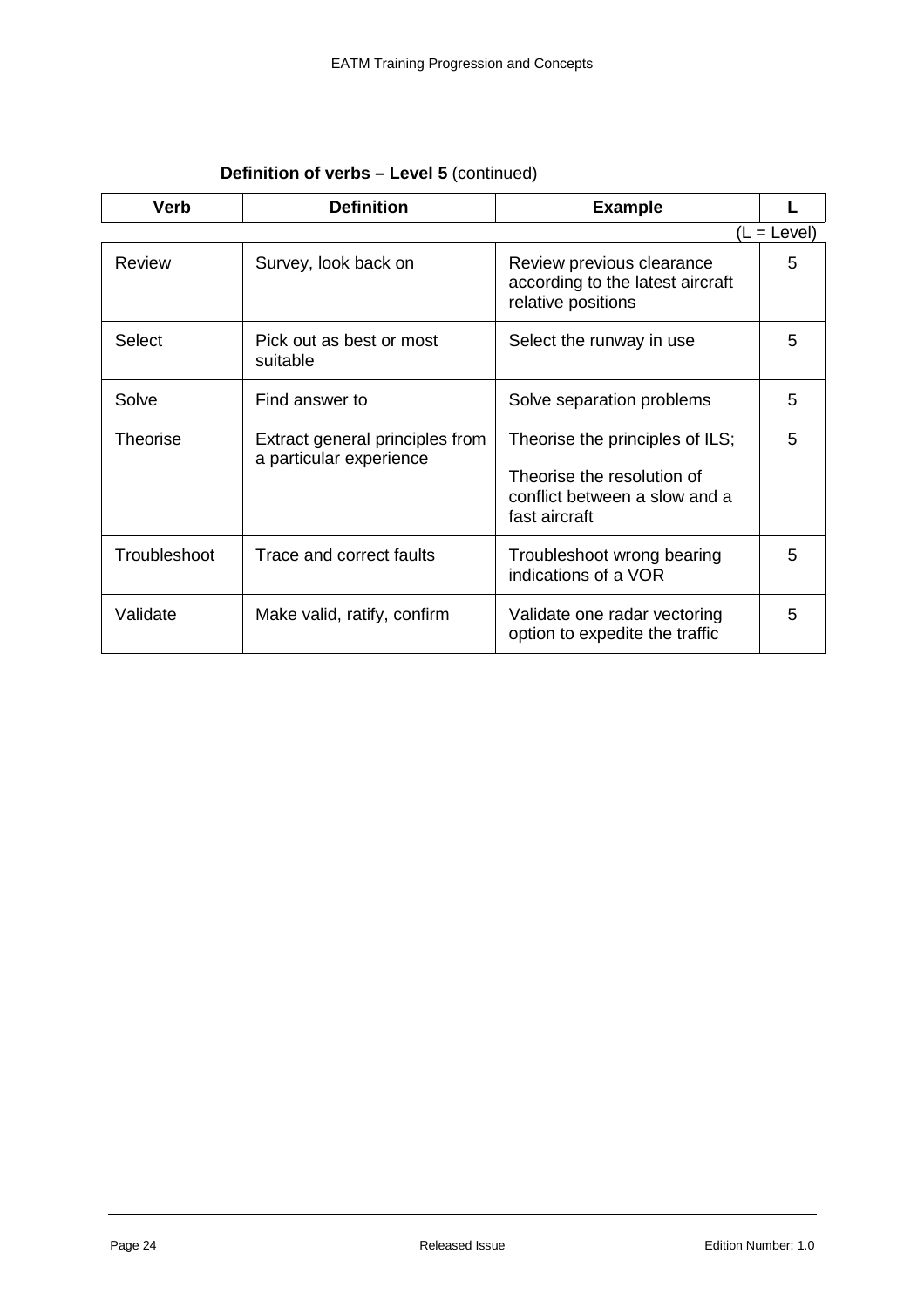## **5. CONCEPT OF TRAINING EVENTS**

## **5.1 Introduction**

The objectives indicate what is expected from the learner. How to train him/her to achieve the objectives is indicated in the training plans through the choice of training events.

Training events are the elementary unit of a training plan. Through their type the training designer indicates to the instructor which method and media are the most appropriate to teach a given objective. The choice of main media and method does not exclude the use of additional media and methods within the same training event, provided these suit its quality and efficiency.

The training plans are of help in the preparation of training and to plan resources. However, their implementation requires of the instructor flexibility, interpretation capacity and a good sense of adaptation.

The training events defined in 5.2 and listed in 5.3 include those currently used in Common Core Content for ATCO training. This list is not exhaustive and should benefit from validation and upgrading to incorporate best practices and latest didactical or technological progress. The list should be used as a guideline for the development of future training plans. It will then be necessary to adapt it to the new requirements and specific target population, i.e. ATSEP.

Definitions for the training methods, media, learning rates and modes of delivery listed in 5.3 can be found in 5.4.2 to 5.4.5. For further detail the reader shall refer to the document entitled 'Specifications on Training Methods and Tools' (EATMP, 2000b – T16). It is to be noted that some topics have been added or updated since the publication of this reference document.

As essential principles it is acknowledged that:

- During a single training event several methods or media might be used. In the plans the one indicated is the most significant (for instance, a simulation includes briefing but the only indicated method is simulation) or the most dependent on the adequate equipment (for instance, in a lesson both paper documents and projector displaying computer presentation are used; only Visual Aid (Vsl) is indicated as a media; Text (Txt) is not mentioned).
- Using his judgement, the instructor might deviate from these plans according to the group feedback.

In addition to the accurate definitions of the training events, additional locutions may be used to define wide modes of training (for instance, E-Learning (EL) may be used to group Computer-/Web-based Training (CWBT) and Virtual Classroom (VC), and Problem-based Learning (PBL) to define a pedagogical strategy).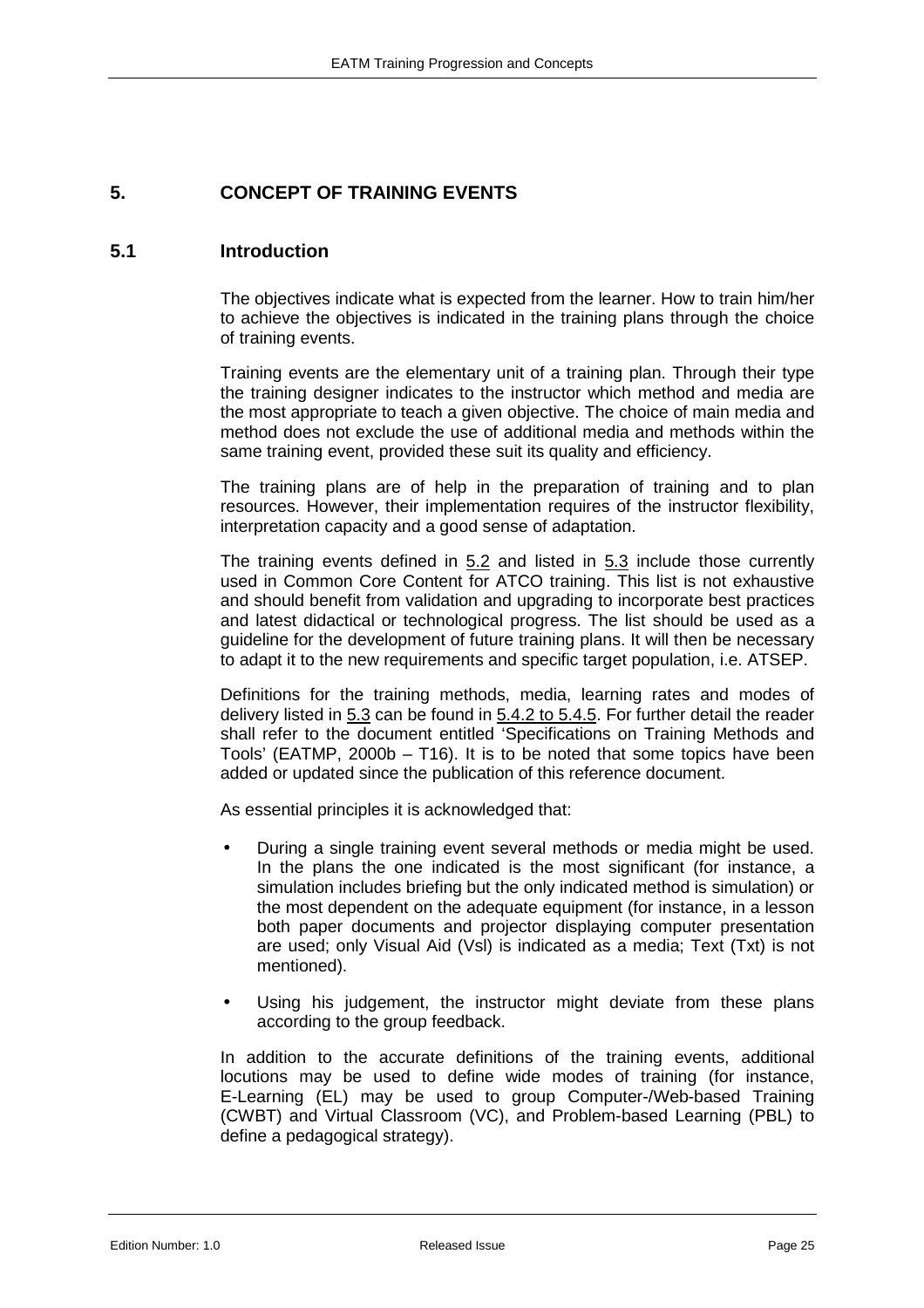## **5.2 Definitions of Training Events Used in Common Core Content**

The following definitions provide a quick reference for the hurried reader (The definitions are further developed in 5.3 and 5.4.

#### **Case (Case)**

Training event based on the case study method (in which a real or fictional situation or series of events are presented to learners for their analysis and proposal of possible solutions). Most of the time it is a group session with the support of texts, visual aids and multimedia computer; sometimes it is individual training.

#### **Computer-based Practical Exercises (CBPE)**

The exercises are presented to the group by an instructor using visual aids and deciding, from learners' answers, when and how moving to next exercises.

#### **Computer-/Web-based Training (CWBT)**

The provision of knowledge and skills by means of a computer with numerous interactions, learner response analysis and free individual rhythm of learning (self-paced manner). The source is indifferently local or accessed through a network (Intranet or Internet).

#### **Group Work (GrW)**

The instructor facilitates the discovery of problems and the study of reference solutions by a group of learners, with the help of text or visual aids.

#### **Hands On (HO)**

Supervised practice on real equipment that is not in operation. Emulation on multimedia computer is sometimes sufficient. Text is used as additional data (instructions, operating manual, questionnaire, etc.).

#### **Multimedia or sound Laboratory (Lab)**

Lessons or exercises are provided in a room equipped with a set of individual positions. Instructor can monitor learners individually. Rhythm of learning is self-paced or restricted according to training material and instructor interventions.

#### **Lecture (Lec)**

A straight talk or exposition, possibly using visual or other aids, but without group participation other than questions, usually at the conclusion.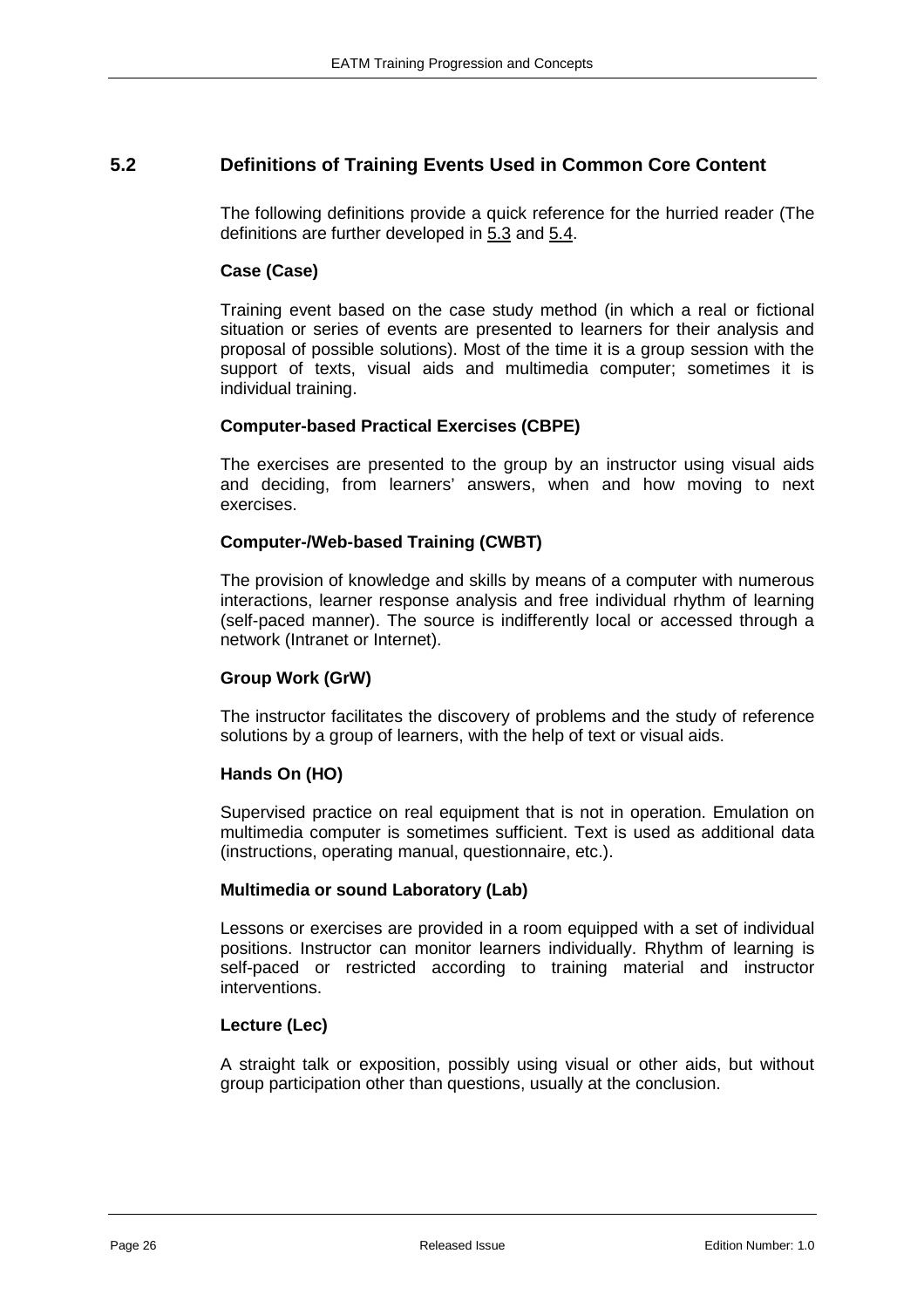#### **Lesson (Les)**

A training technique incorporating a number of instructional techniques designed to ensure the participation of the learners in reaching the specified behavioural objectives. The instructor is able to ascertain whether material is being assimilated.

#### **Part-Task Practice (PTP)**

Pre-simulation which allows restricted or real-time practice of a part of the skills that are necessary for the operational task in a realistic environment (PTT or Sim).

#### **Skill Acquisition (SA)**

Pre-simulation, which allows self-pace, restricted or real-time practice of a part of the skills necessary for the operational task in a possibly non-realistic environment (e.g. 2D aerodrome).

#### **Individual Simulation (ISimul)**

Real-time full-task simulation involving one single learner.

#### **Team Simulation (TSimul)**

Real-time full-task simulation involving an individualised cell made of several learners. A team consists of two or more learners who are required to work together on related or interacting tasks.

#### **Group Simulation (GSimul)**

Real-time full-task simulation involving several individual or team simulations simultaneously.

#### **Structured Briefing (StBf)**

The training event StBf (Structured Briefing) is a planned group introduction for a simulation (or a series of simulations) stating the objectives of the exercise, the simulated operational procedures, the operation of the simulator, the expected role of each team member, including the instructor, and possibly demonstrations of simulation exercises. The training event StDf (Structured Debriefing) is a planned group review and discussion of the outcome of a simulation (or a series of simulations). The discussion is centred on the strategies chosen and their results. At the level of the training plan, StBf includes both StBf and StDf. Differentiation is done at the implementation.

#### **Supervised Practices (Sup Pract)**

Manipulations of equipment where the instructor provides the necessary feedback.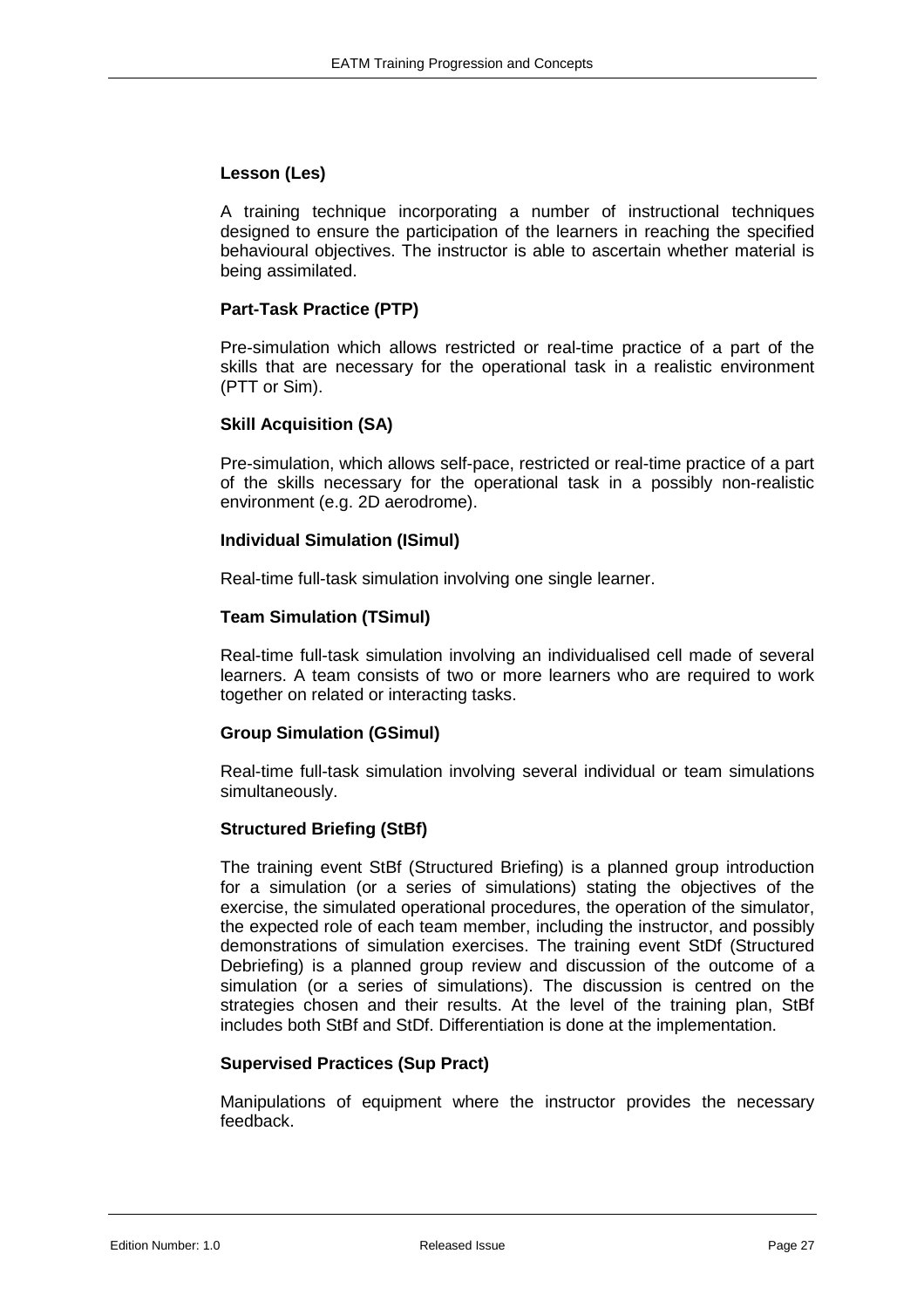## **Visit (Vis)**

Is considered as individual when each learner has the opportunity to develop questions and discussions, and to practise handover individually. If this activity is not important enough the visit is considered as a group activity.

#### **Virtual Classroom (VC)**

Distance training of a group of persons connected in synchronous mode and facilitated or lectured by an instructor.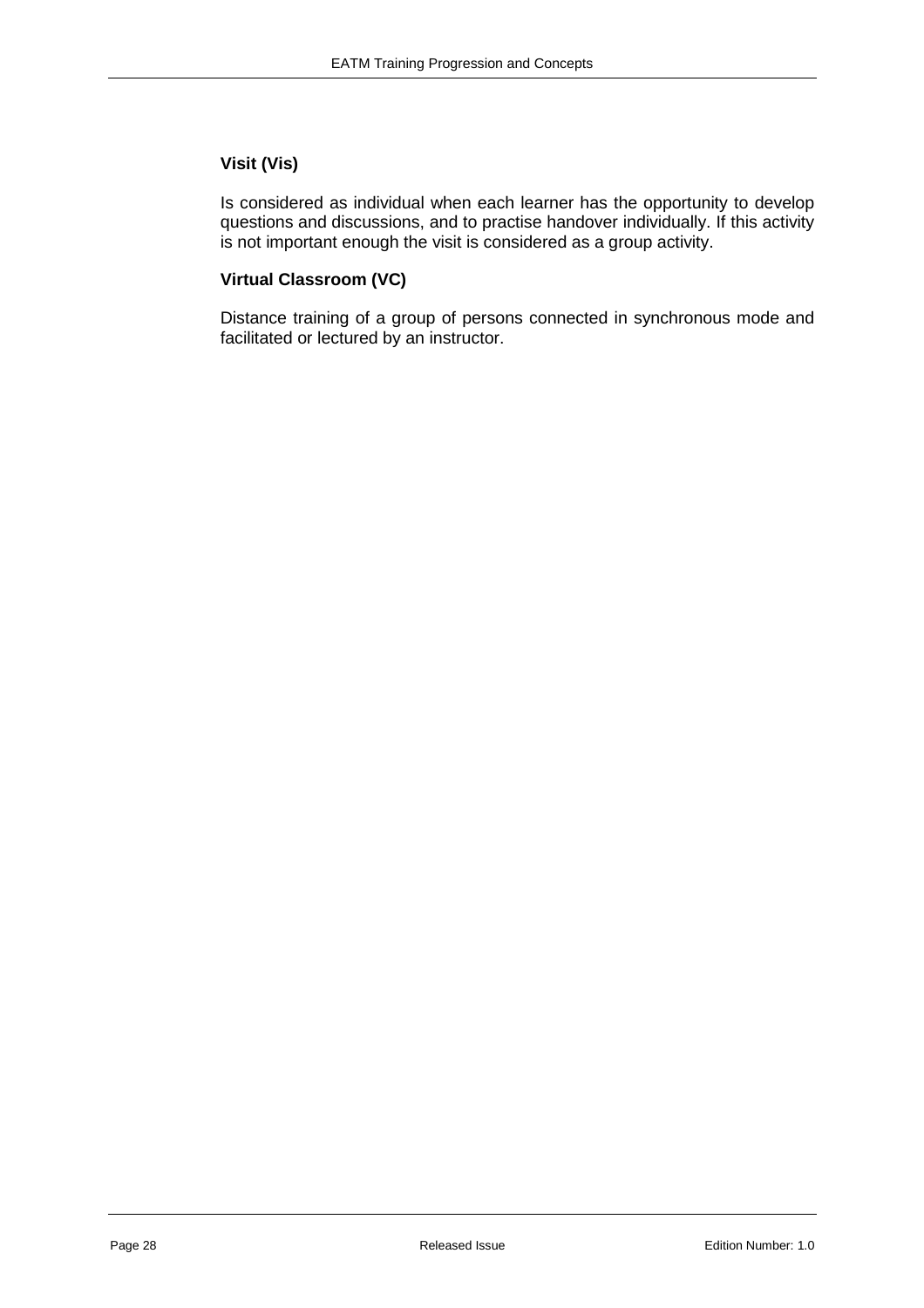## **5.3 List of Training Events Used in Common Core Content**

Training events are as often as possible based on a unique occurrence of parameters (for instance, CBPE is always  $Ex + Vsl + Rstd + G$ ). In this case the detailed indication of the parameters in the training plans could be omitted (when this is not possible the training event name and the complex area are in bold).

Sometimes one of the parameters is so prevailing that its name is given to the training event (e.g. 'lecture').

| Training event <sup>1</sup>                  | Training event <sup>2</sup> | Method $2$          | Media $2$                     | Rate <sup>2</sup>    | $\textsf{Mode}^2$ |
|----------------------------------------------|-----------------------------|---------------------|-------------------------------|----------------------|-------------------|
| Case                                         | Case                        | Case                | Vid, MMC, Vsl<br>(Backup Txt) | <b>Rstd</b>          | I. G              |
| Computer-based<br><b>Practical Exercises</b> | <b>CBPE</b>                 | Ex                  | Vsl                           | <b>Rstd</b>          | G                 |
| Computer-/Web-<br>based Training             | <b>CWBT</b>                 | Inter               | <b>MMC</b>                    | Self                 | $\mathsf{I}$      |
| Group Work                                   | GrW                         | Facil               | Vsl (Backup Txt)              | <b>Rstd</b>          | G                 |
| Hands On                                     | HO                          | Sup Pract           | <b>RE</b>                     | Rstd,<br>Real        | G                 |
| Multimedia or sound<br>Laboratory            | Lab                         | Les, Ex             | MMC, sound                    | Self.<br><b>Rstd</b> | $\mathsf{I}$      |
| Lecture                                      | Lec                         | Lec                 | Vsl (Backup Txt)              | <b>Rstd</b>          | G                 |
| Lesson                                       | Les                         | Les                 | Vsl (Backup Txt)              | <b>Rstd</b>          | G                 |
| Part-Task Practice                           | <b>PTP</b>                  | Pre-Simul           | <b>PTT</b>                    | <b>Rstd</b>          | $\mathbf{I}$      |
| <b>Skill Acquisition</b>                     | <b>SA</b>                   | Pre-Simul           | <b>OTD</b>                    | Self                 | $\mathbf{I}$      |
| <b>Structured Briefing</b>                   | <b>StBf</b>                 | <b>Brief</b>        | Vsl                           | <b>Rstd</b>          | G                 |
| <b>Individual Simulation</b>                 | <b>ISimul</b>               | Simul               | Sim, Hi Fi Sim                | Real                 | $\mathbf{I}$      |
| <b>Team Simulation</b>                       | TSimul                      | Simul               | Sim, Hi Fi Sim                | Real                 | $\mathbf{I}$      |
| <b>Group Simulation</b>                      | GSimul                      | Simul               | Sim, Hi Fi Sim                | Real                 | G                 |
| <b>Supervised Practices</b>                  | Sup Pract                   | Sup Pract           | Vsl (Backup Txt),<br>MMC, RE  | Rstd                 | G                 |
| Virtual Classroom                            | <b>VC</b>                   | Facil, Ex, Les, Lec | <b>Net</b>                    | <b>Rstd</b>          | G                 |
| Visit                                        | Vis                         | Sup Pract           | <b>RE</b>                     | Rstd                 | G, I              |

 $<sup>1</sup>$  In full</sup>  *In full – 2 Abbreviated*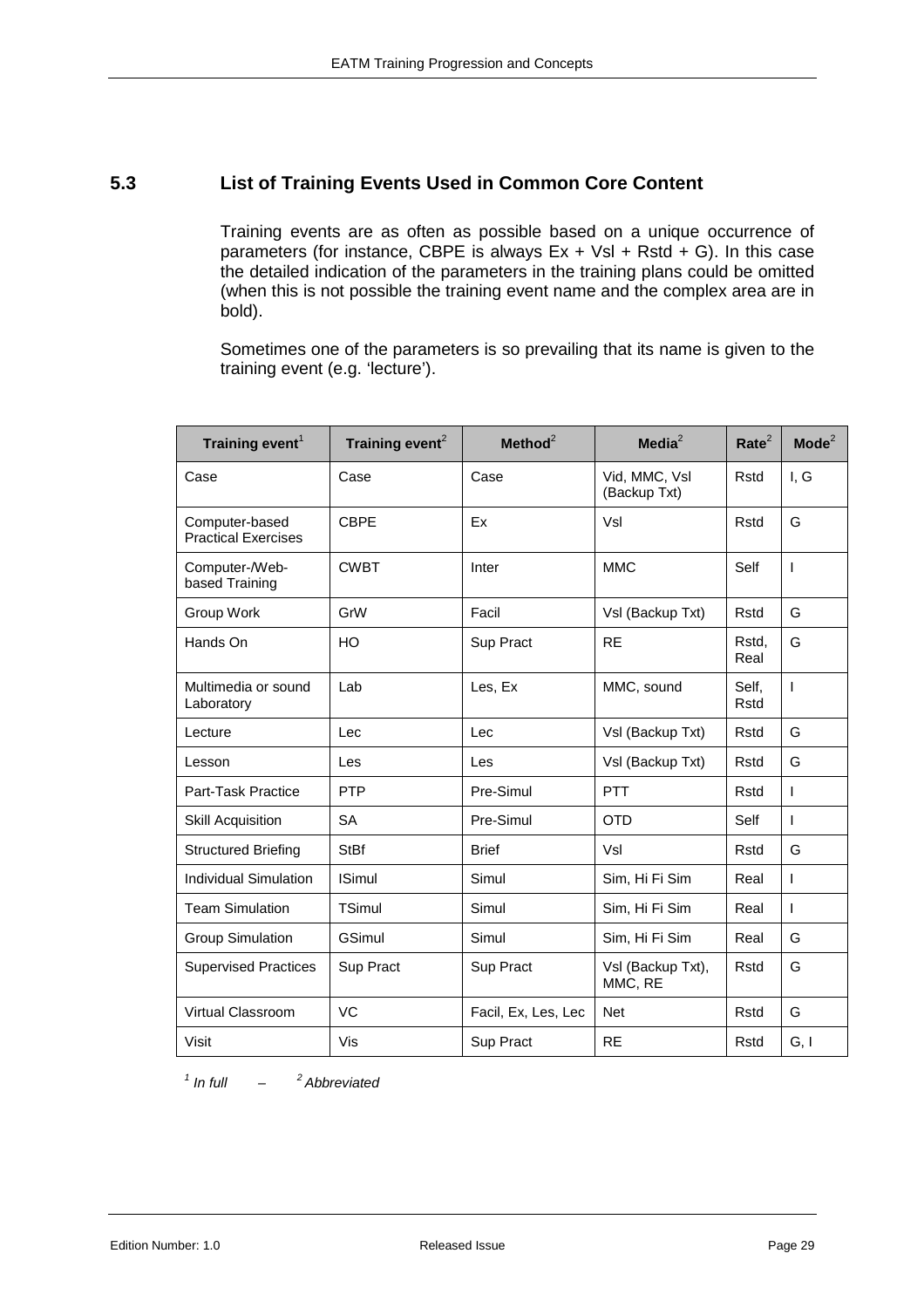## **5.4 The Four Parameters of the Training Event**

#### **5.4.1 Introduction**

Our methodology to design training strategy is based on the answers to the following questions:

- What are the relations between the matter, the learner and the instructor? (training method)
- Which media is used to carry the training message? (media)
- Is the learning rate free or restricted or real? (learning rate)
- Is the training individual or in group? (mode of delivery)

To use the methodology the training designer will first try to find the appropriate type of training event within the existing list. If not found, a thought should be given to the possibility that the same type could be used with a local different denomination; the four parameters should help to sort this out. If this is not the case, the additional type of training event should be characterised by its four parameters.

#### **5.4.2 Training methods**

The training methods characterise the relations between the matter, the learner and the instructor.

#### **Lecture (Lec)**

A straight talk or exposition, possibly using visual or other aids, but without group participation other than questions, usually at the conclusion.

#### **Lesson/Demonstration (Les)**

A training technique incorporating a number of instructional techniques designed to ensure the participation of the learners in reaching the specified behavioural objectives. The instructor is able to ascertain whether material is being assimilated.

#### **Case Study (Case)**

A training method in which a real or fictional situation or series of events are presented to learners for their analysis and consideration of possible solutions or problems identified. Their findings in a real situation can be compared with what actually occurred.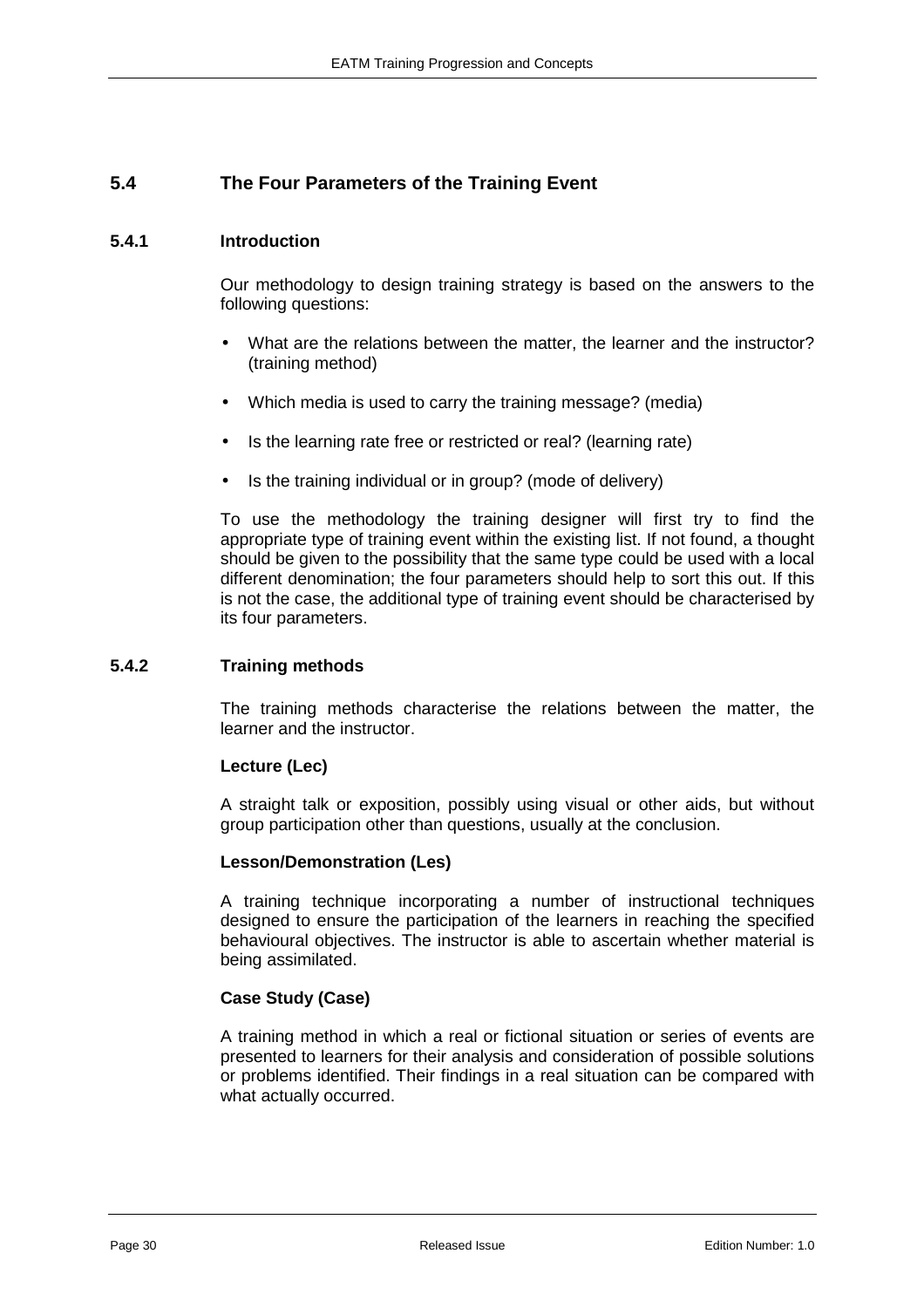#### **Exercises (Ex)**

The provision and consolidation of knowledge and skills through the performances of series of exercises.

#### **Facilitation (Facil)**

Process facilitation means helping people to achieve results using facilitation techniques.

#### **Interactive Training (Inter)**

The provision of knowledge and skills by means of a computer with numerous interactions, learner response analysis and allowing, when appropriate, free individual rhythm of learning (self-paced manner).

#### **Supervised Practices (Sup Pract)**

Manipulations of equipment where the instructor provides the necessary feedback.

#### **Pre-Simulation (Pre-Simul)**

The practice in restricted or real time of a part of the skills necessary for the operational task in a possibly unrealistic environment (e.g. 2D aerodrome).

Two types of pre-simulation are detailed at the level of the training event: Skill Acquisition (SA) and Part-Task Practice (PTP).

#### **Simulation (Simul)**

The provision of knowledge, skills and attitudes by means of representation of air traffic responding to any learner action as real air traffic. It always includes briefing, tutoring and debriefing.

Three types of simulation are detailed at the level of the training event: Individual Simulation (ISimul), Team Simulation (TSimul) and Group Simulation (GSimul).

#### **Briefing (Brief)**

An introduction to a training event during which interruption of the learner's activity is not normally anticipated (e.g. OJT and simulation). The method is used during the simulation (briefing) or planned separately (structured briefing).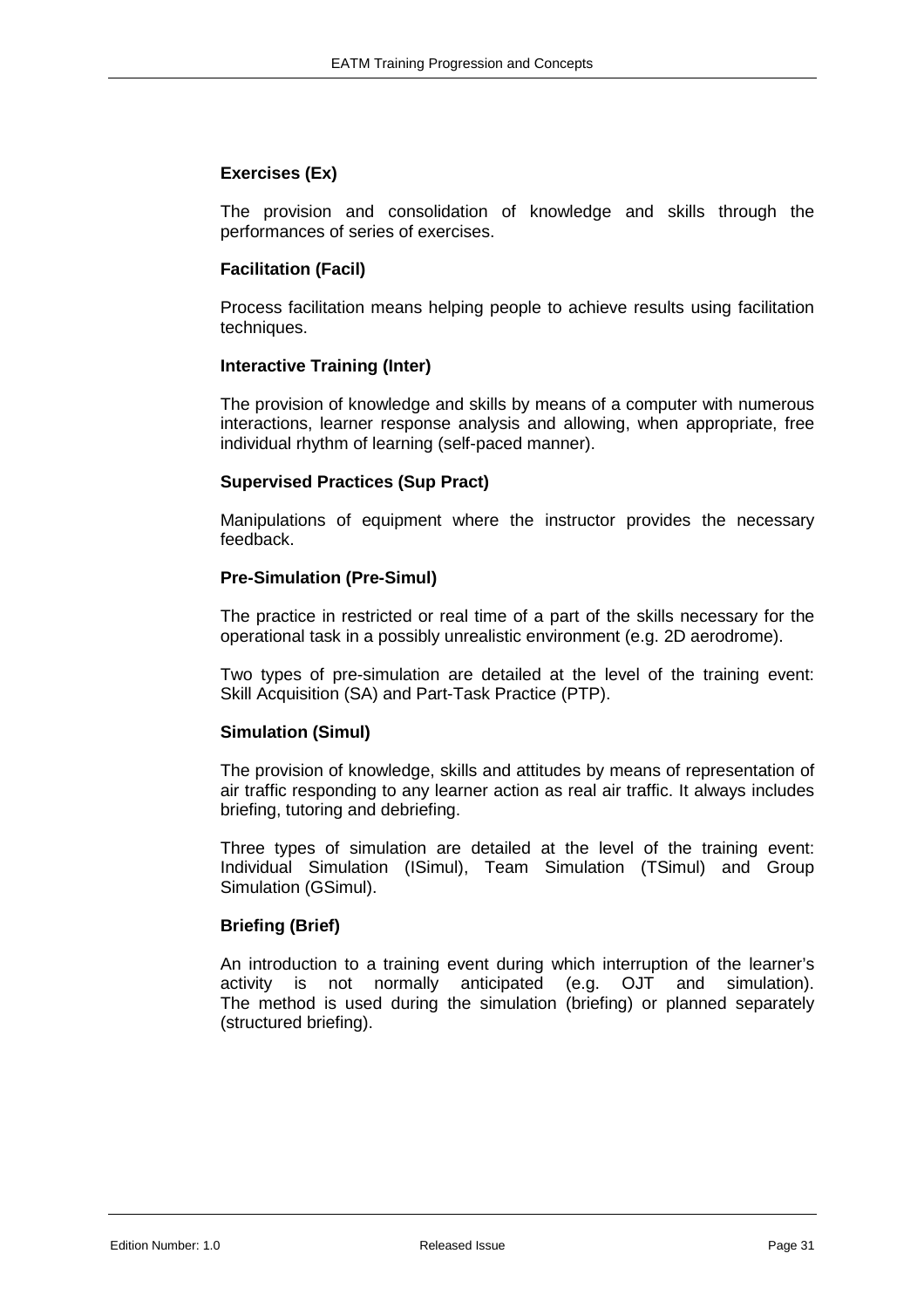#### **Debriefing (Debrief)**

A review and discussion on the outcome of a training event based on a formative assessment of that event. The technique is used during the simulation (debriefing) or planned separately (structured debriefing).

#### **Tutoring (Tut)**

The act of giving additional knowledge and guidance to an individual or small group of learners in an off-the-job, informal training situation. Tutoring is considered as a supplementary training event and may be automated in the case of guided simulation.

#### **Role-Play (Role)**

Learners act out a working model of some real-world human situation in interacting group. They are provided with background data and roles to play together with constraints which may change as the play proceeds.

#### **5.4.3 Media**

Media is the physical means by which an instructor or a training designer communicates a message. One media can use several supports (for instance, a Multimedia Computer (MMC) could use a diskette or CD-ROM, and video can use tape, CD or DVD). In this document we are going to define the media related to simulation but shall not attempt to make an exhaustive list of the many types of support and educational materials.

#### **Real Equipment (RE)**

Equipment such as CWP, NAVAIDs, avionics or even official documents such as charts or maps, either used in operational conditions (On-the-Job Training [OJT]) or in non-operational conditions (shadowing or demonstration). Highfidelity simulator may sometimes be used as a backup.

#### **High-Fidelity Simulator (Hi Fi Sim)**

A full-size replica of Controller Working Position (CWP) including all equipment and computer programmes necessary to represent full tasks of the sector or the tower and their environment. A spare operational position used as simulator is a good example of Hi Fi Sim. In the case of aerodrome it includes an out-of-the-tower view.

#### **Simulator (Sim)**

A device that presents the learner with a representation of the important features of the real situation and reproduces the operational conditions under which the learner can practise real-time tasks directly.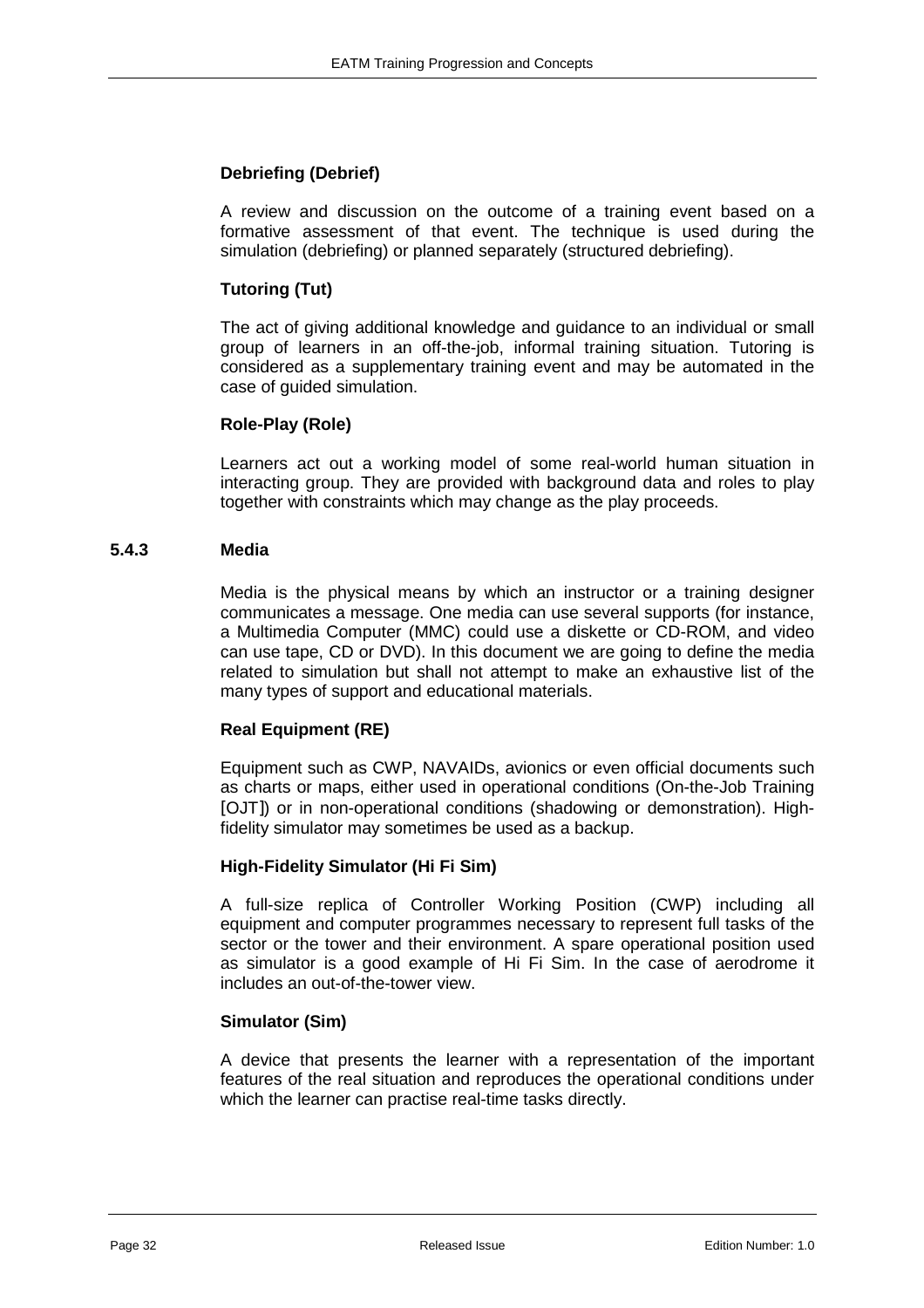#### **Part-Task Trainer (PTT)**

A training machine for the learner to practise some operational functions independently of other functions not represented there, although they are necessarily associated to the first ones in the operational task.

#### **Other Training Device (OTD)**

A training machine which presents the learner with some operational functions on a non-realistic reproduction of the operational devices. It includes a generic MMC.

#### **Multimedia Computer (MMC)**

A (networked or stand-alone) multimedia computer or workstation dedicated to one learner or to a small cell. The hardware is off-the-shelf and has not been deeply modified for specific ATC purposes.

#### **Network (Net)**

A system of computers and terminals connected by communications lines.

#### **Video (Vid)**

Aids such as camera, camcorder, recorder, player, TV, monitor, projector and screen used for the generation, storage and reproduction of visual animated images and associated sounds (video, films, DVD and other). In particular, it enables to record a learner performance and to replay it.

#### **Visual Aids (Vsl)**

Aids such as projectors or screens used to display computer-based presentations, animations, slides, overhead, mock-up, models and video clips, possibly associated to loud speakers or headset for the sound.

#### **Audio Aids (Aud)**

Aids to communication that utilise the sense of hearing.

#### **Text (Txt)**

The provision of written documents including handouts, books, manuals, training documents, etc.

#### **5.4.4 Learning rate**

#### **Self-paced Learning (Self)**

A learning/teaching system whereby the learner is able to control the pace at which he/she works (in e-learning vocabulary, asynchronous mode).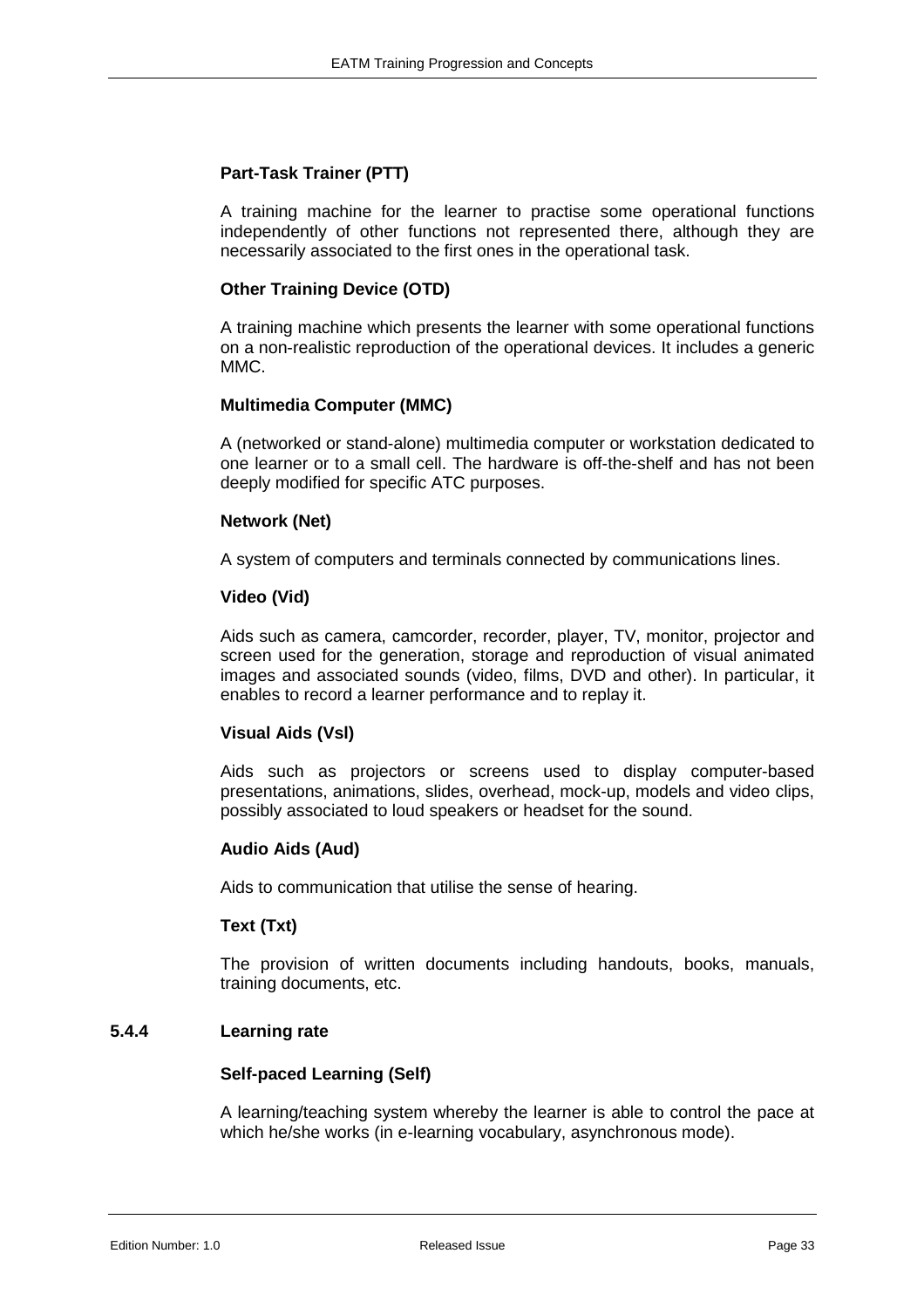#### **Time-restricted Learning (Rstd)**

A learning/teaching system whereby the course developer or instructor controls the pace at which the learner has to work (in e-learning vocabulary, synchronous mode).

#### **Real Time (Real)**

A learning/teaching system whereby the pace at which the learner has to work is the same as in real operation.

#### **5.4.5 Mode of delivery**

#### **Individualised Training (I)**

Features of the individualised training are the provision of possibly different stimuli to each learner, the separated analysis of their response and the provision of consequent new stimuli independent of the answers of other learners.

Note: Instruction of a small group of learners considered as an entity (for example planner and executive) is classed as individualised training. In ATC training this consideration of team building and the operational conditions very often imply that the learner is a team rather than an individual.

A team is:

*… a group of two or more persons who interact dynamically and interdependently within assigned specific roles, functions and responsibilities. They have to adapt continuously to each other to ensure the establishment of a safe, orderly and expeditious flow of traffic.*

There is of course an apparent contradiction between the terms 'individualised' and 'team interaction'. This has to be understood by differentiation between team and group.

A typical example is a radar simulation, in area radar control, provided to twelve learners, working in six teams of two (planner plus executive) on six control positions simulating the same airspace sector.

Even if the proposed air traffic is the same for the six teams and even if the training objectives are the same, the simulations will progress differently for each of the teams. In addition, the simulations are not necessarily happening at the same time. This is not 'group' training. It might be considered as 'smallgroup training' if the teams were always composed of the same learners. Generally, this is not the case: in fact, most of the training is addressed to each individual who has to cope with a very close and very complex element (his partner in the team) among other more distant elements (other sectors,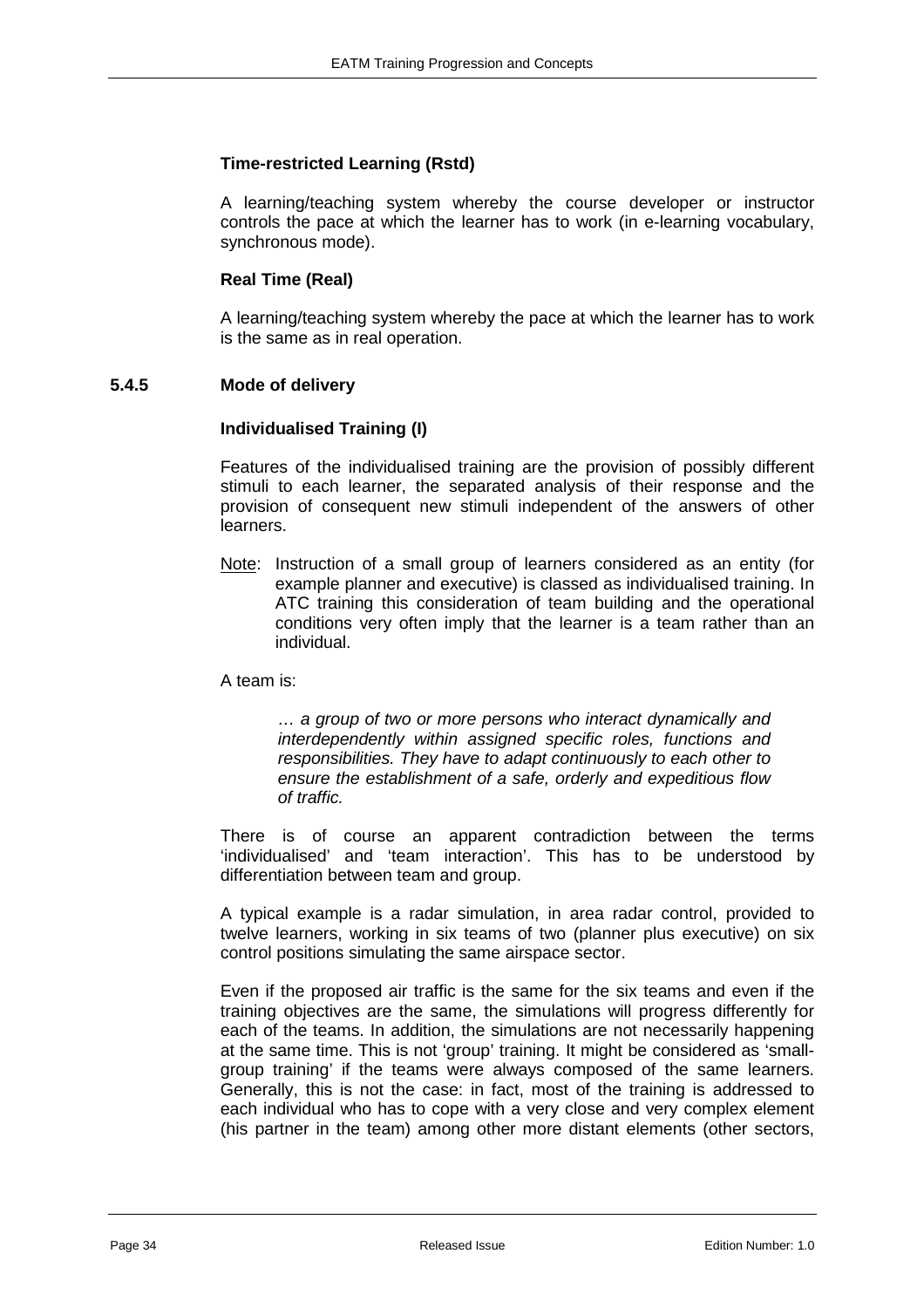units, aircraft, etc.). The fact that each partner sometimes reacts differently increases the individualisation of the training because none of the learners can be confronted with the same situation.

#### **Group Training (G)**

All the participants are presented the same learning material under the same conditions.

#### **5.4.6 Global strategies**

Training events are useful to describe elements of training. Additional locutions might be used to define a strategy globally applied to training.

#### **E-Learning (EL)**

Encompasses a set of methods and media characterised by the use of network and computers and the possibility of distance learning. Virtual classroom and CWBT in particular are e-learning training events.

#### **Blended Learning**

Combines E-learning to traditional classroom or simulation events.

#### **Problem-based Learning (PBL)**

A pedagogical strategy for posing significant, contextualised, real-world situations and providing resources, guidance, instruction and self-directed learning strategies to learners as they develop content knowledge, problemsolving skills and team participation skills.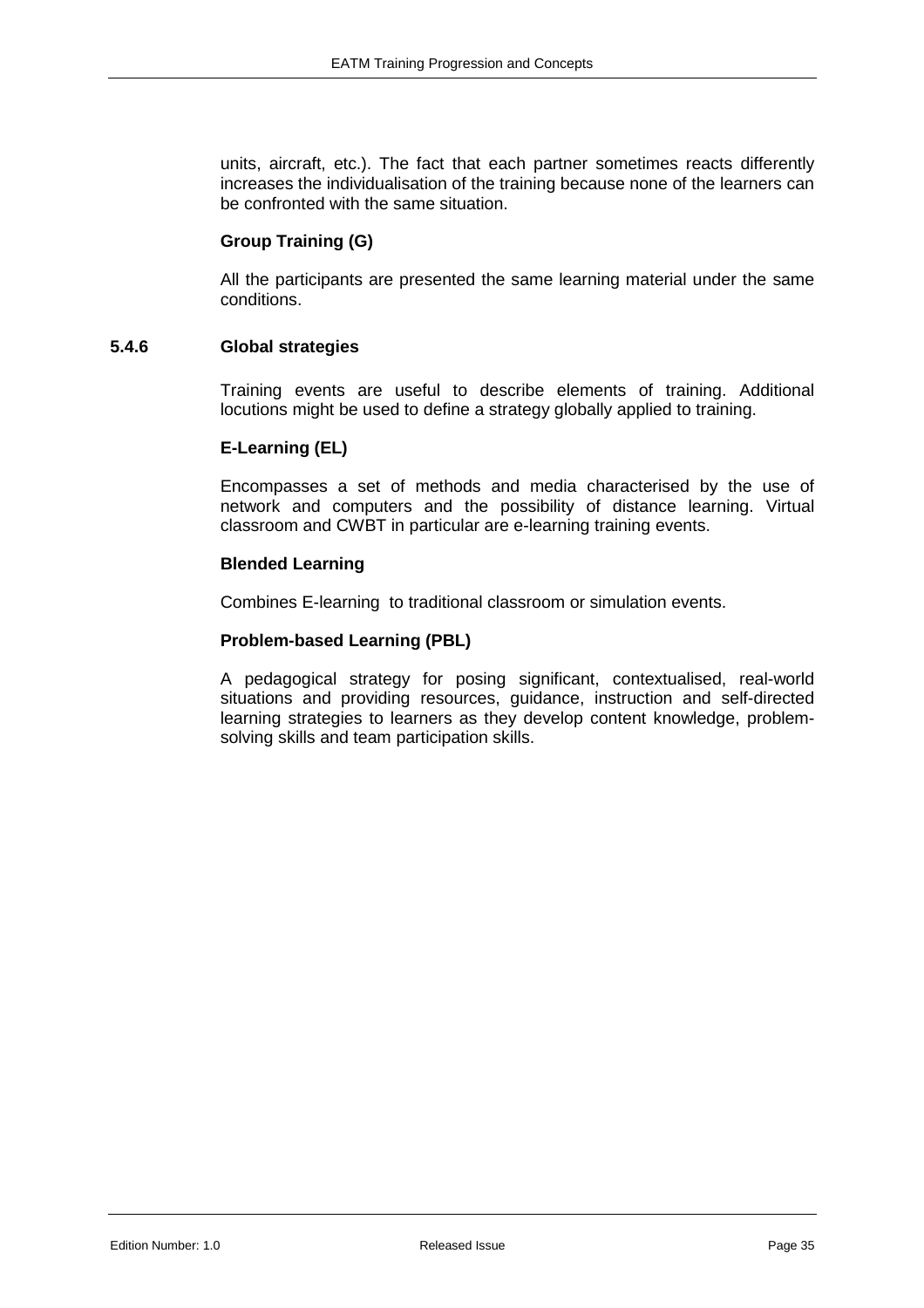## **5.4.7 List of training events parameters**

| <b>Method</b>         |                                   |  | <b>Media</b>                   |                                   |  |
|-----------------------|-----------------------------------|--|--------------------------------|-----------------------------------|--|
| <b>Full name</b>      | <b>Abbreviation</b><br>or Acronym |  | <b>Full name</b>               | <b>Abbreviation</b><br>or Acronym |  |
| Case Study            | Case                              |  | <b>Real Equipment</b>          | <b>RE</b>                         |  |
| Exercises             | Ex                                |  | <b>High-Fidelity Simulator</b> | Hi Fi Sim                         |  |
| Lecture               | Lec                               |  | Simulator                      | Sim                               |  |
| Lesson/Demonstration  | Les                               |  | Part-Task Trainer              | <b>PTT</b>                        |  |
| Facilitation          | Facil                             |  | <b>Other Training Device</b>   | 0TD                               |  |
| Interactive Training  | Inter                             |  | Multimedia Computer            | <b>MMC</b>                        |  |
| <b>Pre-Simulation</b> | Pre-Simul                         |  | <b>Network</b>                 | <b>Net</b>                        |  |
| Role-Play             | Role                              |  | Video                          | Vid                               |  |
| Simulation            | Simul                             |  | <b>Visual Aids</b>             | Vsl                               |  |
| <b>Briefing</b>       | <b>Brief</b>                      |  | Audio Aids                     | Aud                               |  |
| Debriefing            | <b>Debrief</b>                    |  | Text                           | Txt                               |  |
| Tutoring              | Tut                               |  |                                |                                   |  |

| <b>Learning Rate</b>                    |                            |  | <b>Mode</b>             |                                   |  |
|-----------------------------------------|----------------------------|--|-------------------------|-----------------------------------|--|
| <b>Full name</b>                        | Abbreviation<br>or Acronym |  | <b>Full name</b>        | <b>Abbreviation</b><br>or Acronym |  |
| Self<br>Self-paced Learning             |                            |  | Individualised Training |                                   |  |
| <b>Rstd</b><br>Time-restricted Learning |                            |  | <b>Group Training</b>   | G                                 |  |
| <b>Real Time</b><br>Real                |                            |  |                         |                                   |  |

## **5.4.8 Notion of generic, dedicated and typical simulation**

Training by objectives is an accurate method to specify training. However, accuracy is sometimes detrimental to easy understanding for users. For example, drawing up a list of all the objectives of a simulation is very long if it includes all the performances addressed during the simulation.

One solution, which is frequently used, is to list the new objectives only. It was however considered that this solution did not highlight the necessary consolidation phases, which are yet a feature of ATC simulation.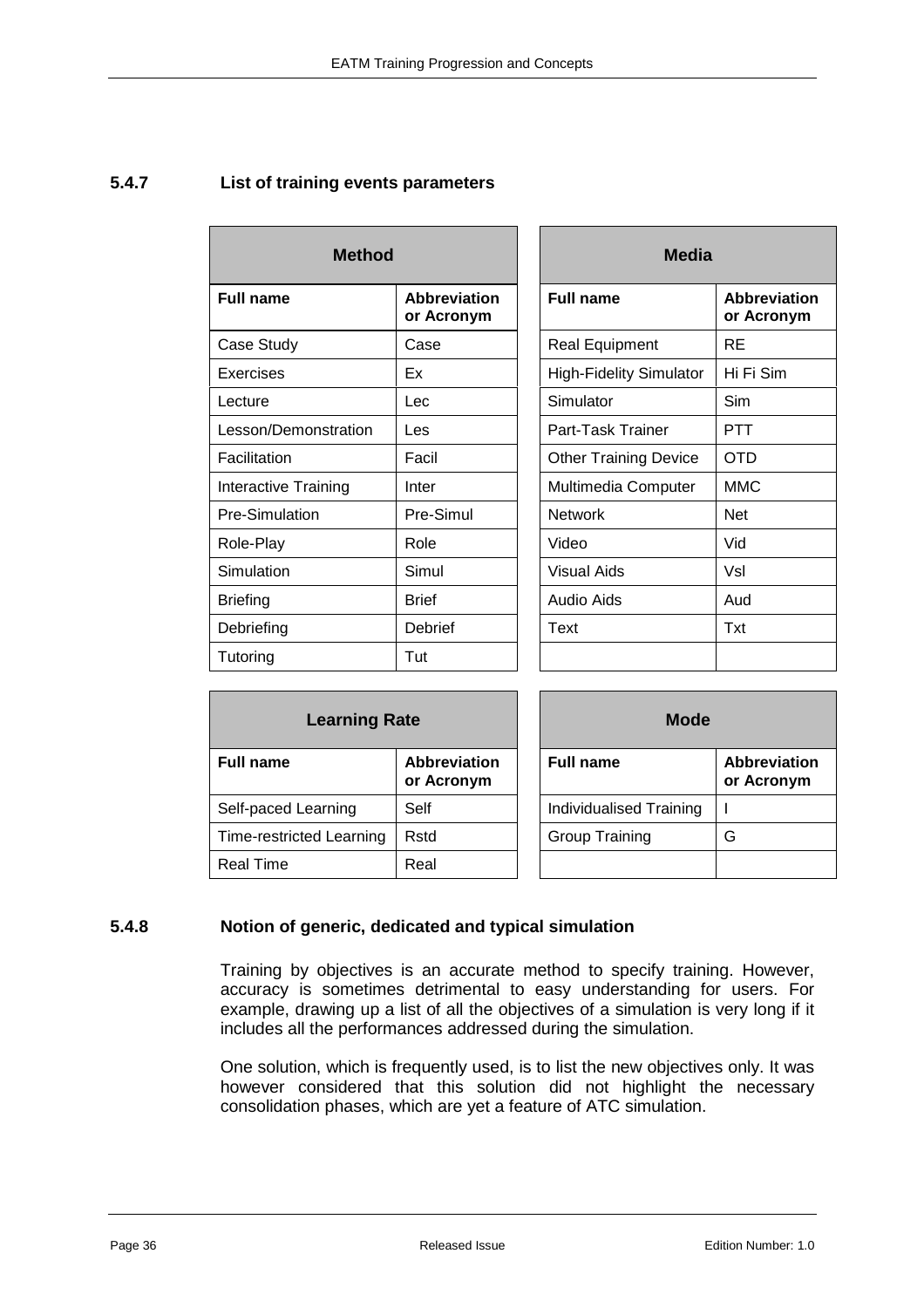The solution chosen in EATM(P) training documentation rather consists of using the concepts of generic, dedicated and typical simulation:

For each training (possibly each training phase if there are several), there are objectives that are implicitly part of any of the simulations of the phase.

So if a planned simulation only includes the generic objectives, it is noted as a **generic** simulation.

As soon as it includes additional objectives, it is noted as a **dedicated** simulation and only the additional objectives are explicitly listed.

The **typical** simulation is an exercise consisting of a specification by an example of the required student performance. (Some more specific objectives are not included in the typical simulation. Nevertheless, they have to be addressed during dedicated simulations.)

Codes will include letters G, D or T to indicate the type of simulation.

#### **5.4.9 Implementation and adaptation of objectives to local simulation conditions**

The objectives are observable performances to be implemented in an exercise context. Some difficulty may arise when the context is not suitable to the content of the exercise. General principle to answer this type of problem is to address the objectives for which simulation will not be realistic, either in training events that are not simulation (CWBT, PTP, CBPE, etc.) or in a dedicated simulation with an adapted support. This is shown in the two examples below:

• Example 1

The objectives 'Apply the methods of establishing radar identification using primary radar' and 'Apply the methods of establishing radar identification using secondary radar'. It may seem difficult to implement both objectives in a realistic simulation environment.

In this first example primary radar identification may be done in a CWBT, while the simulated environment will only use secondary radar.

Example 2

How to deal with transition level objectives in an upper area sector?

In this second example one could imagine a delegation of airspace during one single simulation.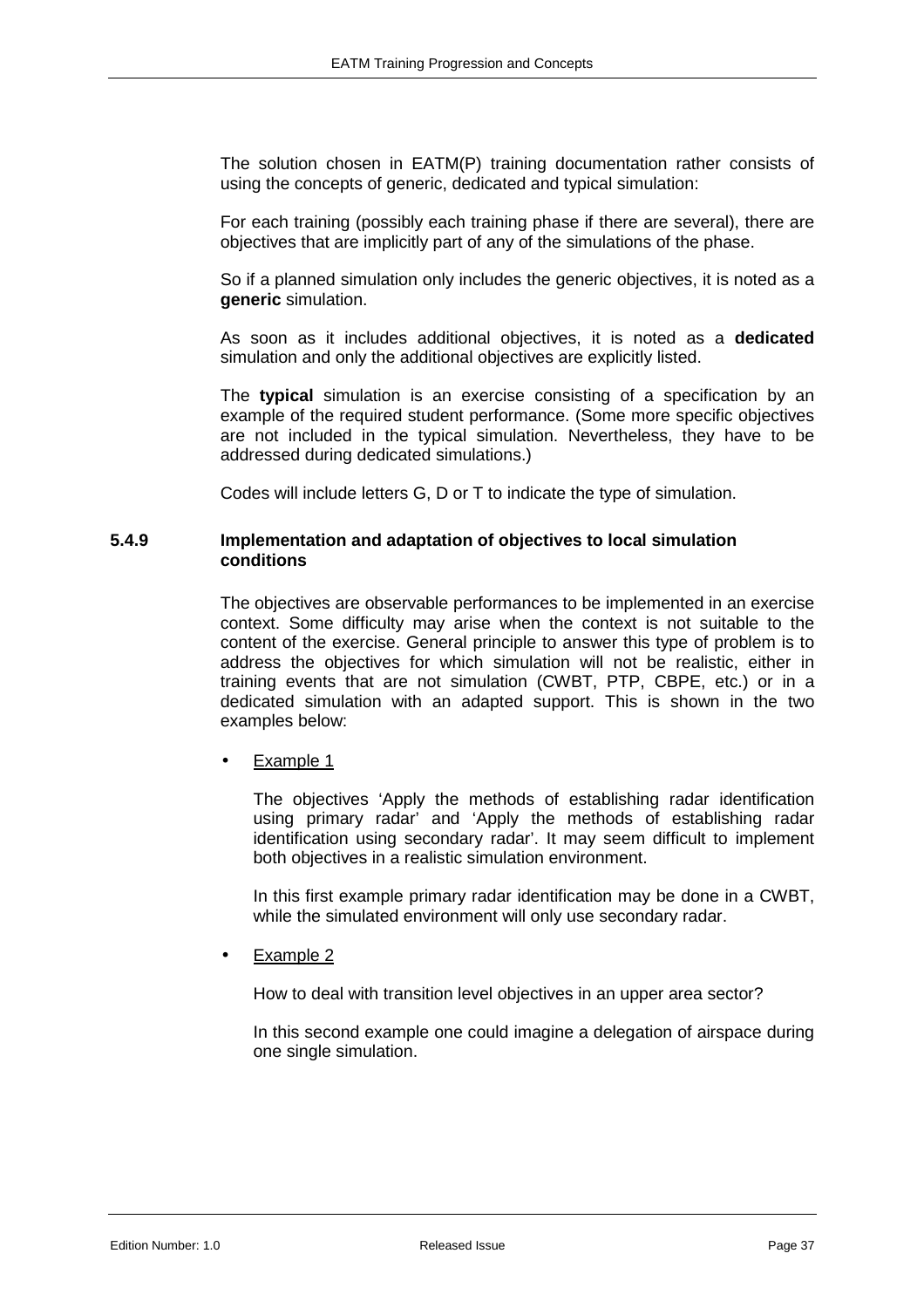The leading principle is that the performance is essential; the content is generally more contextual. The rationale behind this priority is that an essential aim is to make easier the transfer of knowledge from initial training to unit(s) training.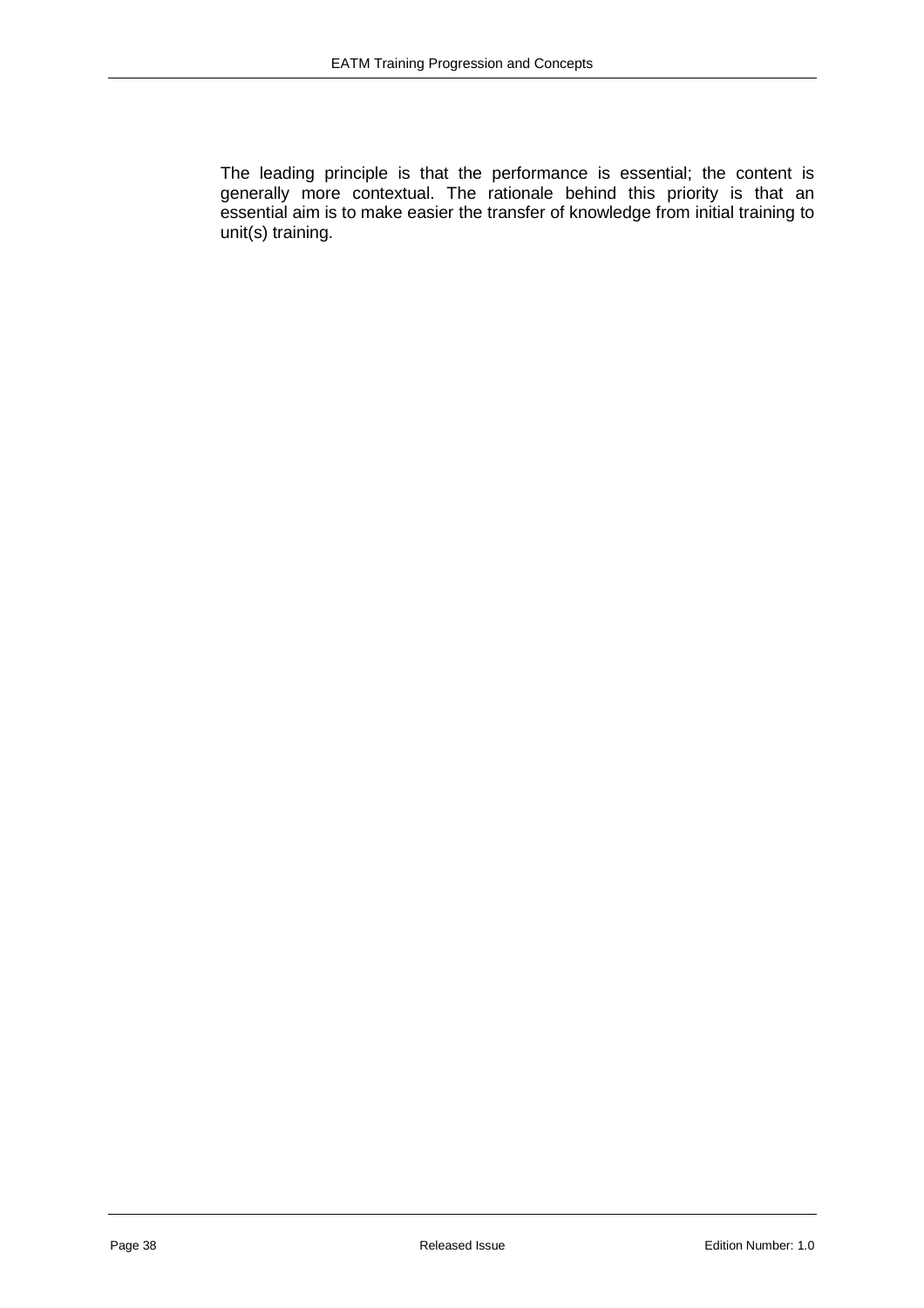## **6. EATM(P) TRAINING DOCUMENTATION**

When the training deliverables are relevant to training specification, examples or best practices, they are structured according to four concepts: syllabus, training plan, training event plan and training assessment plan.

#### **6.1 Syllabus**

A syllabus is a list of training objectives classified by subjects, topics and sub-topics showing the training necessary to fill the training gap and achieve the course aim. An unstructured content helps to detail the objectives. The syllabus does not indicate times, training techniques or the order in which the training objective should be achieved.

#### **6.2 Training Plan**

A training plan is a syllabus with additional information. The training plan details for each subject, topic and objective the training requirements (type of training event, educational material needed, method and mode of delivery). It also includes the time scale for achievement, and states performance objectives or tests to increase the accuracy of the specifications.

#### **6.3 Training Event Plan**

A training event is a set of actions identified in the training plan as the smaller unit of training. The training event has a type and is more accurately described by the association of a training technique, a media, a learning rate and a mode of delivery.

The training event plan is the document to be used by the instructor when preparing and providing the training. It recalls the objectives of the training event and its type. It gives a timeline, indicates material references and provides additional advice for the performance.

#### **6.4 Assessment Plan**

An assessment plan identifies for each subject, topic and objective how the assessment will be performed. In order to make the process more efficient, sets of objectives are linked to a performance objective. The test performance is then based on this performance objective.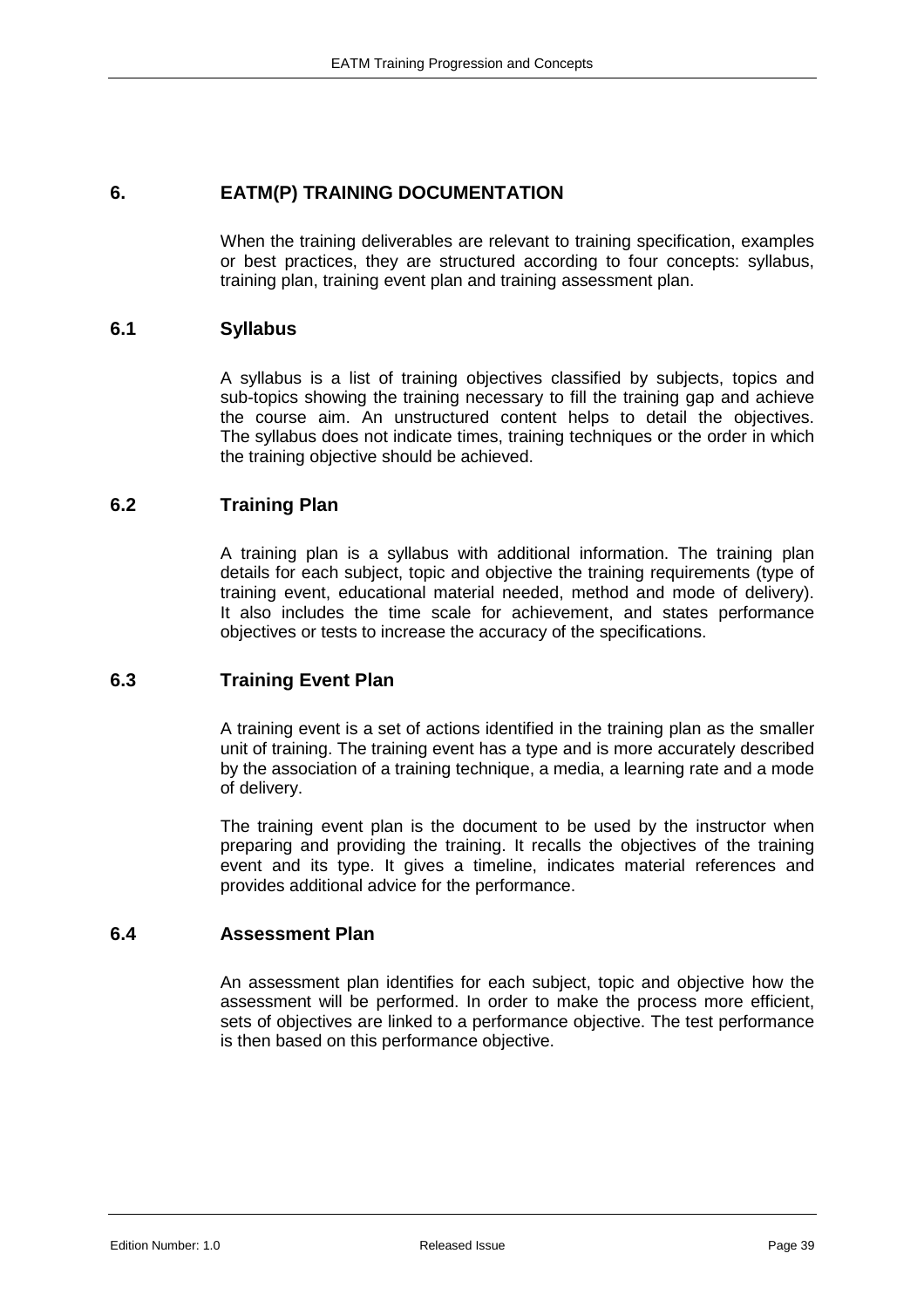Page intentionally left blank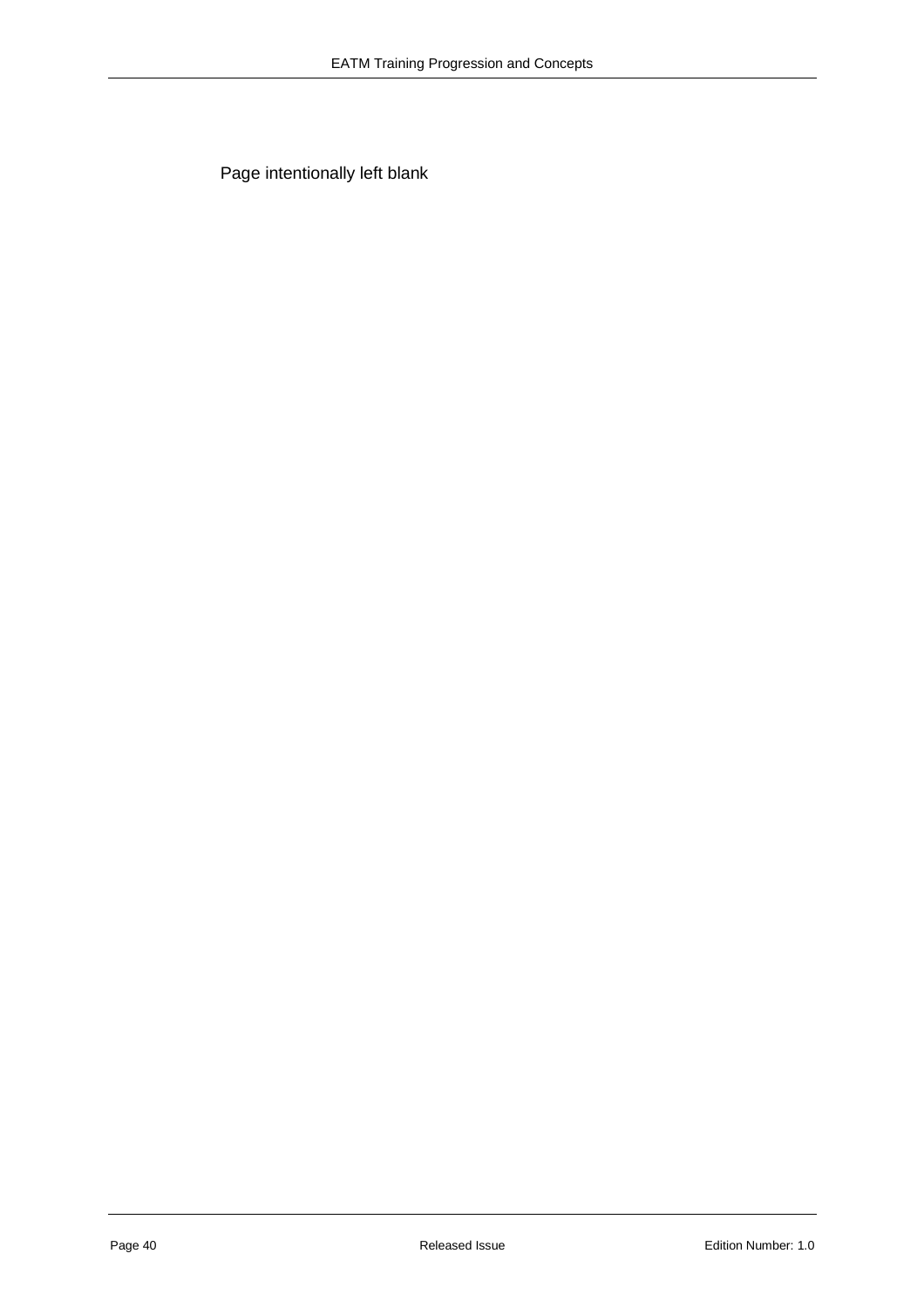## **REFERENCES**

- EATMP (2000a) O3. *Human Resources Programme Stage 1: Programme Management Plan*. Ed. 1.0. Brussels: EUROCONTROL.
- EATMP Human Resources Team (2000b) T16. *Specifications on Training Methods and Tools*. HRS/TSP-006-GUI-01. Ed. 1.0. Released Issue. Brussels: EUROCONTROL.

## **FURTHER READING**

- EATMP Human Resources Team (2000) T13. *Simulation Facilities for Air Traffic Control Training* – HUM.ET1.ST07.3000-REP-02. Ed. 1.0. Brussels: EUROCONTROL.
- EATMP Human Resources Team (2000) T14. *Guidelines for Common Core Content and Training Objectives for Air Traffic Controllers Training (Phase II)*. HUM.ET1.ST05.1000-GUI-02. Ed. 1.0. Released Issue. Brussels: EUROCONTROL.
- EATMP Human Resources Team (2001) T3. *Guidelines for Common Core Content and Training Objectives for Air Traffic Controller Training (Phase I: Revised)* – HRS/TSP-002-GUI-01 - Ed. 2.0. Released Issue. Brussels: EUROCONTROL.
- EATMP Human Resources Team (2001) T17. *Area Control Surveillance Rating with Radar and Terminal Endorsements – Training Plans*. HRS/TSP-006-GUI-02. Ed. 1.0 Released Issue. Brussels: EUROCONTROL.
- EATMP Human Resources Team (2003) T31. *Approach Control Surveillance Rating with Radar and Terminal Endorsements – Training Plans* – HRS/TSP-006-GUI-03. Ed. 1.0. Released Issue. Brussels: EUROCONTROL.
- EATM Human Resources Team (2003) T33. *ATCO Basic Training Training Plans* – HRS/TSP-006-GUI-04. Ed. 1.0. Released Issue. Brussels: EUROCONTROL.
- EATM Human Resources Team (2004) T37. *ATCO Rating Training - Training Plans: Aerodrome Training – Annex C: Detailed Training Plans* – HRS/TSP-006-GUI-06. Ed. 1.0. Released Issue. Brussels: EUROCONTROL.
- EUROCONTROL Safety Regulation Commission (SRC) (2002) *EUROCONTROL Safety Regulatory Requirements (ESARR) –*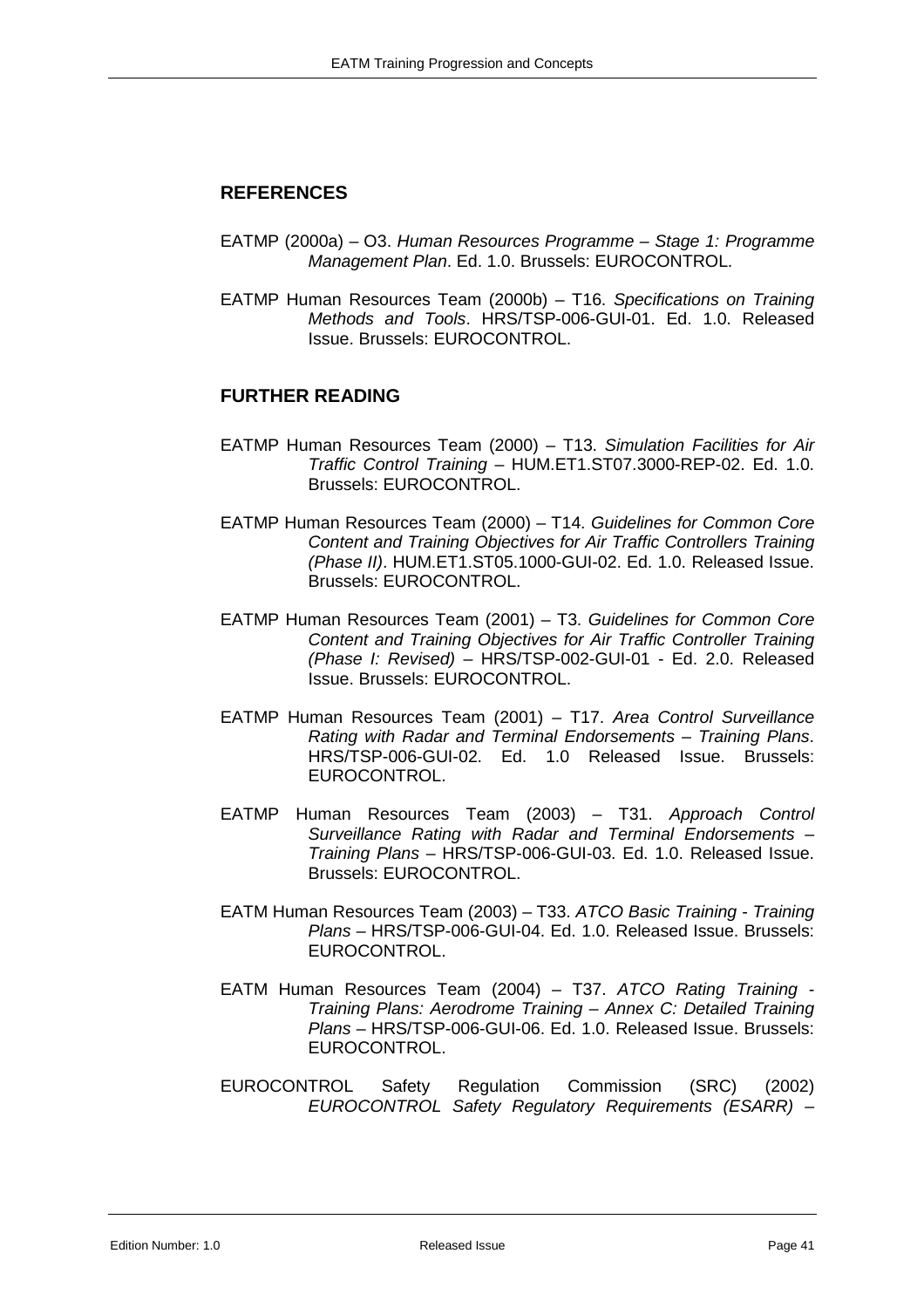*ESARR5: ATM Services' Personnel*. Ed. 2.0. Brussels: EUROCONTROL.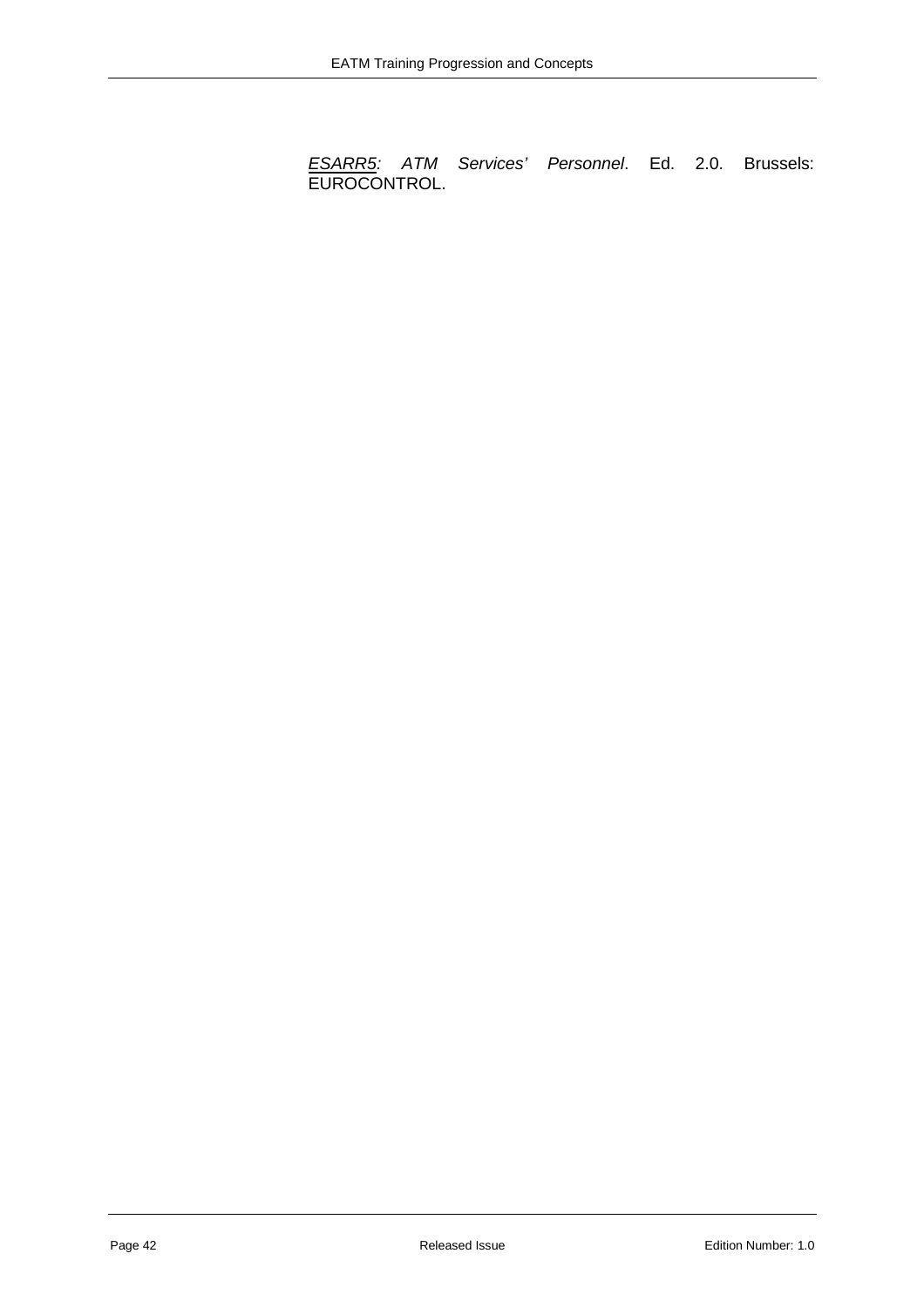## **ABBREVIATIONS AND ACRONYMS**

For the purposes of this document the following abbreviations and acronyms shall apply:

| 2D             | Two dimensional                                                              |
|----------------|------------------------------------------------------------------------------|
| ADS            | <b>Automatic Dependent Surveillance</b>                                      |
| ADS C          | <b>ADS Contract</b>                                                          |
| <b>AFTN</b>    | <b>Aeronautical Fixed Telecommunications Network</b>                         |
| ANS            | <b>Air Navigation Services</b>                                               |
| <b>ATC</b>     | <b>Air Traffic Control</b>                                                   |
| <b>ATCO</b>    | Air Traffic Controller / Air Traffic Control Officer<br>(US/UK)              |
| <b>ATM</b>     | Air Traffic Management                                                       |
| <b>ATN</b>     | <b>Aeronautical Telecommunication Network</b>                                |
| ATS            | <b>Air Traffic Services</b>                                                  |
| <b>ATSEP</b>   | Air Traffic Safety Electronic Personnel                                      |
| Aud            | <b>Audio Aids</b>                                                            |
| <b>Brief</b>   | <b>Briefing</b>                                                              |
| Case           | Case (training event) or case study (training<br>method)                     |
| <b>CBPE</b>    | <b>Computer-Based Practical Exercises</b>                                    |
| <b>CD-ROM</b>  | Compact Disk - Read-Only Memory                                              |
| <b>CNS-ATM</b> | Communication Navigation and Surveillance / Air<br><b>Traffic Management</b> |
| CVOR           | <b>Conventional VOR</b>                                                      |
| <b>CWBT</b>    | <b>Computer-/Web-Based Training</b>                                          |
| <b>CWP</b>     | <b>Controller Work Position</b>                                              |
| Debrief        | Debriefing                                                                   |
| <b>DME</b>     | <b>Distance Measuring Equipment</b>                                          |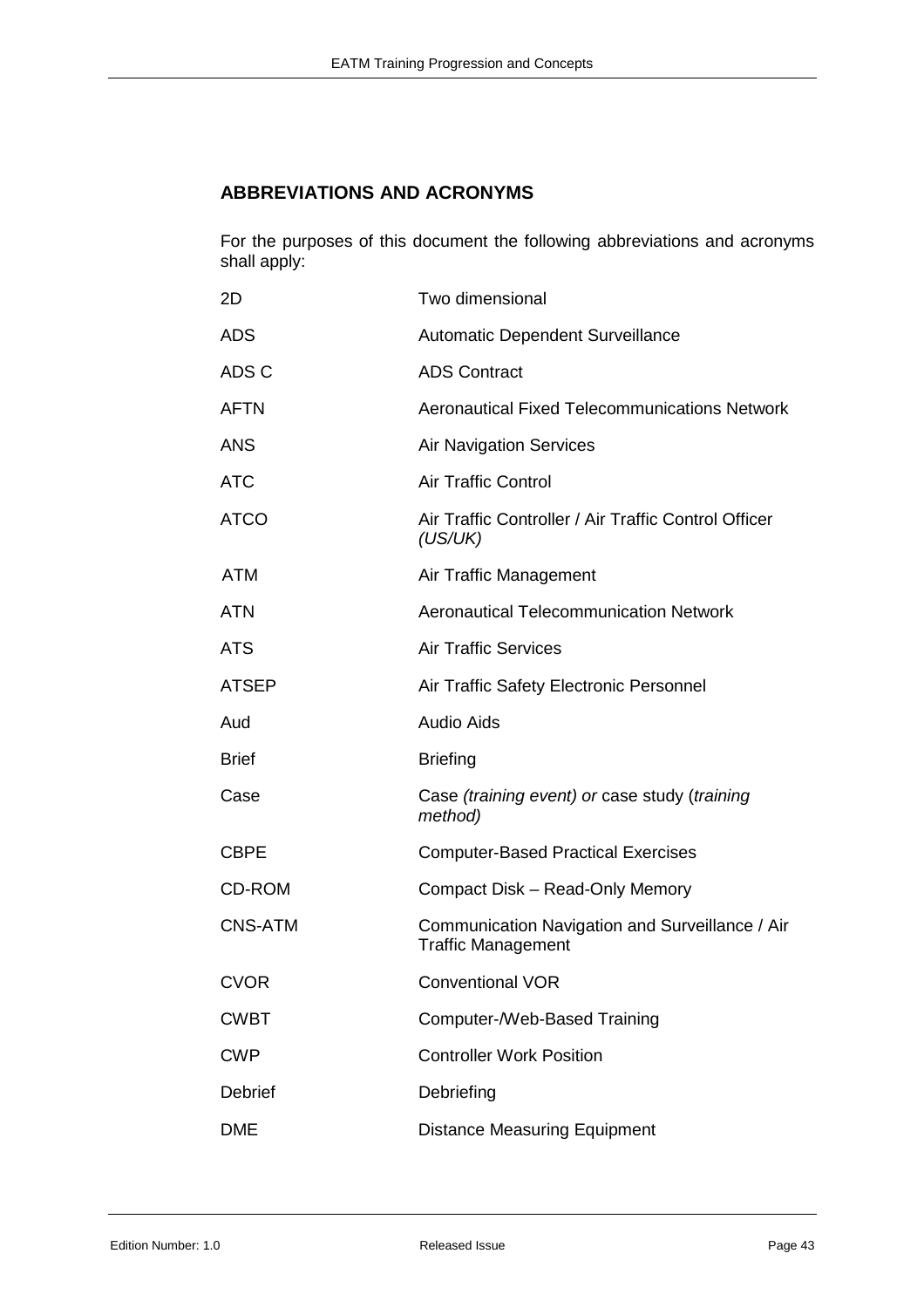| DME/N              | <b>Normal DME</b>                                                     |
|--------------------|-----------------------------------------------------------------------|
| DME/P              | <b>Precision DME</b>                                                  |
| <b>DVD</b>         | <b>Digital Versatile Disk</b>                                         |
| <b>DVOR</b>        | Doppler VOR                                                           |
| <b>EATCHIP</b>     | European ATC Harmonisation and Integration<br>Programme (now EATM(P)) |
| EATM(P)            | European ATM (Programme) (formerly EATCHIP)                           |
| EL                 | E-Learning                                                            |
| <b>ESARR</b>       | <b>EUROCONTROL Safety Regulatory Requirement(s)</b><br>(SRC)          |
| ET                 | Executive Task (EATCHIP)                                              |
| <b>EUROCONTROL</b> | European Organisation for the Safety of Air<br>Navigation             |
| Ex                 | <b>Exercices</b>                                                      |
| Facial             | Facilitation                                                          |
| G                  | <b>Group Training</b>                                                 |
| <b>GALILEO</b>     | Satellite radio navigation system                                     |
| <b>GBAS</b>        | Ground-Based Augmentation System                                      |
| GrW                | <b>Group Work</b>                                                     |
| <b>GSimul</b>      | <b>Group Simulation</b>                                               |
| GUI                | Guidelines (EATCHIP\EATM(P))                                          |
| Hi Fi Sim          | <b>High-Fidelity Simulator</b>                                        |
| HO                 | Hands On                                                              |
| <b>HRS</b>         | Human Resources Programme (EATMP)                                     |
| <b>HRT</b>         | Human Resources Team (EACHIP/EATM(P))                                 |
| <b>HUM</b>         | Human Factors, or Human Resources (Domain)<br>(EATCHIP/EATMP)         |
|                    | <b>Individualised Training</b>                                        |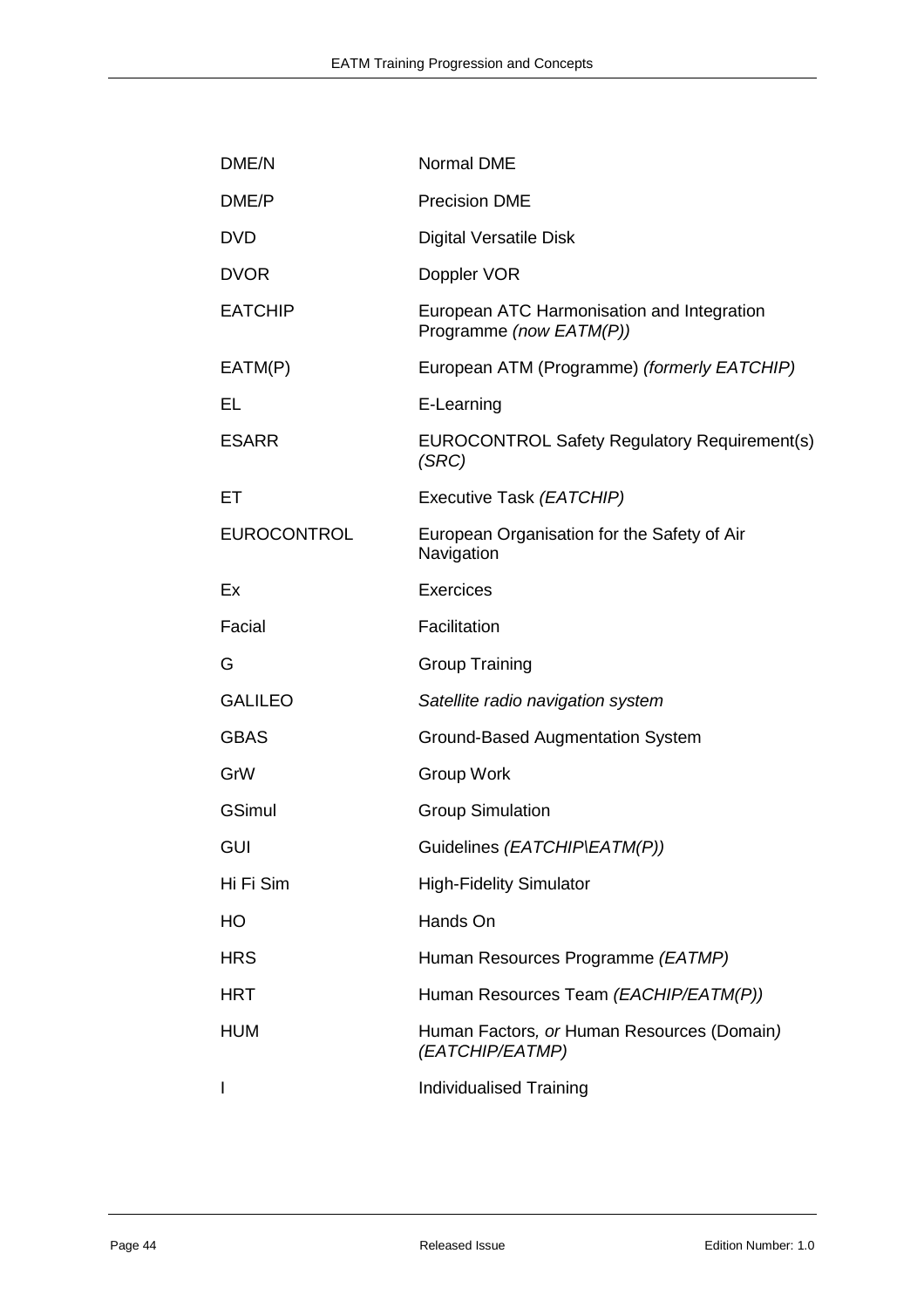| <b>IANS</b>   | Institute of Air Navigation Services<br>(EUROCONTROL, Luxembourg)    |
|---------------|----------------------------------------------------------------------|
| <b>ICAO</b>   | International Civil Aviation Organization                            |
| <b>ILS</b>    | <b>Instrument Landing System</b>                                     |
| Inter         | <b>Interactive Training</b>                                          |
| <b>ISimul</b> | <b>Individual Simulation</b>                                         |
| Lab           | Multimedia or sound Laboratory                                       |
| LAN           | <b>Local Area Network</b>                                            |
| Lec           | Lecture (both in the sense of training event and<br>training method) |
| Les           | Lesson (training event) or Lesson/Demonstration<br>(training method) |
| <b>MMC</b>    | <b>Multimedia Computer</b>                                           |
| <b>NAVAID</b> | Navigation(al) Aid                                                   |
| <b>NDB</b>    | <b>Non-Directional Beacon</b>                                        |
| <b>Net</b>    | <b>Network</b>                                                       |
| <b>NOTAM</b>  | Notice to Airmen                                                     |
| <b>OJT</b>    | On-The-Job Training                                                  |
| <b>OJTI</b>   | On-The-Job-Training Instructor                                       |
| OS            | <b>Operating System</b>                                              |
| OTD           | <b>Other Training Device</b>                                         |
| <b>PBL</b>    | Problem-Based Learning                                               |
| Pre-Simul     | <b>Pre-Simulation</b>                                                |
| <b>PSC</b>    | Performance, Standard, Conditions                                    |
| <b>PTP</b>    | <b>Part-Task Practice</b>                                            |
| <b>PTT</b>    | Part-Task Trainer                                                    |
| <b>RCC</b>    | <b>Rescue Coordination Centre</b>                                    |
| <b>RE</b>     | <b>Real Equipment</b>                                                |
| Real          | <b>Real Time</b>                                                     |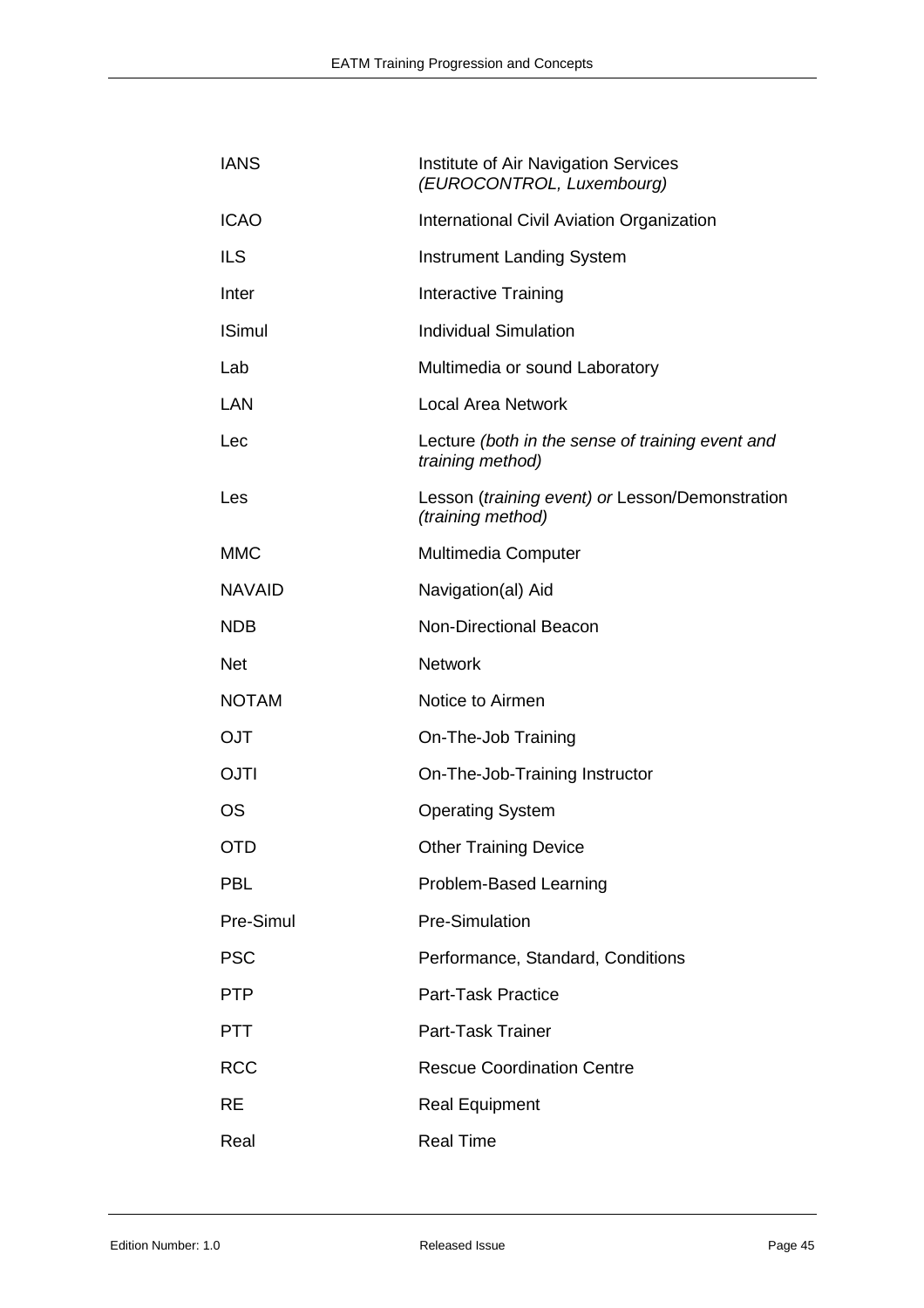| <b>REP</b>      | Report (EATCHIP/EATM(P))                                                                                                                                                                                                        |
|-----------------|---------------------------------------------------------------------------------------------------------------------------------------------------------------------------------------------------------------------------------|
| Role            | Role-Play                                                                                                                                                                                                                       |
| Rstd            | <b>Time-restricted Learning</b>                                                                                                                                                                                                 |
| <b>SA</b>       | <b>Skill Acquisition</b>                                                                                                                                                                                                        |
| <b>SD</b>       | Senior Director, EATM Service Business Unit<br>(EUROCONTROL Headquarters)                                                                                                                                                       |
| Self            | Self-paced Learning                                                                                                                                                                                                             |
| Sim             | Simulator                                                                                                                                                                                                                       |
| Simul           | Simulation                                                                                                                                                                                                                      |
| <b>SNOWTAM</b>  | A special series NOTAM notifying the presence or<br>removal of hazardous conditions due to snow, ice,<br>slush or standing water associated with snow, slush<br>and ice on the movement area, by means of a<br>specific format. |
| <b>SRC</b>      | Safety Regulation Commission (EUROCONTROL)                                                                                                                                                                                      |
| <b>ST</b>       | Specialist Task (EATCHIP)                                                                                                                                                                                                       |
| <b>StBf</b>     | <b>Structured Briefing</b>                                                                                                                                                                                                      |
| <b>StDf</b>     | <b>Structured Debriefing</b>                                                                                                                                                                                                    |
| Sup Pract       | <b>Supervised Practices</b>                                                                                                                                                                                                     |
| <b>TDH Unit</b> | <b>Training Development and Harmonisation Unit</b><br>(EUROCONTROL, IANS)                                                                                                                                                       |
| TF-CCC          | <b>Task Force Common Core Content</b><br>(EATCHIP/EATM(P), HRT, TSG/TFG)                                                                                                                                                        |
| <b>TFG</b>      | Training Focus Group (EATM, HRT; formerly known<br>as 'TSG')                                                                                                                                                                    |
| <b>TSG</b>      | Training Sub-Group (EATCHIP/EATMP, HRT; today<br>known as 'TFG')                                                                                                                                                                |
| <b>TSimul</b>   | <b>Team Simulation</b>                                                                                                                                                                                                          |
| <b>TSP</b>      | Training Sub-Programme (EATM(P), HRS)                                                                                                                                                                                           |
| Tut             | Tutoring                                                                                                                                                                                                                        |
| <b>TV</b>       | Television                                                                                                                                                                                                                      |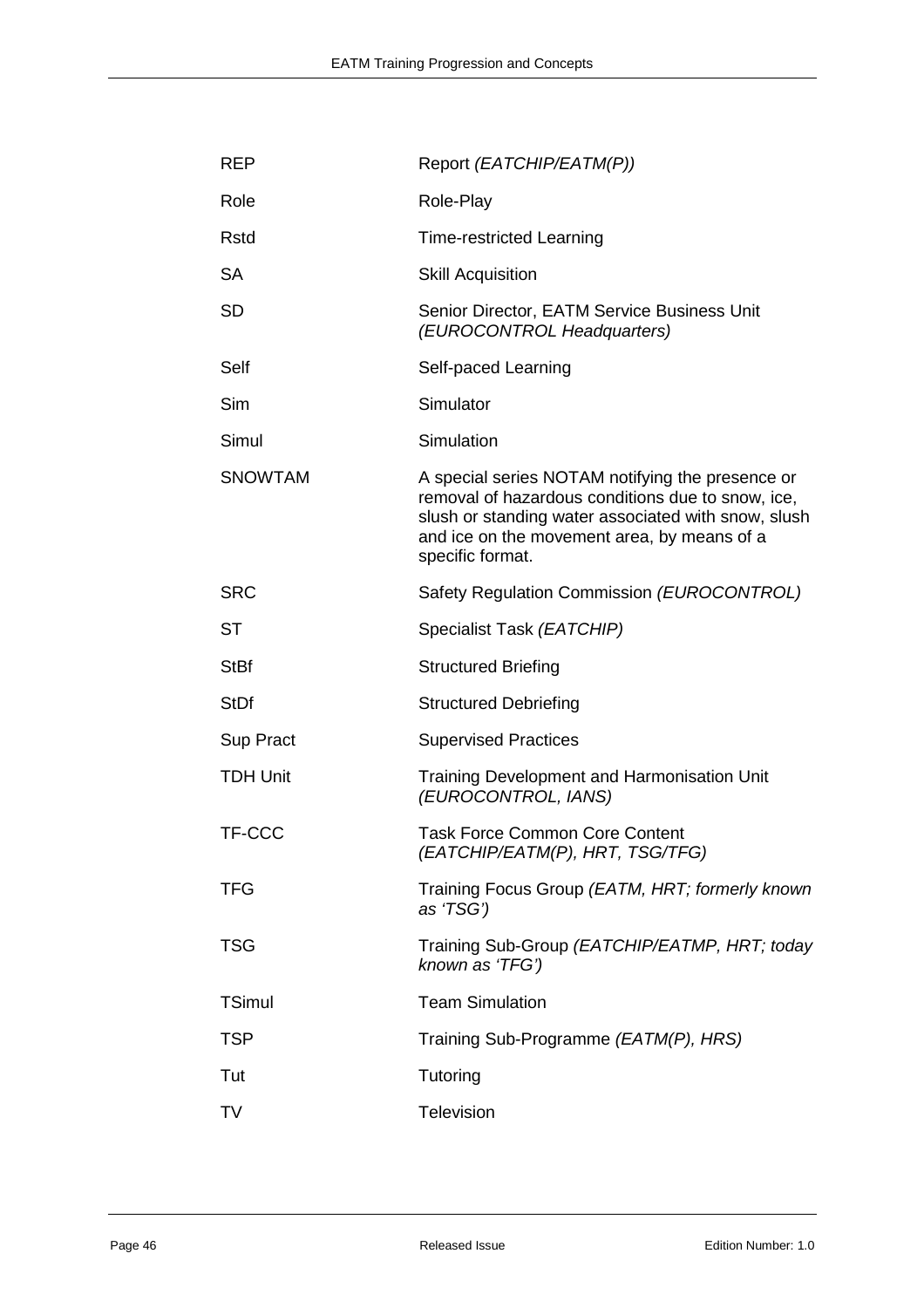| Txt        | Text                                   |
|------------|----------------------------------------|
| VC         | Visual Classroom                       |
| VHF        | Very High Frequency                    |
| Vid        | Video                                  |
| <b>VOR</b> | <b>VHF Omnidirectional Radio Range</b> |
| Vsl        | Visual Aids                            |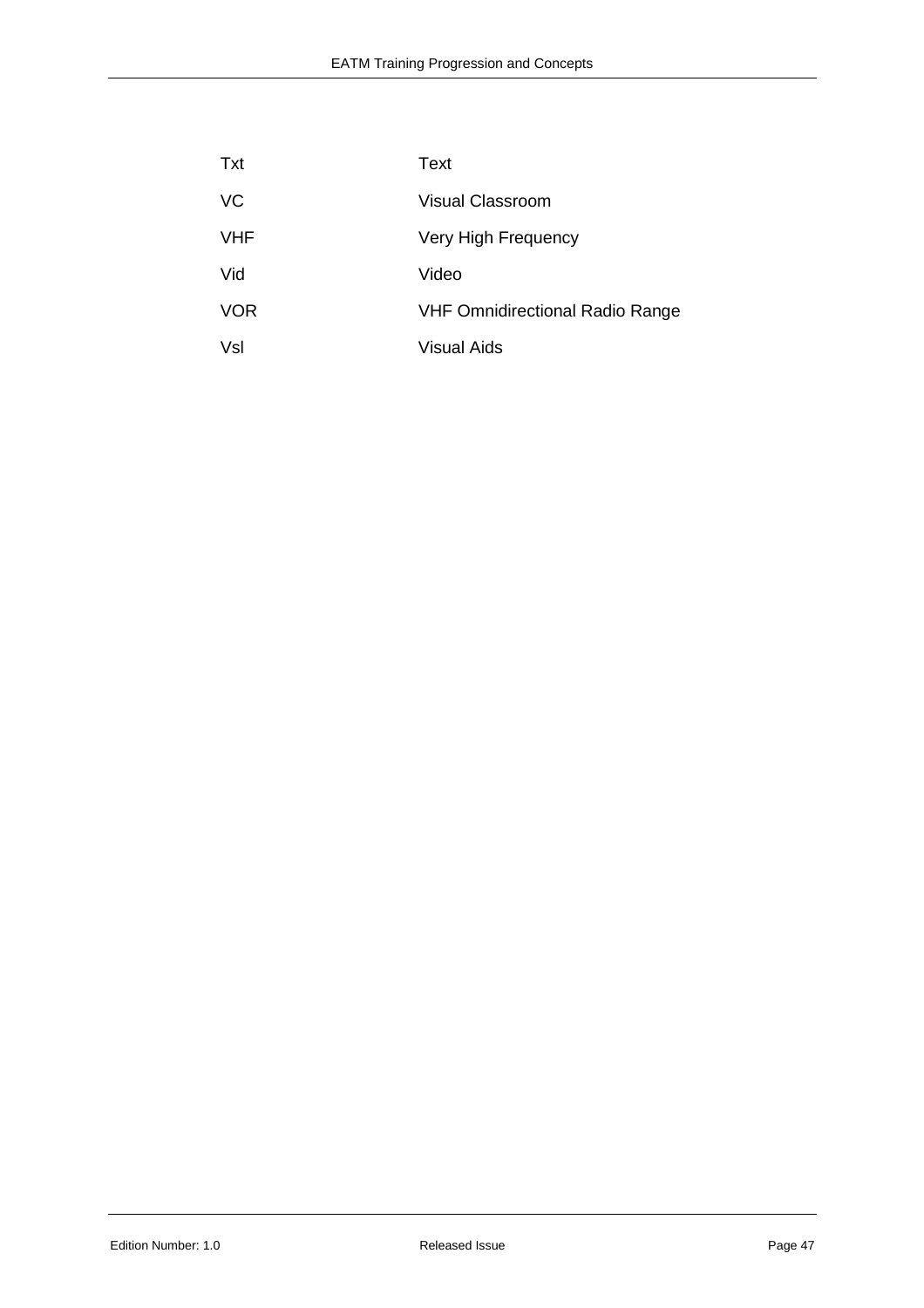Page intentionally left blank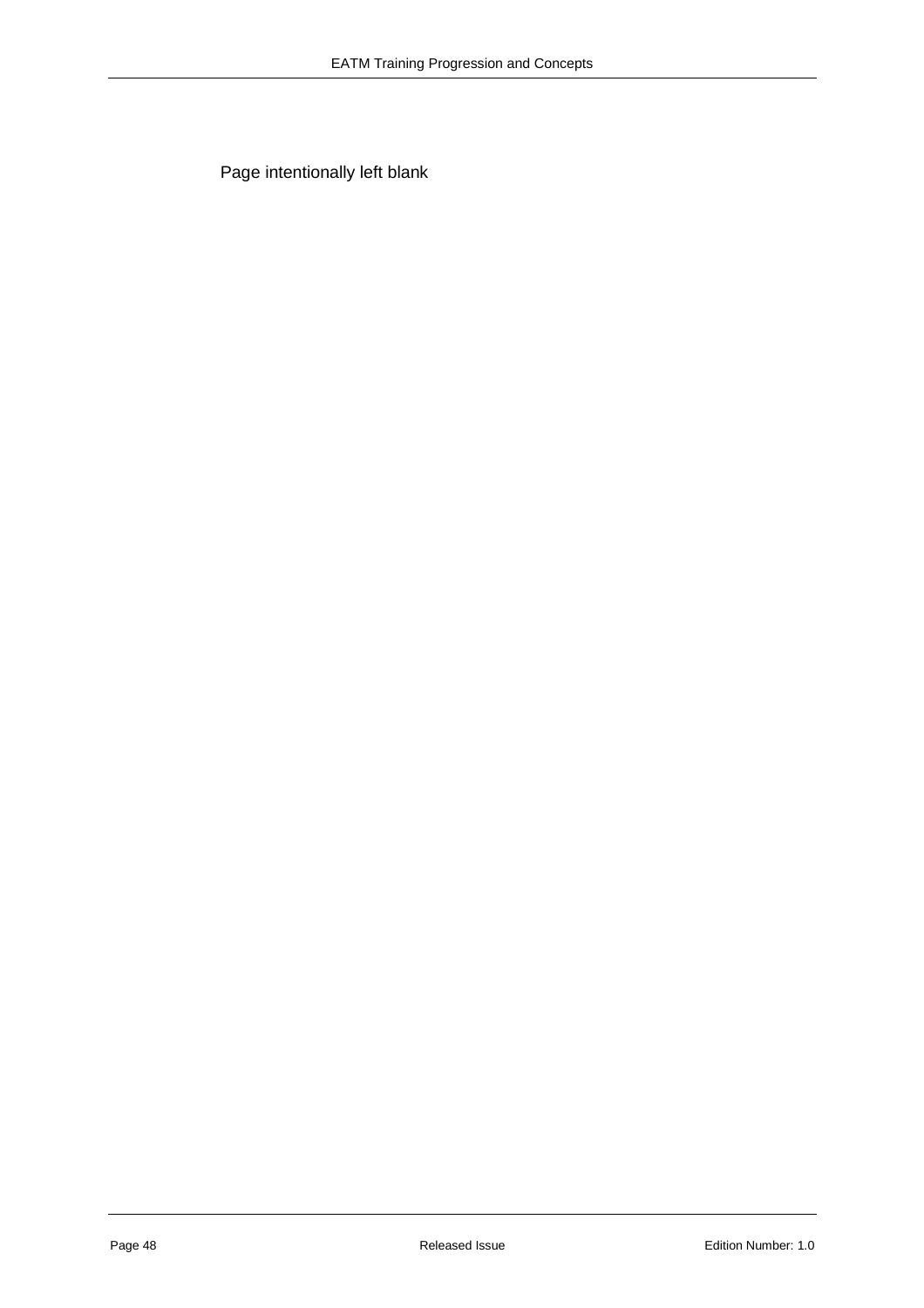## **CONTRIBUTORS**

**NAME STATE / ORGANISATION** 

Mr Michel PISTRE EUROCONTROL IANS

#### **Document configuration**

Mrs Carine HELLINCKX EUROCONTROL Headquarters *(external contractor, in charge)*

Mrs Maryem BELBOUHALI EUROCONTROL IANS